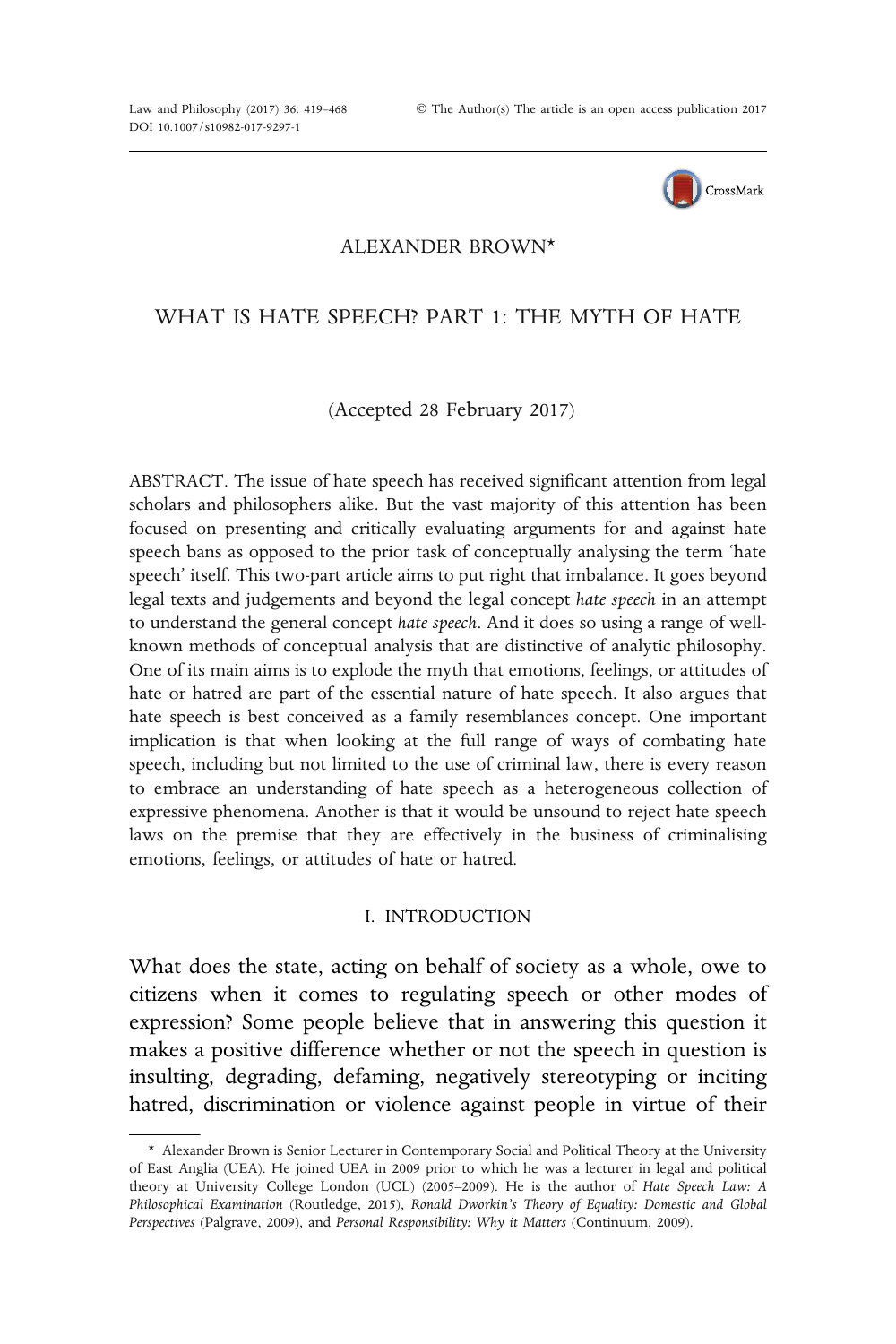race, ethnicity, nationality, religion, sexual orientation, disability, gender identity, for example; and that it makes a positive difference because such speech implicates issues of harm, dignity, security, healthy cultural dialogue, democracy, and legitimacy, to name just a handful of relevant issues. They sometimes use the term 'hate speech' to express that general view.<sup>1</sup> (In what follows I use italics for the concept hate speech and single speech marks for the term 'hate speech'.) Critics of hate speech regulations, by contrast, claim that even though it has become 'fashionable' to defend such regulations and even though defenders of such regulations are (according to critics) 'well-meaning', $^2$  in reality hate speech regulations are themselves harmful to self-realization and autonomy, ineffective at best and often counterproductive, and damaging to democracy and legitimacy, amongst other things.<sup>3</sup> Indeed, to defend hate speech regulations (critics maintain) belies an implicit wish to defend the regulation of speech that quite plainly should not be regulated, namely, merely offensive speech.<sup>4</sup> Defenders of (some) hate speech regulations could, I suspect, respond that the critics are being patronising; that it is the critics who are adopting a fashionable and well-meaning yet wrongheaded position. Defenders could even retort that it is the critics who harbour a secret desire to deregulate all speech even speech that quite plainly should not be deregulated. But what exactly are the two sides arguing about here? What is hate speech? Until we can sensibly answer that question it seems that the

<sup>&</sup>lt;sup>1</sup> See, e.g., Alexander Tsesis, Destructive Messages: How Hate Speech Paves the Way for Harmful Social Movements (New York, NY: New York University Press, 2002); Bhikhu Parekh, 'Hate Speech: Is There a Case for Banning?', Public Policy Research 12 (2005-2006): 213–223; Steven J. Heyman, Free Speech and Human Dignity (New Haven, CT: Yale University Press, 2008); Alexander Brown, Hate Speech Law: A Philosophical Examination (London: Routledge, 2015).

<sup>&</sup>lt;sup>2</sup> See, e.g., Miklos Haraszti, 'Forward', in M. Herz and P. Molnar (eds.) The Content and Context of Hate Speech: Rethinking Regulation and Responses (Cambridge: Cambridge University Press, 2012); Martha C. Nussbaum, 'Law for Bad Behavior', The Indian Express, February 21, 2014. Available at <http://indianexpress.com/article/opinion/columns/law-for-bad-behaviour/>.

<sup>&</sup>lt;sup>3</sup> See, e.g., C. Edwin Baker, 'Hate Speech', in M. Herz and P. Molnar (eds.) The Content and Context of Hate Speech: Rethinking Regulation and Responses (Cambridge: Cambridge University Press, 2012); Ronald Dworkin, 'Reply to Jeremy Waldron', in M. Herz and P. Molnar (eds.) The Content and Context of Hate Speech: Rethinking Regulation and Responses (Cambridge: Cambridge University Press, 2012); Robert Post, 'Interview', in M. Herz and P. Molnar (eds.) The Content and Context of Hate Speech: Rethinking Regulation and Responses (Cambridge: Cambridge University Press, 2012); Nadine Strossen, 'Interview', in M. Herz and P. Molnar (eds.) The Content and Context of Hate Speech: Rethinking Regulation and Responses (Cambridge: Cambridge University Press, 2012); Eric Heinze, Hate Speech and Democratic Citizenship (Oxford: Oxford University Press, 2016).

<sup>&</sup>lt;sup>4</sup> See, e.g., Robert Post, 'Hate Speech', in I. Hare and J. Weinstein (eds.) Extreme Speech and Democracy (Oxford: Oxford University Press, 2009); James Weinstein, 'Hate Speech Bans, Democracy and Political Legitimacy', Constitutional Commentary, forthcoming.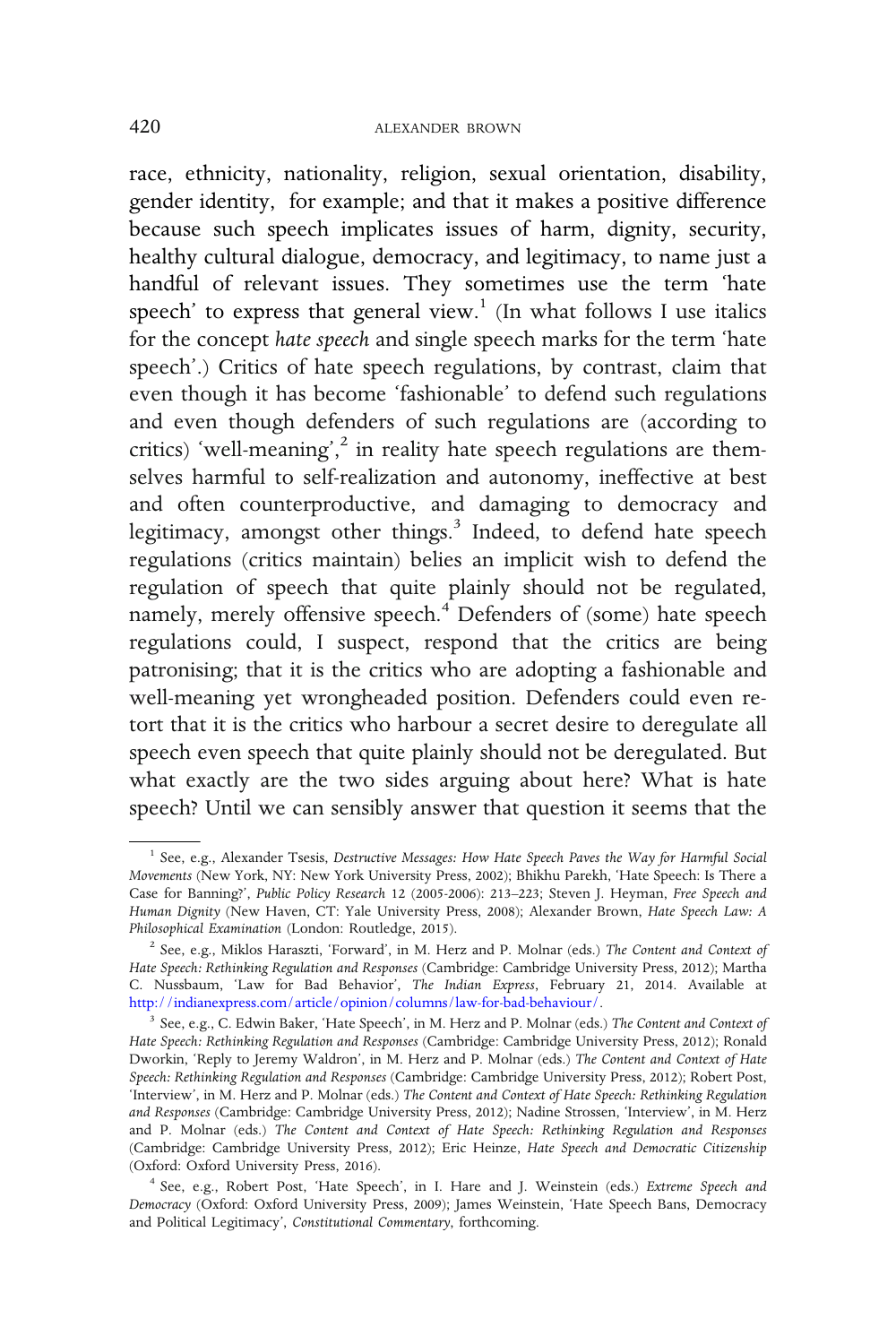debate about hate speech regulations has no chance of moving forward, much less of being understood by bemused onlookers. Since every country on the planet has probably witnessed at some point in its history instances of what could be labelled 'hate speech', and virtually every legal system in the world contains at least one law that could be interpreted as a 'hate speech law', we are all of us caught up in the aforementioned debate whether we like it or not, and whether or not we know what the debate is actually about.

Numerous legal scholars have put forward putative definitions of the term 'hate speech'.<sup>5</sup> Unsurprisingly, all of these legal scholars have sought, explicitly or implicitly, to define a legal concept hate speech, meaning a concept that refers to speech that is, or has been at one time or could be in the future, treated as hate speech for the

<sup>5</sup> See, e.g., Mari Matsuda, 'Public Response to Racist Speech: Considering the Victim's Story', Michigan Law Review 87 (1989): 2320–2381, p. 2357; Suzanna Sherry, 'Speaking of Virtue: A Republican Approach to University Regulation of Hate Speech', Minnesota Law Review 75 (1991): 933–944, p. 933; Sandra Coliver, 'Hate Speech Laws: Do They Work?', in S. Coliver (ed.) Striking a Balance: Hate Speech, Freedom of Expression and Non-Discrimination (London: Article 19 International Centre Against Censorship/Human Rights Centre, University of Essex, 1992), p. 363; Frederick Schauer, 'Uncoupling Free Speech', Columbia Law Review 92 (1992): 1321–1357, p. 1349; Rodney Smolla, Free Speech in an Open Society (New York, NY: Vintage Books, 1992), p. 152; Charles Lawrence III et al., 'Introduction', in M. Matsuda et al. (eds.) Words That Wound: Critical Race Theory, Assaultive Speech, and the First Amendment (Boulder, CO: Westview Press, 1993), p. 1; Ira Glasser, 'Introduction', in H. Gates et al. (eds.) Speaking of Race, Speaking of Sex: Hate Speech, Civil Rights, and Civil Liberties (New York, NY: New York University Press, 1994), p. 1; Laura Lederer and Richard Delgado, 'Introduction', in L. Lederer and R. Delgado (eds.) The Price We Pay: The Case Against Racist Speech, Hate Propaganda, and Pornography (New York, NY: Hill and Wang, 1995), pp. 4–5; Kathleen Sullivan and Gerald Gunther, Constitutional Law (New York, NY: Foundation Press, 1995), p. 1131; Larry Alexander, 'Banning Hate: Speech and the Sticks and Stones Defense', Constitutional Commentary 13 (1996): 71–100, p. 71; Bryan A. Garner, Black's Law Dictionary, 7th Edn (St. Paul, MN: West Group, 1999), pp. 1407–1408; John. T. Nockleby, 'Hate Speech', in L. Levy and K. Karst (eds.) Encyclopedia of the American Constitution, Vol. 3, 2nd Edn (Detroit, MI: Macmillan, 2000), p. 1277; J. Angelo Corlett and Robert Francescotti, 'Foundations of a Theory of Hate Speech', The Wayne Law Review 48 (2002): 1071–1100, p. 1083; Tsesis, Destructive Messages, p. 211, n. 1; Jon B. Gould, Speak No Evil: The Triumph of Hate Speech Regulation (Chicago, IL: Chicago University Press, 2005), p. 14; Raphael Cohen-Almagor, The Scope of Tolerance: Studies on the Costs of Free Expression and Freedom of the Press (London: Routledge, 2006), p. 153; Raphael Cohen-Almagor, 'Holocaust Denial is a Form of Hate Speech', Amsterdam Law Forum 2 (2009): 33–42, p. 35; Raphael Cohen-Almagor, 'Fighting Hate and Bigotry on the Internet', Policy and Internet 3 (2011): 1–26, pp. 1–2; James Weinstein and Ivan Hare, 'General Introduction: Free Speech, Democracy, and the Suppression of Extreme Speech Past and Present', in I. Hare and J. Weinstein (eds.) Extreme Speech and Democracy (Oxford: Oxford University Press, 2009), p. 4; Kathleen Mahoney, 'Hate Speech, Equality, and the State of Canadian Law', Wake Forest Law Review 44 (2009): 321–351, pp. 325–326; Post, 'Hate Speech', p. 127; Steven P. Lee, 'Hate Speech in the Marketplace of Ideas', in D. Golash (ed.) Freedom of Expression in a Diverse World (Dordrecht: Springer, 2010), p. 22; Douglas M. Fraleigh and Joseph S. Tuman, Freedom of Expression in the Marketplace of Ideas (Thousand Oaks, CA: Sage, 2011), p. 139; Susan Benesch, Dangerous Speech: A Proposal to Prevent Group Violence (New York: World Policy Institute Paper, 2012), p. 1; Eduardo Bertoni and Julio Rivera, 'The American Convention on Human Rights: Regulations on Hate Speech and Other Similar Expressions', in M. Herz and P. Molnar (eds.) The Content and Context of Hate Speech: Rethinking Regulation and Responses (Cambridge: Cambridge University Press, 2012), p. 499; Kylie Weston-Scheuber, 'Gender and the Prohibition of Hate Speech', Queensland University of Technology Law and Justice Journal 12 (2012): 132–150, pp. 139–140.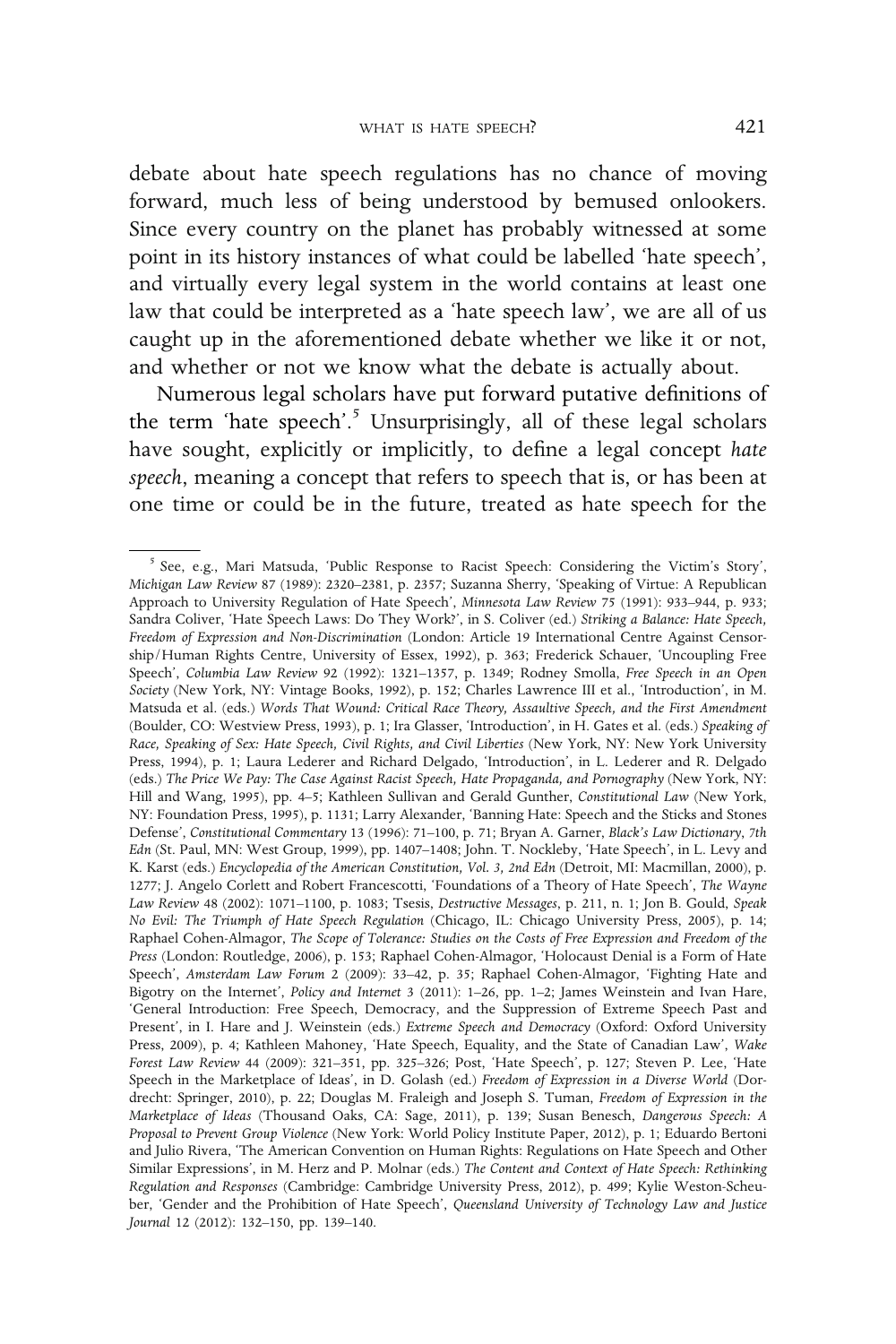purposes of legal regulation in one form or another. Some of these legal scholars seek to characterise a specific legal concept hate speech that relates to a particular body of law and legal regime, such as incitement to hatred laws in England and Wales. Others characterise a cluster legal concept hate speech that is associated with a class of hate speech laws, such as incitement to hatred laws. Yet others characterise an umbrella legal concept hate speech that implicates a range of different clusters or classes of hate speech law, such as laws proscribing group libel, media regulations limiting negative stereotyping or stigmatization, laws disallowing insult or denigration, laws banning incitement to hatred, and so on. $\frac{6}{6}$  Because these characterisations differ both in terms of whether they are grounded in what has been, what is, or what could be treated as hate speech within a body of law and in terms of the levels of generality at which they operate, they often wind up saying very different, often contradictory things about hate speech. Given that hate speech laws provoke such strong moral reactions, on the part of defenders and critics alike, and given that legal meanings will themselves draw on a range of deeper values and principles about which people reasonably disagree, it is no surprise that there remains such divergence over how to define the very term that stands at the epicentre of the disagreement.

However, I believe that in order to understand how best to respond to hate speech, whether this is via bodies of law and legal regimes and/or through a range of extralegal measures including counter-speech and education, we must pay serious attention to the fact that hate speech is not merely a legal concept, in the narrow sense of a concept that is used and in some cases even defined, explicitly or implicitly, within bodies of law and legal systems; it is also an ordinary concept that is (a) used by people who are not legal professionals or writers about the law, and (b) has a panoply of uses not only within bodies of law and legal systems but also within a range of other social, cultural, political and economic domains. If we focus too hard on a legal concept hate speech we risk prejudging what the right response to the problem of hate speech might be: for, we may have defined the nature and contours of the phenomena in question precisely with legal responses in mind. For defenders of hate speech laws, the danger is that if all one has is a hammer, everything starts

<sup>6</sup> Cf. Brown, Hate Speech Law, ch. 2.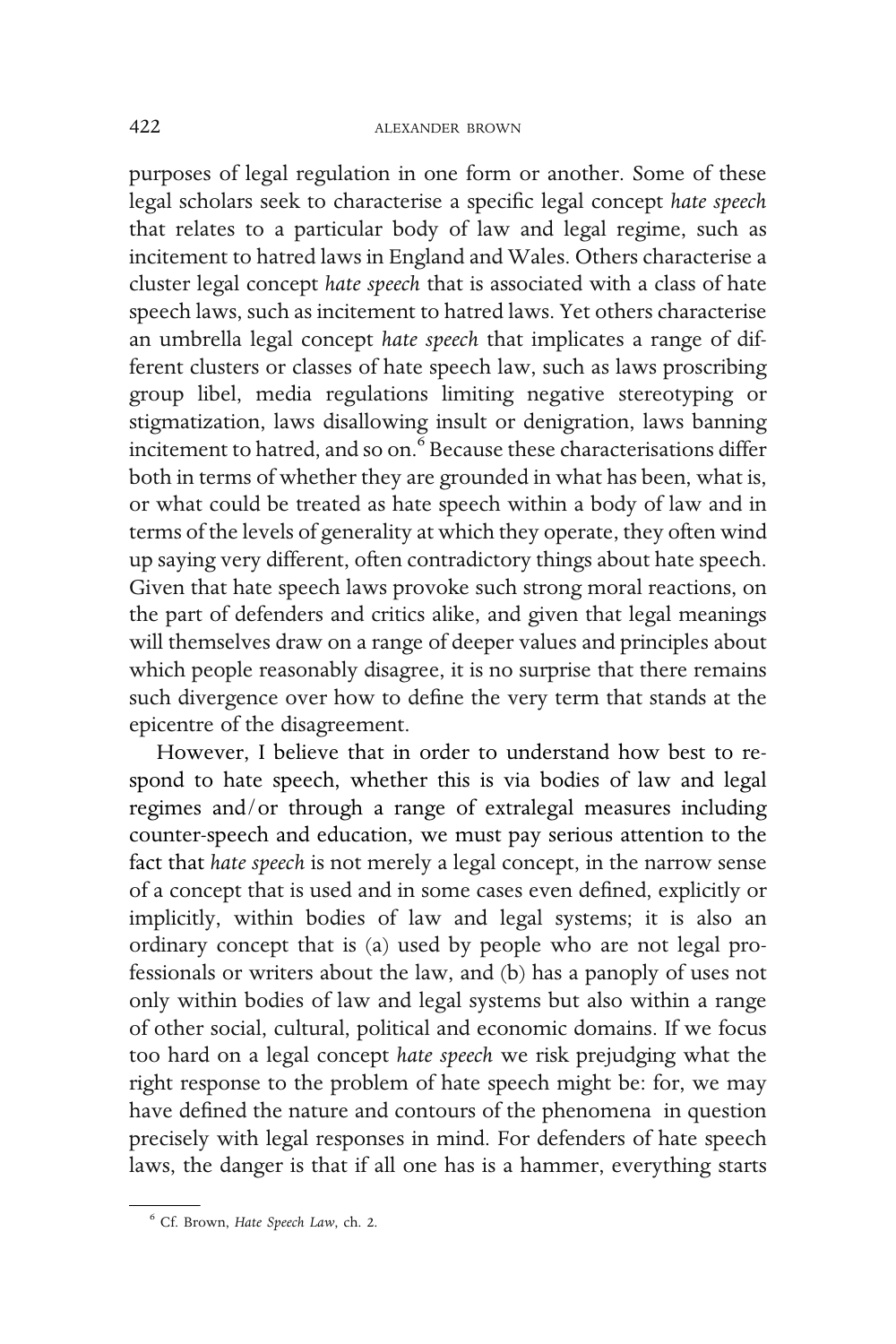to look like a nail. Conversely, for critics of hate speech laws, if one is fixated on the idea that it is wrong to use a sledge hammer to crack a nut, then everything starts to look like a nut. Therefore, I position my analysis much closer to a different scholarly tradition, one that has attempted to analyse the meaning of the term 'hate speech' using various techniques of conceptual philosophical analysis.<sup>7</sup> Nevertheless, my analysis also differs from that of these other philosophers in two main ways to be further explained and defended in the course of the articles: first, unlike them, I reject some of the implicit assumptions about hate speech carried over, consciously or unconsciously, from the work of legal scholars; second, unlike them, I argue that hate speech is a family resemblances concept that does not admit of definition.

Before setting out these points of differentiation, however, I need to clarify what I see as the ostensible differences between the legal concept (or class of concepts) hate speech and the ordinary concept hate speech. I do not mean to claim that the legal concept hate speech is somehow detached from the ordinary concept hate speech as though legislators, legal professionals and scholars of law operate separately from and with indifference to the rest of human life carrying on the background. Such a claim would be difficult to square with the fact that such people are all influenced or inspired by values and principles not merely of a legal character but also of a more general ethical, moral and political character, especially in areas like hate speech law, which concern what we owe to each other in matters of interpersonal interaction. Rather, what I mean to say is

<sup>7</sup> See, e.g., Andrew Altman, 'Liberalism and Campus Hate Speech: A Philosophical Examination', Ethics 103 (1993): 302–317, pp. 309–310; Judith Butler, Excitable Speech: A Politics of the Performative (New York, NY: Routledge, 1997), p. 77; Susan Brison, 'The Autonomy Defense of Free Speech', Ethics 108 (1998): 312–339, p. 313; Susan Brison, 'Hate Speech', in H. La Follette (ed.) The International Encyclopedia of Ethics (Oxford: Wiley-Blackwell, 2013), p. 2332; David Brink, 'Millian Principles, Freedom of Expression, and Hate Speech', Legal Theory 7 (2001): 119–157, p. 119; L. W. Sumner, 'Hate Crimes, Literature and Speech', in R. Frey and C. Heath Wellman (eds.) A Companion to Applied Ethics (Oxford: Blackwell, 2003), p. 142; David Miller, Political Philosophy: A Very Short Introduction (Oxford: Oxford University Press, 2003), p. 65; Norman Fischer, 'First Amendment Morality Versus Civility Morality', in C. Sistare (ed.) Civility and Its Discontents: Civic Virtue, Toleration, and Cultural Fragmentation (Lawrence, KS: University of Kansas Press, 2004), p. 161; Parekh, 'Hate Speech', p. 214; Jeremy Waldron, 'Dignity and Defamation: The Visibility of Hate', Harvard Law Review 123 (2010): 1596–1657, pp. 1600–1601; Kevin M. Graham, Beyond Redistribution: White Supremacy and Racial Justice (Plymouth: Lexington Books, 2010), pp. 77–78; Caleb Yong, 'Does Freedom of Speech Include Hate Speech?', Res Publica 17 (2011): 385–403, p. 386; Rae Langton, 'Beyond Belief: Pragmatics in Hate Speech and Pornography', in I. Maitra and M. McGowan (eds.) Speech and Harm: Controversies Over Free Speech (Oxford: Oxford University Press, 2012), pp. 74–77; Rae Langton et al., 'Language and Race', in G. Russell and D. Graff Fara (eds.) Routledge Companion to the Philosophy of Language (London: Routledge, 2012), pp. 757–760.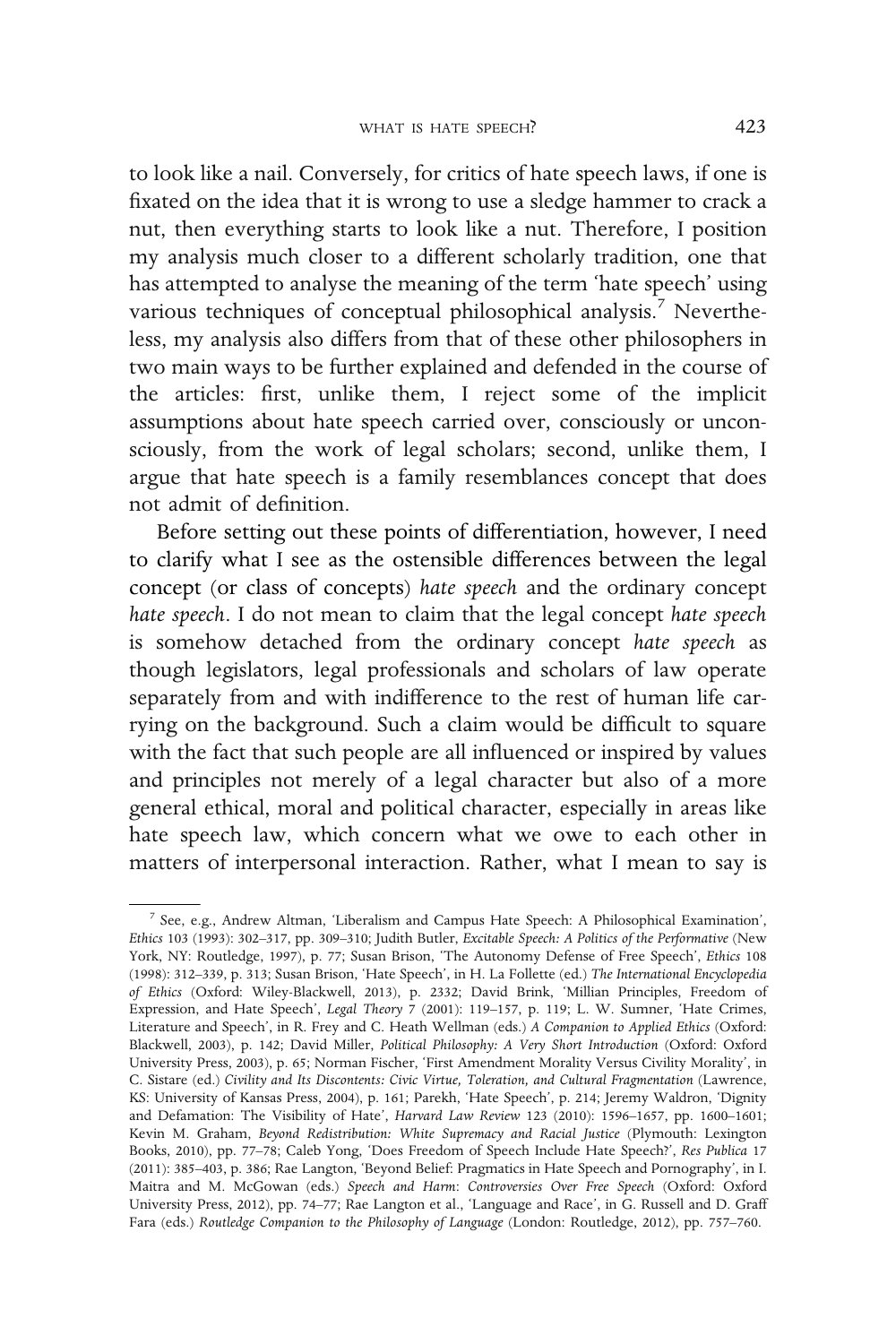that how the term 'hate speech' is defined, explicitly or implicitly (via interpretation), within some body of law and legal system, cases and doctrines as well as statutes, is only the tip of the iceberg. Nowadays a great many different kinds of people who are not legislators, legal professionals or scholars of law use the term 'hate speech' in countless different types of context about a tremendous diversity of phenomena.

Now it is certainly true that the term 'hate speech' was coined by a group of legal scholars in the late 1980s in the United States (more on this in 'What is Hate Speech? Part 2: Family Resemblances', henceforth 'Family Resemblances') in response to what they saw as the way different legal systems tackled certain sorts of harmful racist speech. When Mari Matsuda first used the term 'hate speech' in her seminal article from 1989, 'Public Response to Racist Speech: Considering the Victim's Story', her central purpose in using the term 'hate speech' was to highlight the way in which the legal system in the United States failed victims of harmful racist speech by providing them with inadequate means of seeking redress, civil or criminal. In the article, she includes a number of legal cases and also some examples not associated with actual legal proceedings and not easily actionable under current laws. But these examples were intended to show the limitations of the legal concept hate speech in the United States, as a form of protected speech. She contrasted the Americanbased legal concept hate speech with an ideal type or model version of what the legal concept hate speech could and should be. Perhaps in the process she was also invoking specific legal concepts hate speech found in Europe. Because of the work of legal scholars like Matsuda, the term 'hate speech' has now been taken up legislators and legal professionals themselves more explicitly. However, and this is the crucial part, this new bit of terminology or legalese has now also been taken up by the media and by ordinary people and has taken on a life of its own.

By way of evidence for this last point, entering the term 'hate speech' into Google returns more than eighty million results.<sup>8</sup> No doubt a significant proportion of these results are about the concept hate speech as it pertains to hate speech law. Indeed, it seems likely that the term 'hate speech' (and its non-English equivalents) often

<sup>8</sup> On December 8, 2016.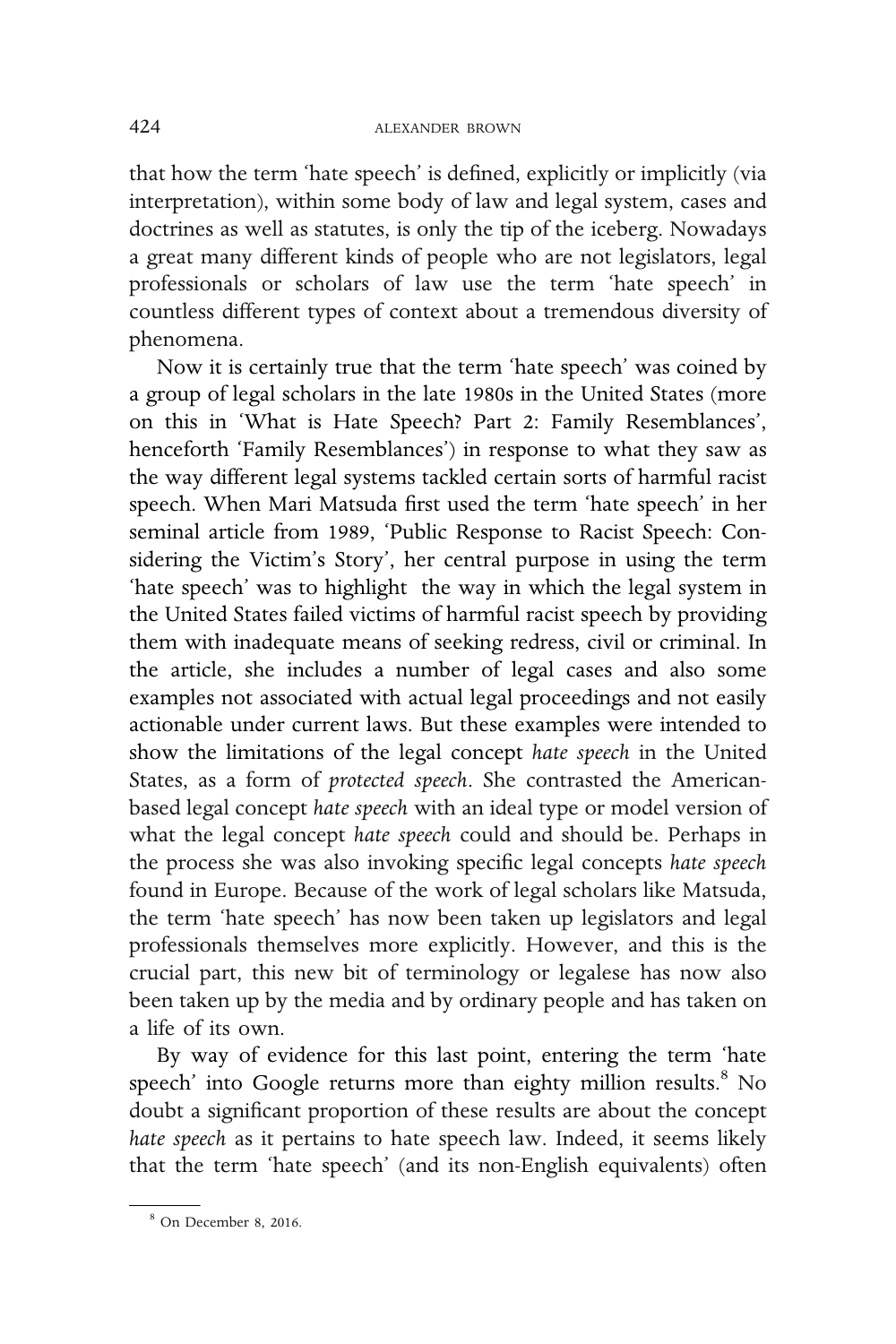first comes to the attention of ordinary people through television and radio programmes, newspaper and magazine articles, Internet message boards, social networking websites, and Internet news channels that mention the issue of hate speech in relation to high profile court cases, especially those involving already recognised public figures. Consider well-reported hate speech cases involving the French politician Brigitte Bardot, the Australian journalist Andrew Bolt, the Indian politician Akbaruddin Owaisi, the French comedian Dieudonné M'bala M'bala, the Kenyan politicians Moses Kuria and Junet Mohamed, and the Dutch politician Geert Wilders. These and similar cases around the world have all become trending stories on social media and online news channels. Nevertheless, the term 'hate speech' is also used by people who are not legal professionals and/or writers about the law, and in the course of talking about events that are not connected with legal proceedings and where there is virtually no possibility of legal proceedings. So, for example, at the time of writing, entering the search term 'hate speech Donald Trump' into Google returned over four million results. Indeed, a research group funded by the European Union has recently undertaken a survey of the media across Europe using the European Media Monitor (EMM) tool to find hits of the term 'hate speech'. The preliminary figures for the UK shows an average of just under 100 hits per month between April 2015 and February 2016, with a spike of 224 hits in December 2015 with many hits occurring within stories about the campaign speeches of Donald Trump.<sup>9</sup>

Hitherto, the term 'hate speech' has been perhaps most often associated with liberal progressives, or people on the left of politics – who use it to highlight and problematise speech that they view as racist, xenophobic, homophobic, Islamophobic, misogynistic, disablist, or in some other way targeted at minority groups in ways that supposedly violate ideals of respect, solidarity, tolerance, and so forth. By contrast, many political and religious conservatives repudiate such uses of the term, and view them simply as crude attempts to close down meaningful debate on what they believe are the evils of open-border policies, the failures of multiculturalism as a social experiment, the lamentable decline of traditional moral values, political correctness gone made, and so on. Yet even people who are

<sup>9</sup> Preliminary figures obtained from Professor Sharon Millar, University of Southern Denmark, a member of the European Union funded research network C.O.N.T.A.C.T.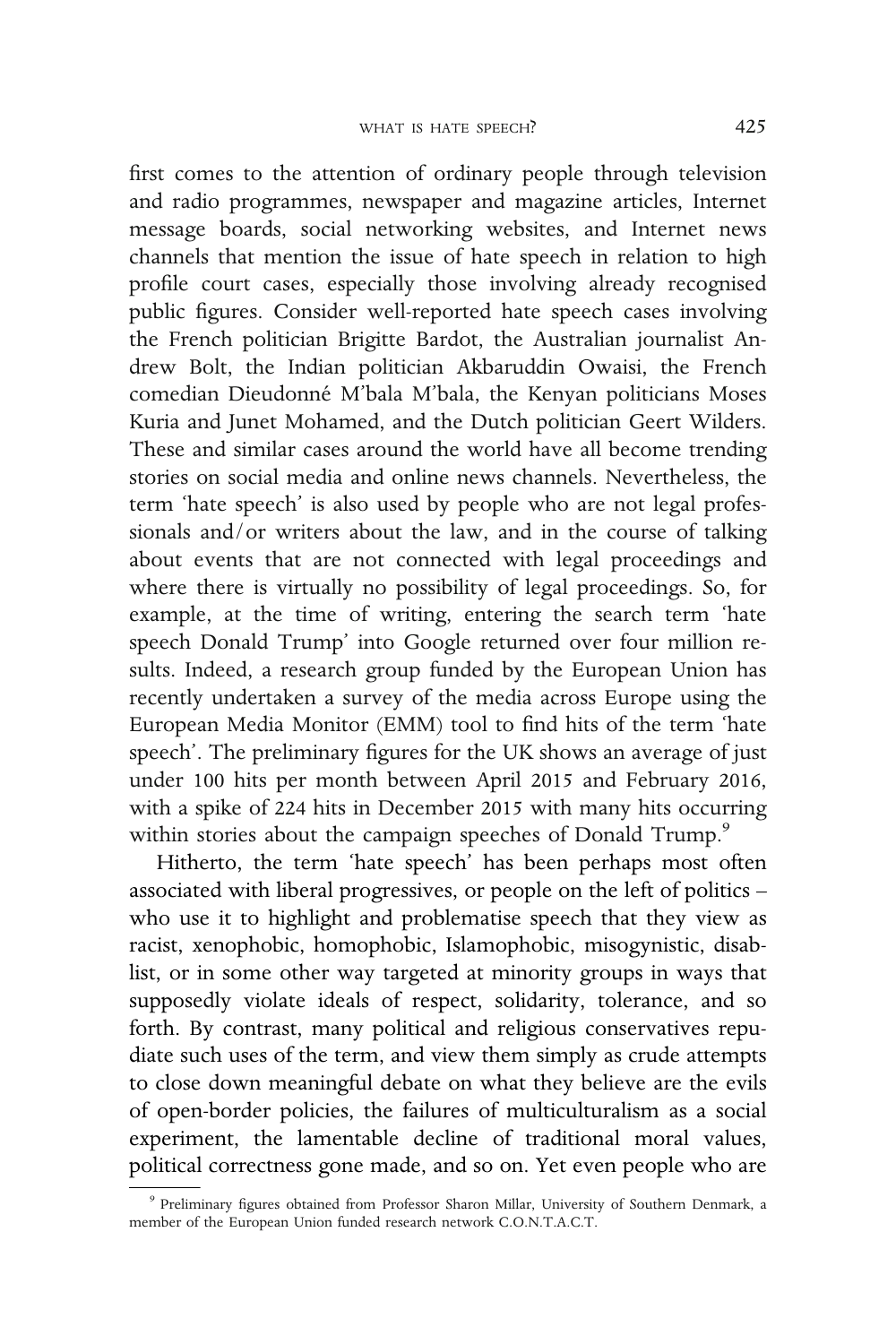deeply critical of what they see as an inordinate and dangerous obsession with identity-based speech will use the term 'so-called hate speech', thereby implicitly acknowledging that the term 'hate speech' has an ordinary meaning – albeit they disapprove of this term given its ordinary meaning. More importantly, some political and religious conservatives have now consciously adopted terms like 'hate speech', 'hate mail', and 'hate' to describe speech on the part of liberal progressives and civil rights activists – speech which, in the eyes of those political or religious conservatives, picks them out and attacks them on the basis of their conservative beliefs.<sup>10</sup>

In addition to this, the ordinary concept hate speech seems to be playing an increasing role in popular culture. Consider the South Park episode from 2005 in which Cartman's school presentation about 'ginger kids' – who it is claimed are suffering from 'gingervitis' and have 'no souls' – causes Kyle to object, 'That's not a lecture, it's a hate speech.<sup>'11</sup> Or take the furore surrounding the singer Beyonce's halftime performance at Super Bowl 50 in 2016. Some people – including members of the All Lives Matter social movement – took to social media to describe the fact that Beyonce's backing dancers were dressed like Black Panther members, along with the content of her recent music videos and public statements in support of the Black Lives Matter movement, as 'hate speech'.<sup>12</sup> And no doubt there were defenders of Beyonce's public stance on the injustices faced by people of colour in the United States who viewed the portrayal of Beyonce's performance and music videos as 'hate speech' as itself hate speech. Or bear in mind what the Harry Potter author, J. K. Rowling tweeted after it emerged that Donald Trump won the 2016 presidential election.

We stand together. We stick up for the vulnerable. We challenge bigots. We don't let hate speech become normalized. We hold the line.<sup>13</sup>

<sup>&</sup>lt;sup>10</sup> See, e.g., interviews with, and sermons given by, the United States evangelical Christian pastor Steven Anderson broadcast as part of the television documentary Preachers of Hate, aired on the BBC UK, October 11, 2016.

<sup>&</sup>lt;sup>11</sup> South Park, Season 9, Episode 11, aired on Comedy Central US, November 9, 2005.

<sup>&</sup>lt;sup>12</sup> Adam Howard, 'Beyoncé Super Bowl Performance Inspires Protest, Counter-protest', NBC News Online, February 10, 2016. Available at [http://www.nbcnews.com/news/nbcblk/beyonc-super-bowl](http://www.nbcnews.com/news/nbcblk/beyonc-super-bowl-performance-inspires-protest-counter-protest-n515996)[performance-inspires-protest-counter-protest-n515996.](http://www.nbcnews.com/news/nbcblk/beyonc-super-bowl-performance-inspires-protest-counter-protest-n515996)

<sup>&</sup>lt;sup>13</sup> J. K. Rowling, @jk\_rowling, Twitter, November 8, 2016. Available at [https://twitter.com/jk\\_](https://twitter.com/jk_rowling/status/796252371739430913) [rowling/status/796252371739430913](https://twitter.com/jk_rowling/status/796252371739430913).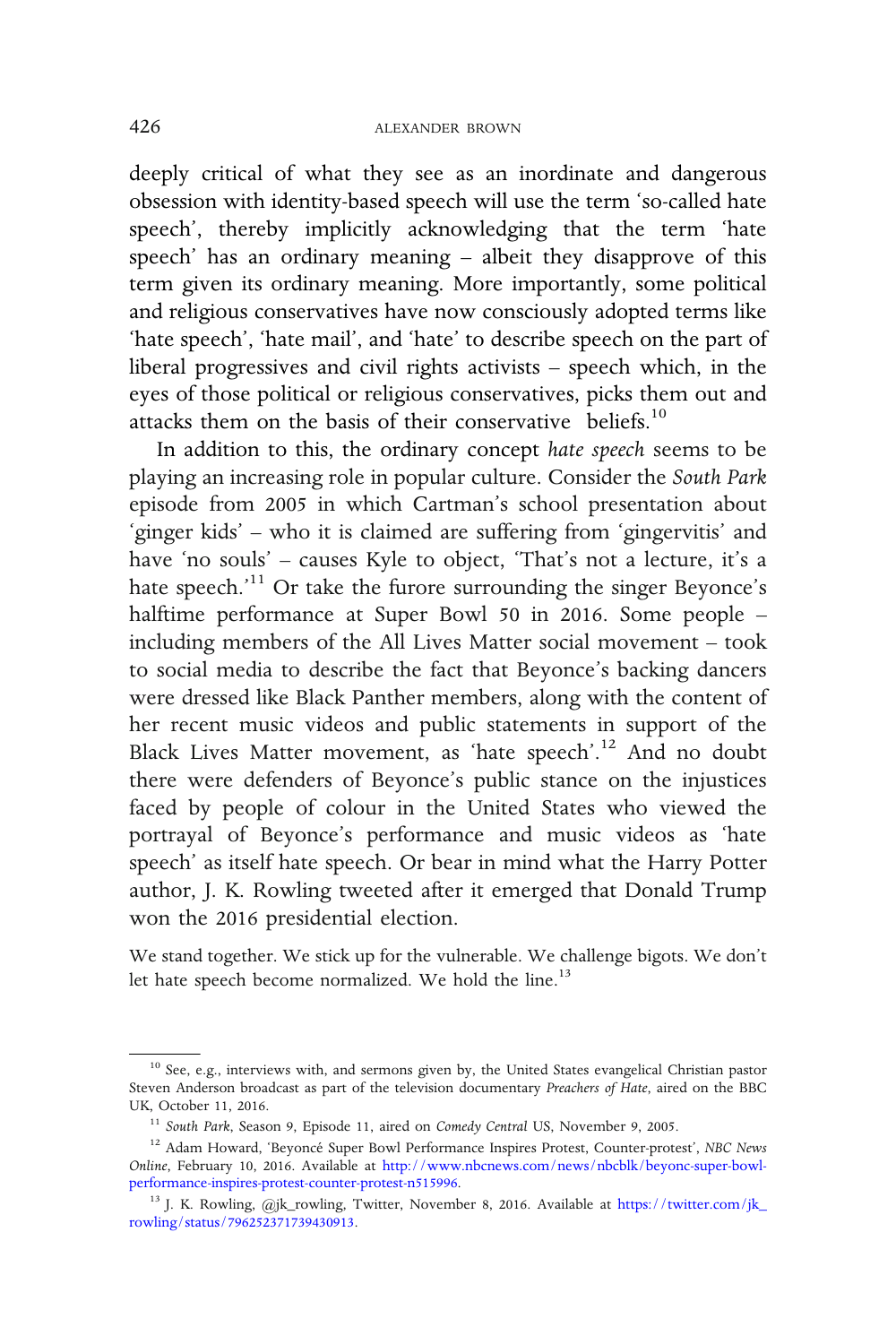There is always a chance, of course, that as society as a whole coopts the term 'hate speech' and puts it to myriad purposes, the term itself will be emptied of its original, legal-technocratic meaning to such an extent that it becomes merely an empty vessel; a generic term of disapproval that has the same semantic content as, 'I really don't like what you said'. But even if we are on the path toward emptying the term 'hate speech' of substantive meaning, I do not think we are there yet. The point is that the term 'hate speech' is used because it is useful, and it will remain useful so long as it can be used to do more than merely signal disapproval. If all it did were signal disapproval it would soon fall out of fashion or be replaced by newer, cooler bits of language that did the same thing but in more interesting ways.

My hunch is that many ordinary people have been willing to use the term 'hate speech' (and its non-English equivalents) for much the same reason that legal scholars coined the term in the first place, namely, that it provides a rough but nevertheless serviceable term to describe phenomena that have been the subject of legal sanctions, of one kind or another, since the Roman laws on group defamation $14$ but that, in all likelihood, have also been present throughout human history beginning with the earliest multiethnic societies of the ancient world, $^{15}$  that is, the expressive dimensions of identity-based envy, hostility, conflict, mistrust and oppression. It is also worth remembering at this point that the term 'hate speech' is only the latest in a succession of terms that historically have been used to refer to forms of speech that attack members of groups or classes people identified by certain protected characteristics, including, for instance, 'race hate', 'group libel' and 'hate propaganda'.<sup>16</sup> So for some time societies have found good use for this family of terms. But what is immediately noticeable, I think, about the term 'hate speech' is its generality, the way it can be used to meaningfully talk about far more protected characteristics and far more varieties of speech than any of its predecessors. Thus it seems to me that it makes a material difference that people use the term 'hate speech' rather than these

<sup>&</sup>lt;sup>14</sup> See, e.g., David Riesman, 'Democracy and Defamation: Control of Group Libel', Columbia Law Review 42 (1942): 727–780, p. 728.

<sup>&</sup>lt;sup>15</sup> See, e.g., Lionel Casson, Everyday Life in Ancient Egypt, Revised and Expanded Edition (Baltimore: The Johns Hopkins University Press, 2001), pp. 58–59.

<sup>&</sup>lt;sup>16</sup> See Samuel Walker, Hate Speech: The History of an American Controversy (Lincoln, NE: University of Nebraska Press, 1994), p. 8.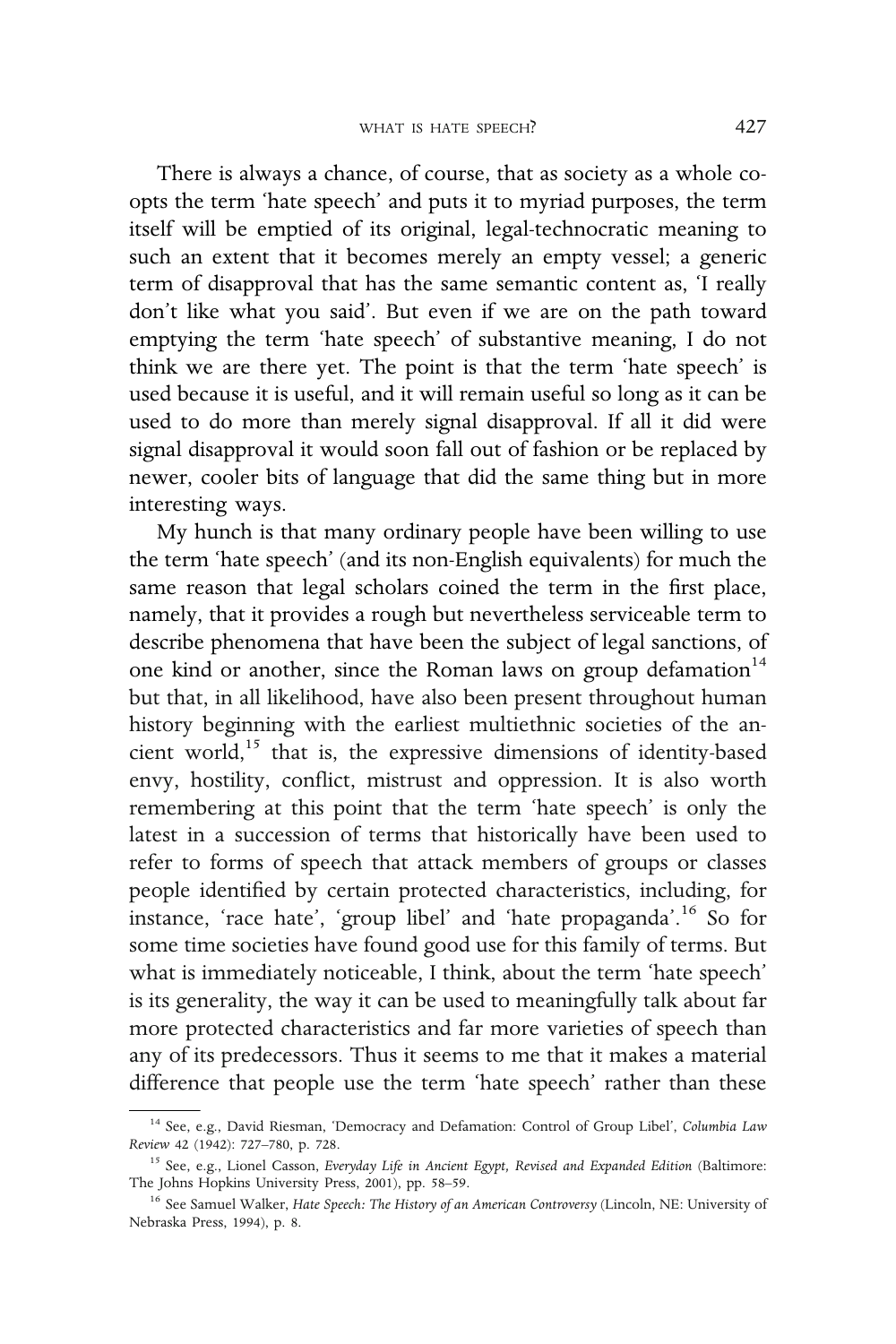older terms, and it makes a difference because the term is referring to a much broader and more capacious concept; and this is not necessarily a bad thing.

Judith Butler once wrote, 'the category [hate speech] cannot exist without the state's ratification'.<sup>17</sup> As a claim about the legal concept hate speech this is trivially true. But there is surely an ordinary concept hate speech whose existence is not dependent on the state's ratification. Butler does not explain in unambiguous detail what she means by 'ratification', but suppose it means that when the state takes on the role of deciding what may or may not be permissibly said, it in some sense produces legal categories, such as the legal category hate speech. (This means that even a state which assumes the aforementioned role but decides not to ban hate speech nevertheless creates the category hate speech, which goes into the permissible or protected speech column.<sup>18</sup>) This point about the dependence of the category on the state's ratification is much harder to sustain in the case of the ordinary concept hate speech, however. Whether or not the state takes on the role of line-drawing in relation to acceptable and unacceptable speech, there may well remain an ordinary concept hate speech. I do not mean to say that the state's decision in this regard has no impact on the content of the ordinary concept hate speech. The ordinary concept is constituted by how ordinary people use the term 'hate speech' and this is likely to be influenced by how legal professionals and scholars of law use the term 'hate speech' and vice versa. So if the state decided to refrain from line-drawing, the ordinary concept hate speech might not exist in exactly the same form. But this concept would persist, I think, precisely because it reflects ordinary people's sense of what is acceptable and unacceptable speech in relation to groups or classes of persons identified by protected characteristics, based on ordinary people's moral values and principles. Now it is also true that the ordinary concept hate speech probably includes the idea that hate

<sup>&</sup>lt;sup>17</sup> Butler, *Excitable Speech*, p. 77.

<sup>&</sup>lt;sup>18</sup> I am not sure how Butler thinks that the state could avoid producing the category hate speech given that the state does not operate in a vacuum and once groups come forward to request protection against hate speech, the state will make a determination about whether or not to meet the request, and either way it will make some sort of category hate speech, either as regulatable speech or protected speech. Suppose public order law was radically reformed in England and Wales, with all the offences that the legislators and legal scholars interpret as 'hate speech' offences being repealed, thus going the same way as the blasphemy offence in England and Wales. In that case it would still be producing a category hate speech, only this time as speech that is not to be treated as a public order offence.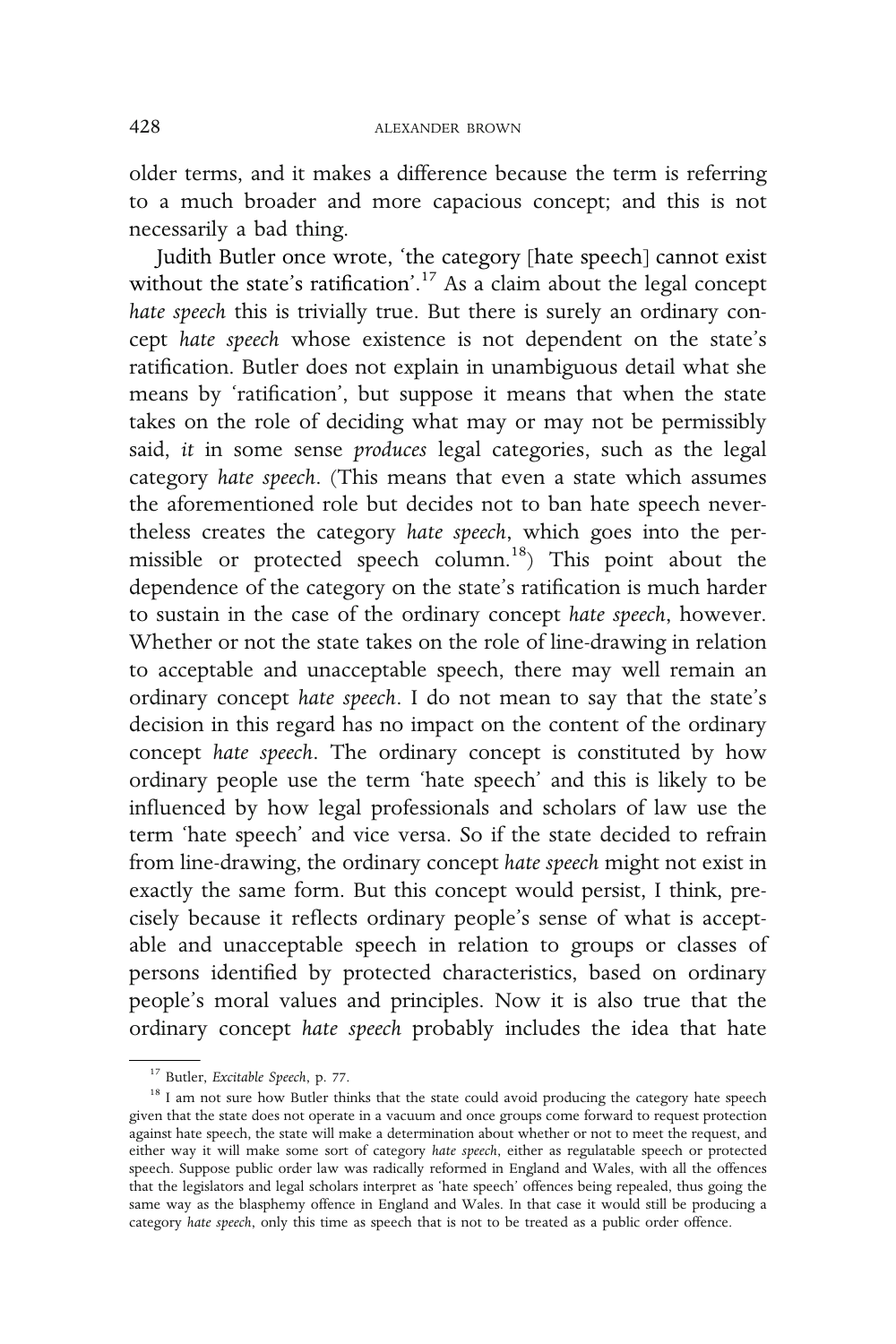speech is regulatable speech (in the sense that there is a pro tanto reason to regulate it). But at least as regards to the ordinary concept this feature of the concept does not depend on the state's ratification. Ordinary users of the term 'hate speech' could think that hate speech is regulatable speech even if the state itself decided to withdraw from line-drawing in relation to acceptable and unacceptable speech and/ or there was no immediate prospect of hate speech actually being regulated.

Interestingly, there is precedent for drawing a distinction between the legal concept and the ordinary concept hate speech within normal legal practice itself. It is customary for judges to mark the distinction between the legal meaning of key words in statutes and the ordinary meaning of those words (e.g., the word 'insulting' discussed in Brutus v. Cozens<sup>19</sup>), whether it is to argue that the legal meaning need not depend on the ordinary meaning or to insist instead that other things remaining equal the legal meaning should be interpreted primarily according to the ordinary meaning (known as the ordinary meaning principle or plain meaning rule).<sup>20</sup> I wish to invoke something like this ubiquitous distinction within legal interpretation here; albeit, perhaps unordinarily, I am interested in a term ('hate speech') whose ordinary meaning has arguably developed in the light of, and certainly after, the birth of the legal meaning.

How does one get at the ordinary meaning? Justice Scalia once wrote about the idea of ordinary meaning in legal interpretation that 'the acid test of whether a word can reasonably bear a particular meaning is whether you could use the word in that sense at a cocktail party without having people look at you funny.<sup>21</sup> I suspect that in the late 1980s and early 1990s the only cocktail parties in which the term 'hate speech' could have been used without people being looked at funny would have been those attended by legal scholars. But things are different now, the term 'hate speech' has entered into the fields of politics, popular culture, the arts, sport, media, education, science, and many more besides. So the cocktail party test must involve a party with the most diverse set of guests imaginable. Of course, the guests will also include legislators and

<sup>&</sup>lt;sup>19</sup> [1973] AC 854.

<sup>&</sup>lt;sup>20</sup> See Brian G. Slocum, Ordinary Meaning A Theory of the Most Fundamental Principle of Legal Interpretation (Chicago, IL: University of Chicago Press, 2015).

<sup>&</sup>lt;sup>21</sup> Johnson v. United States 529 U.S. 694 (2000), Justice Scalia's dissenting opinion.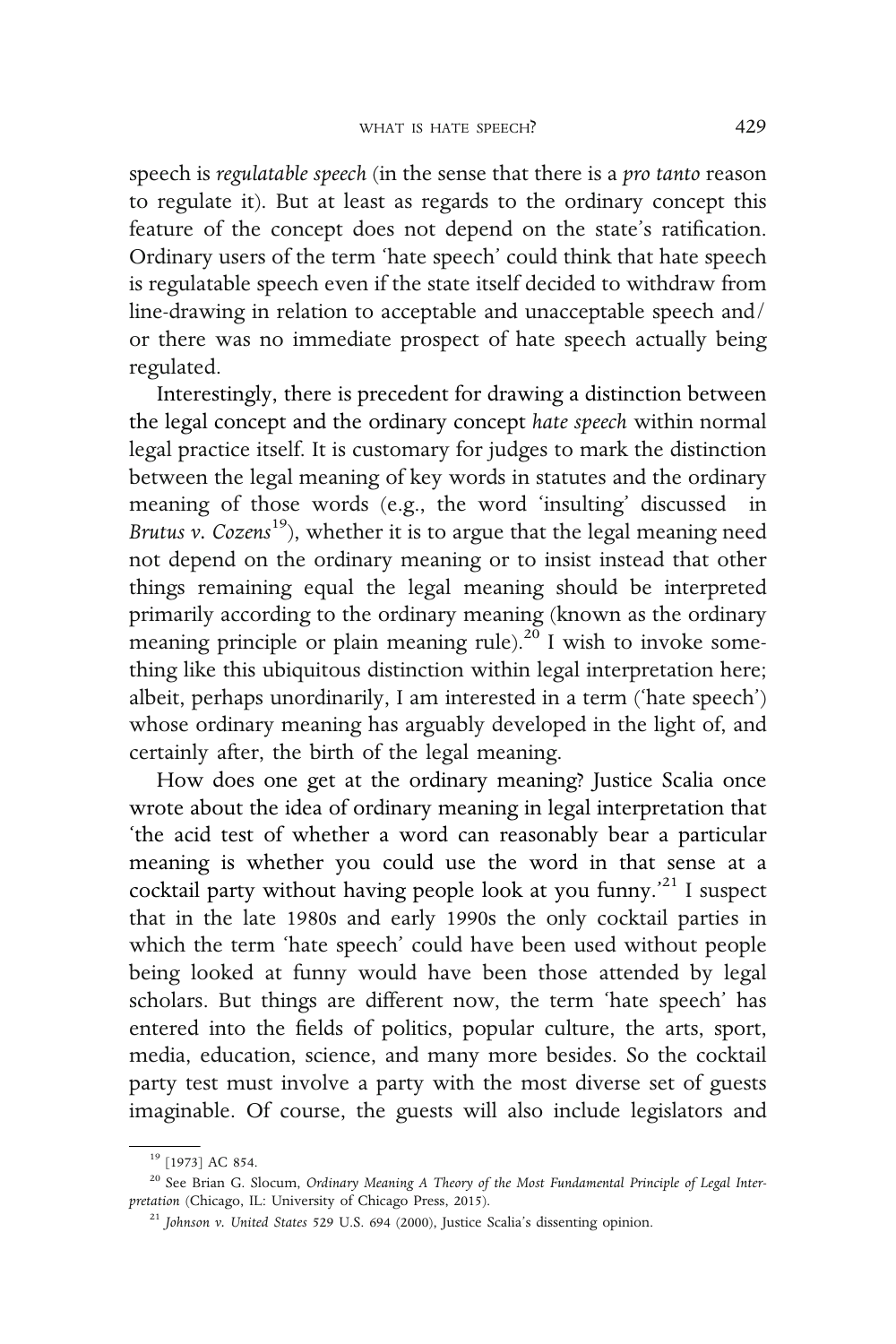legal professionals, since they are not merely influenced by ordinary meanings but will inevitably influence ordinary meanings by adopting and promulgating certain legal meanings. At any rate, the basic idea of the cocktail party is that ordinary meaning has something to do with linguistic intuitions, part of the stock-in-trade of analytical philosophers. I shall say more about this and other aspects of my methodology in Section [II.](#page-14-0)

In saying that more needs to be done to excavate the ordinary concept hate speech – so as to augment and, if necessary, offset the work that has already been done on the legal concept hate speech – I am advocating a new research agenda, to be pursued from a variety of academic disciplines across the arts, humanities, and social sciences. All too frequently when academics from other disciplines have turned their attention to the topic they have followed legal scholars in focusing on the legal concept hate speech. For example, as I have already mentioned, over the past twenty-five years or so a number of generalist philosophers have attributed meanings to the term 'hate speech',<sup>22</sup> but more often than not these philosophers have not strayed very far from that which is prohibited by campus hate speech codes, certain types of municipal ordinances, and incitement to hatred laws.

What is particularly striking to me about the philosophical literature is the extent to which it echoes the work of legal scholars. I mention five notable overlaps. First, when legal scholars working in the field of critical race theory identified hate speech with various ways of subordinating, wounding, humiliating, or degrading historically oppressed or victimised racial groups, $^{23}$  arguably they laid the groundwork for those philosophers who would later utilise speech act theory to understand hate speech, $24$  albeit these critical race theorists and these philosophers of language were themselves influenced by the work of Catharine MacKinnon and Andrea

<sup>&</sup>lt;sup>22</sup> See note 7 above.

<sup>&</sup>lt;sup>23</sup> See, e.g., Matsuda, 'Public Response to Racist Speech', pp. 2358, 2363; Charles Lawrence III, 'Cross Burning and the Sound of Silence: Anti-Subordination Theory and the First Amendment', Villanova Law Review 37 (1992): 787–804, p. 792; Lawrence et al., 'Introduction', p. 1.

<sup>&</sup>lt;sup>24</sup> See, e.g., Altman, 'Liberalism and Campus Hate Speech', pp. 309-310; Langton, 'Beyond Belief', pp. 74–77; Langton et al., 'Language and Race', pp. 757–760; Ishani Maitra, 'Subordinating Speech', in I. Maitra and M. McGowan (eds.) Speech and Harm: Controversies Over Free Speech (Oxford: Oxford University Press, 2012), pp. 96–118; Mary Kate McGowan, 'On 'Whites Only' Signs and Racist Hate Speech: Verbal Acts of Racial Discrimination', in I. Maitra and M. McGowan (eds.) Speech and Harm: Controversies Over Free Speech (Oxford: Oxford University Press, 2012), p. 122; Brown, Hate Speech Law, pp. 75–86.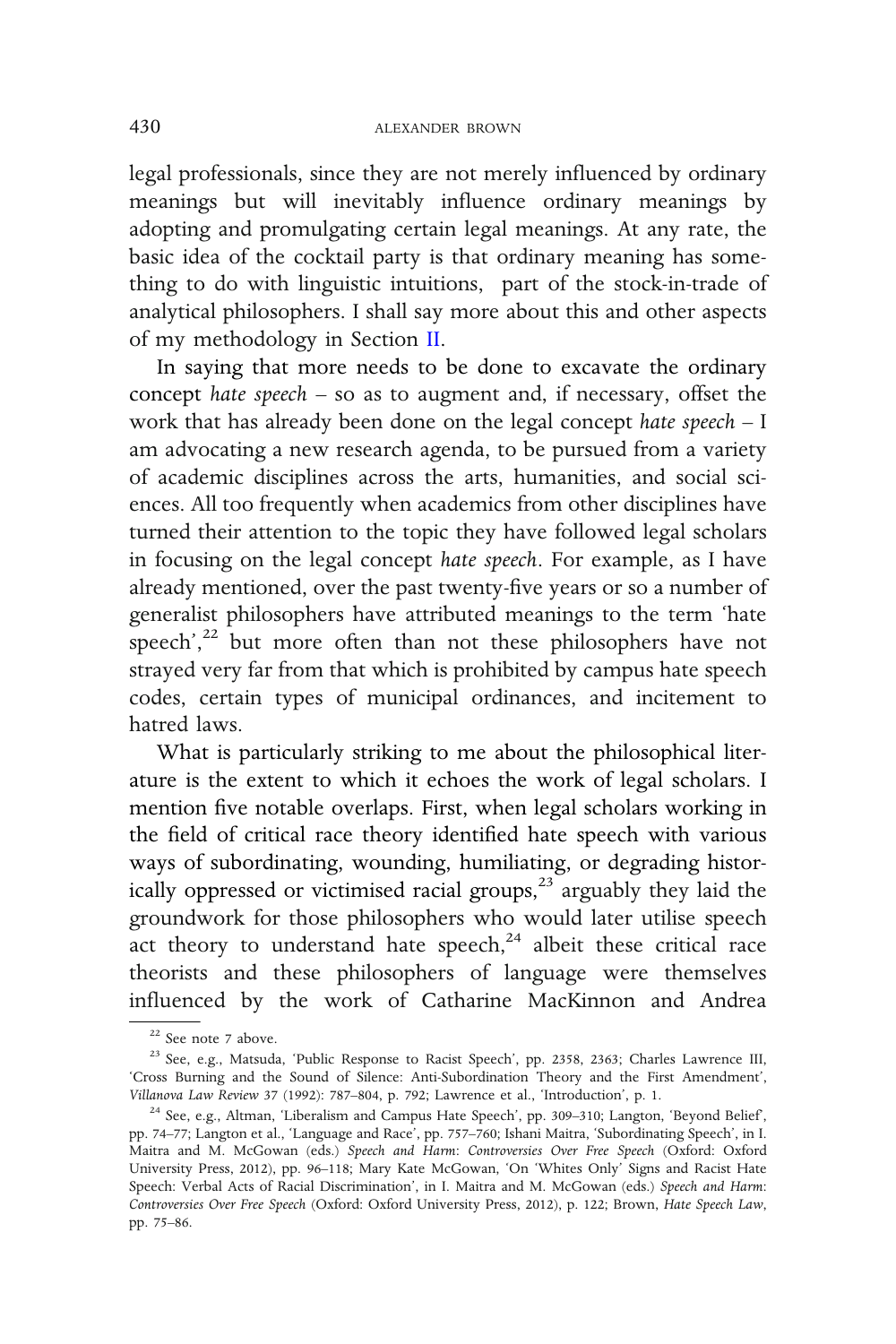Dworkin, who originally identified pornography as subordinating speech in the context of proposing anti-pornography laws.<sup>25</sup> Second, the legal scholar Kent Greenawalt analyses the term 'hate speech' by appealing to the legal doctrines of fighting words, hostile environment harassment, and group libel, $^{26}$  and much the same characterisation can be found in the work of the philosophers Susan Brison and Timothy C. Shiell.<sup>27</sup> Third, several legal scholars have drawn distinctions between immediate, instant, face-to-face, targeted, and individualised hate speech, on the one hand, and indirect, diffuse, generalised, and impersonal hate speech, on the other hand,<sup>28</sup> and these same distinctions are replicated by the philosopher Caleb Yong.<sup>29</sup> Fourth, numerous legal scholars have implied that emotions, feelings, or attitudes of hate or hatred are part of the essential nature of hate speech and what distinguishes such speech from other kinds of speech and that the meaning of the term 'hate speech' is compositional, that is, a function of the literal meanings of the terms 'hate' and 'speech',<sup>30</sup> and similar assumptions can be found in the work of some philosophers, notably Norman Fischer and Bhikhu Parekh.<sup>31</sup> Finally, scholars of hate speech law often proceed on the assumption that the term 'hate speech' is univocal and definable (it

<sup>&</sup>lt;sup>25</sup> See, e.g., Catharine MacKinnon, Feminism Unmodified (Cambridge: Cambridge University Press, 1987); Catharine MacKinnon, Only Words (Cambridge, MA: Harvard University Press, 1993); Catharine MacKinnon and Andrea Dworkin (eds.) In Harm's Way: The Pornography Civil Rights Hearings (Cambridge, MA: Harvard University Press, 1997).

<sup>&</sup>lt;sup>26</sup> Kent Greenawalt, Fighting Words: Individuals, Communities and Liberties of Speech (Princeton, NJ: Princeton University Press, 1995), chs. 4 and 5.

<sup>&</sup>lt;sup>27</sup> Brison, 'The Autonomy Defense of Free Speech', p. 314; Timothy C. Shiell, Campus Hate Speech on Trial, 2nd Edn (Lawrence, KS: University of Kansas Press, 2009), p. 162.

<sup>&</sup>lt;sup>28</sup> See, e.g., Alan E. Brownstein, 'Hate Speech and Harassment: The Constitutionality of Campus Codes that Prohibit Racial Insults', William and Mary Bill of Rights Journal 3 (1994): 179–217, p. 179; Greenawalt, Fighting Words, p. 63; Nicholas Wolfson, Hate Speech, Sex Speech, Free Speech (Westport, CT: Praeger Publishers, 1997), p. 60; Steven H. Shiffrin, Dissent, Injustice, and the Meanings of America. Princeton, NJ: Princeton University Press, 1999), pp. 76–77; Thomas Peard, 'Regulating Racist Speech on Campus', in C. Sistare (ed.) Civility and Its Discontents: Civic Virtue, Toleration, and Cultural Fragmentation (Lawrence, KS: University of Kansas Press, 2004), p. 142; Richard Delgado and Jean Stefancic, 'Four Observations About Hate Speech', Wake Forest Law Review 44 (2009): 353–370, pp. 362–363; Heinze, Hate Speech and Democratic Citizenship, p. 282.

<sup>&</sup>lt;sup>29</sup> Yong, 'Does Freedom of Speech Include Hate Speech?', pp. 394-396.

<sup>30</sup> See, e.g., Glasser, 'Introduction', p. 1; Garner, Black's Law Dictionary, pp. 1407–1408; Nadine Strossen, 'Incitement to Hatred: Should There Be a Limit?', Southern Illinois University Law Journal 25 (2001): 243–279, p. 244; Corlett and Francescotti, 'Foundations of a Theory of Hate Speech', p. 1083; Post, 'Hate Speech', pp. 123–125; Weinstein and Hare, 'General Introduction', p. 4; Iginio Gagliardone et al., Mapping and Analysing Hate Speech Online: Opportunities and Challenges for Ethiopia (Oxford: University of Oxford Programme in Comparative Media and Law Policy, 2014), p. 9.

<sup>&</sup>lt;sup>31</sup> Fischer, 'First Amendment Morality Versus Civility Morality', pp. 161-162; Parekh, 'Hate Speech', p. 214.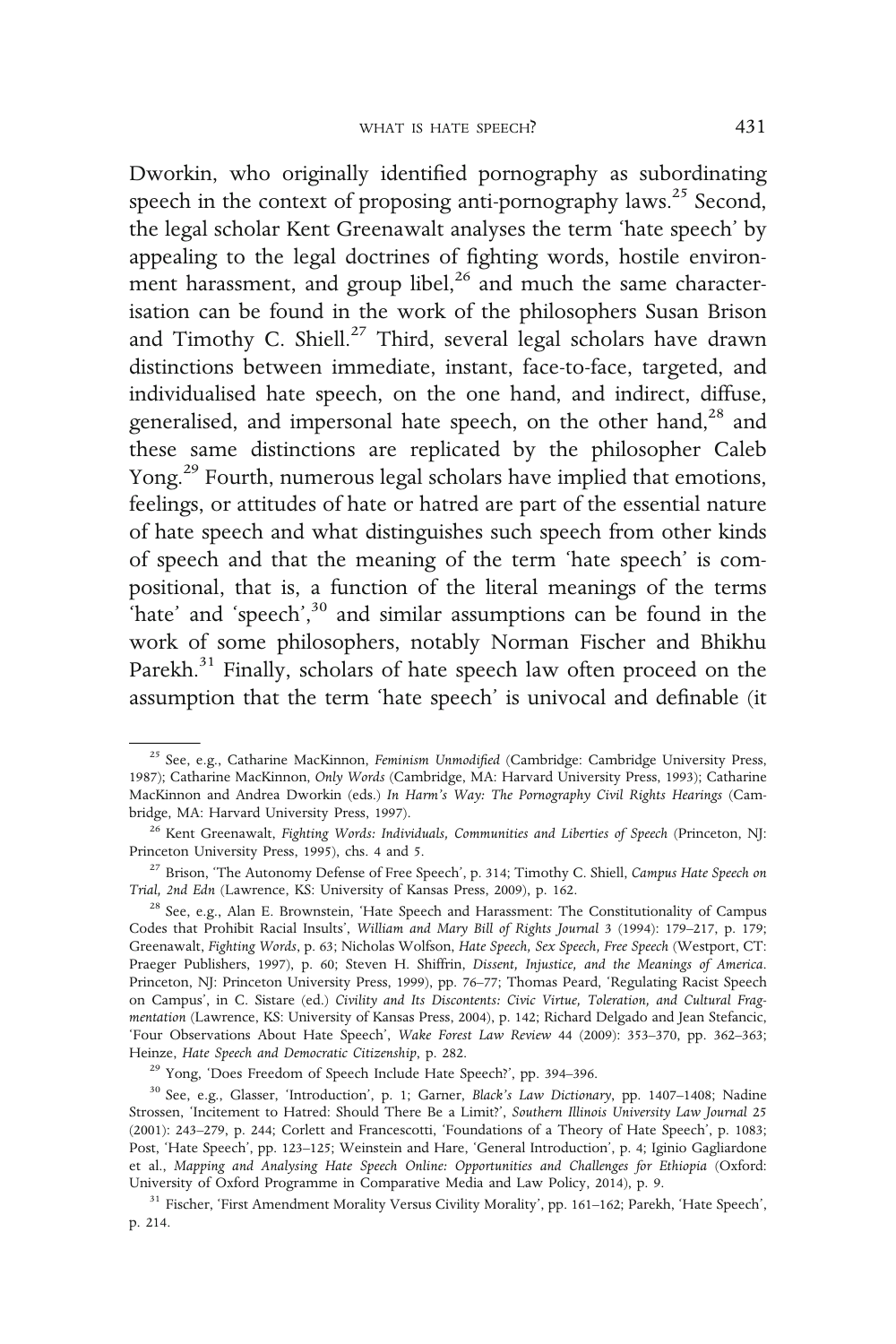has a single meaning, even if complex or disjunctive, and this meaning can be defined),<sup>32</sup> and some philosophers seem to labour under the same assumption.<sup>33</sup> Associated with this particular assumption is a tendency to be oblivious to important differences between the writer's proffered definition and those of other scholars, and even to differences between the writer's own definitions from earlier to later work, as though the differences are inconsequential or that they along with all other writers are essentially defining the term in the same way only using slightly different language (language that can be used interchangeably).

I find some of these overlaps and shared understandings among generalist philosophers and legal scholars entirely unproblematic. The first three overlaps, I think, are extremely plausible and perhaps illuminate something of the subtle interplay and reciprocal relationship between the ordinary and legal concepts of hate speech. Nevertheless, in this article I do also want to challenge some of this received wisdom: specifically, the putative wisdom that emotions, feelings, or attitudes of hate or hatred are part of the essential nature of hate speech, what I call the myth of hate; and the conventional idea that the term 'hate speech' is univocal or has a single meaning, call this the myth of compositionality. Now I do not claim, nor should we believe anyone who did try to claim, that challenging this received wisdom is likely to be decisive in settling disputes about whether hate speech laws are warranted. These disputes are far too deeprooted in our understanding of a range of values and principles to be easily resolved. But challenging this received wisdom could, I think, at least remove some of the obstacles to progress, such as if, say, one side of the debate is doing more reasoning than the other on the strength of false impressions about what hate speech is. I shall try to draw out these implications at the end of 'Family Resemblances'.

Before I begin, however, let me be clear that by focusing on concepts and words I do not mean to overlook the fact that what is at stake here are interpersonal phenomena that involve the interaction of actual human beings and often very real harms. On the

<sup>&</sup>lt;sup>32</sup> See, e.g., Cohen-Almagor, The Scope of Tolerance, p. 153; Cohen-Almagor, 'Holocaust Denial is a Form of Hate Speech', p. 35; Cohen-Almagor, 'Fighting Hate and Bigotry on the Internet', pp. 1–2.

<sup>33</sup> See, e.g., Altman, 'Liberalism and Campus Hate Speech', pp. 309–310; Brison, 'The Autonomy Defense of Free Speech', p. 313; Brison, 'Hate Speech', p. 2332; Brink, 'Millian Principles, Freedom of Expression, and Hate Speech', p. 119.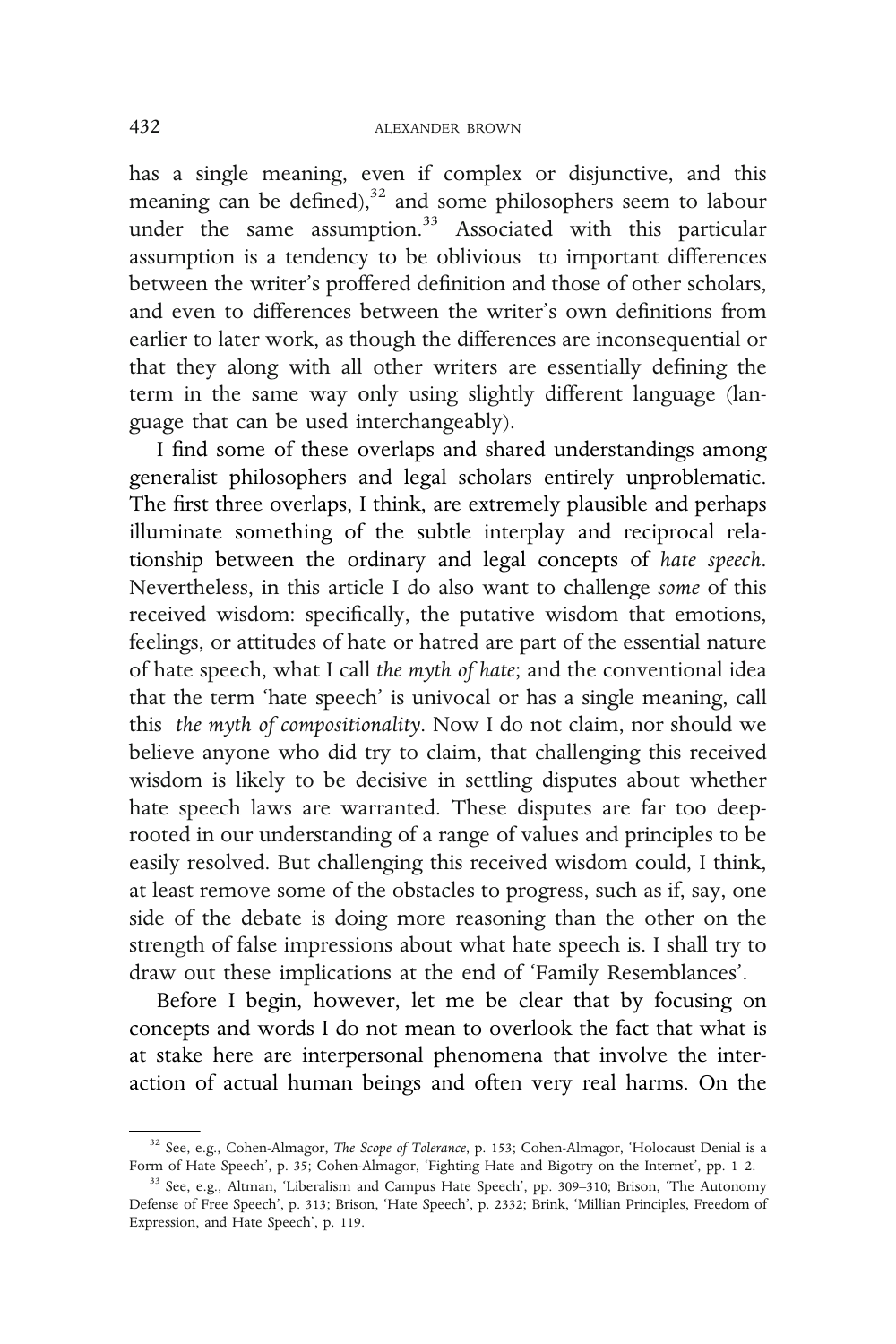<span id="page-14-0"></span>contrary, the point of focusing on concepts and terms is to gain access to or illuminate our understanding of the phenomena in question. In the words of Austin, '[w]hen we examine what we should say when, what words we should use in what situations, we are looking again not merely at words (or 'meanings', whatever they may be) but also at the realities we use the words to talk about: we are using a sharpened awareness of words to sharpen our perception of, though not as the final arbiter of, the phenomena.'<sup>34</sup>

The remainder of the first part of this article is structured as follows. Section II outlines existing attempts to characterise the legal concept hate speech and highlights some of the inconsistencies and contradictions in this existing body of characterisations. Section [III](#page-22-0) examines the ordinary concept hate speech and assumes for the sake of argument that it is a compositional concept: that the meaning of the whole concept is a function of the meanings of the parts that make up the whole. Focusing on the assumption that emotions, feelings, or attitudes of hate or hatred are one basic building block of the ordinary concept hate speech, I proceed to argue that despite the existence of several possible connections between speech and hate or hatred none appear to capture an essential feature or defining quality of hate speech. This in turn undermines the compositionality assumption. Section [IV](#page-42-0) looks at two, more nuanced versions of the idea that the term 'hate speech' has compositional semantics: the first, that it is a semi- or quasi-compositional term akin to 'zebra crossing' or 'pillow talk'; the second that it is part of a set of core-dependent homonyms. Although these approaches have some plausibility, I argue that they only serve to underline the speciousness of the myth of hate.

### II. THE LEGAL CONCEPT(S) HATE SPEECH

In this section, I shall use the method of conceptual jurisprudence to analyse the legal concept(s) hate speech. This method involves explicating concepts that emerge from given bodies of law and legal practices. This includes looking at the way the term 'hate speech' has been defined in different human rights instruments, statutes, and legal cases, both positively ('hate speech is…') and negatively ('hate speech is not…'). But it also includes an attempt to reconstruct the

<sup>&</sup>lt;sup>34</sup> J. L. Austin, 'A Plea for Excuses: The Presidential Address', Proceedings of the Aristotelian Society 57 (1956–7): 1–30, p. 8.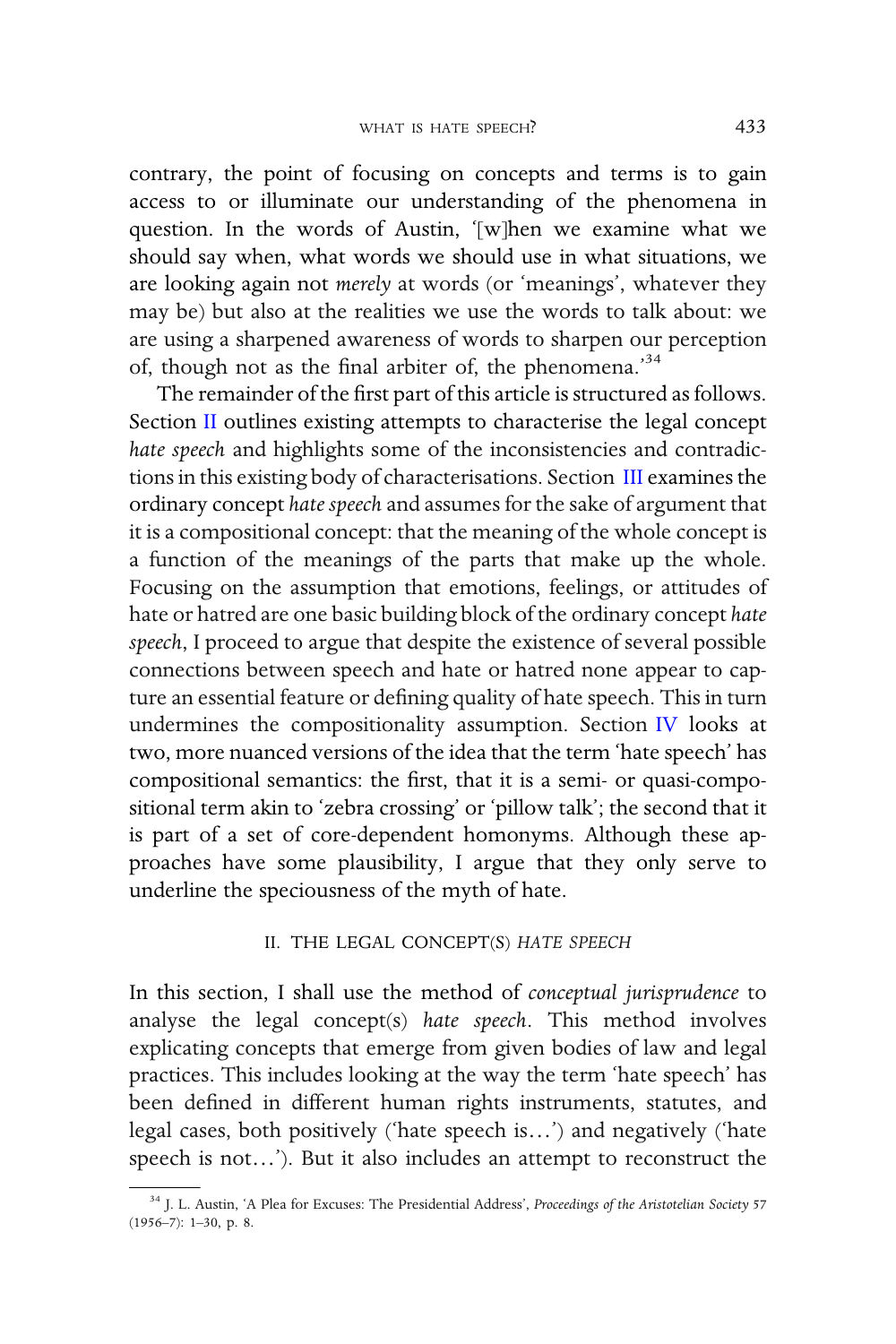legal concept(s) hate speech from the occurrences and meanings of various linked or associated concept-terms that appear in the relevant bodies of law and legal practices – terms such as 'group defamation', 'incitement to hatred', 'the circulation of ideas based on inferiority', 'racist propaganda', 'speech based on xenophobia, homophobia, Islamophobia, and anti-Semitism', 'group vilification', 'violation of dignity', 'discriminatory harassment', 'racist fighting words', 'Holocaust denial', and so on. Part of the aim of conceptual jurisprudence is to capture the fundamental quality of the legal concept under investigation as well as something of its relationship to other legal concepts, principles and doctrines in the relevant bodies of law and legal practices.

I start by observing that the original uses of the then neologism 'hate speech' belonged to legal academics and journalists writing in academic journals and books and mainstream newspapers and magazines. They tended to use the term 'hate speech' for the purposes of classifying and make generalisations about a particular group of laws. For example, the Oxford English Dictionary entry for the term 'hate speech' offers only three illustrations of uses.<sup>35</sup> The first comes from a Newsweek article from 1988 in which Tamar Jacoby uses the term 'hate speech' in discussing the merits of university regulations designed to curb discriminatory harassment on university campuses (campus speech codes).<sup>36</sup> The second is from Samuel Walker's 1994 book Hate Speech: The History of an American Controversy in which the historian contrasts the constitutional protection of 'offensive forms of expression' in the United States with the fact that '[a]lmost every [other] country prohibits hate speech directed at racial, religious, or ethnic groups'. $3^{\frac{3}{7}}$  The third is from an article appearing in Business Day, a national daily newspaper in South Africa, from 2001 outlining aspects of the Promotion of Equality and Prevention of Unfair Discrimination Act 2000 which, amongst other things, prohibits hate speech.<sup>38</sup>

Yet the term 'hate speech' is certainly not the preserve of legal scholars. It is now being utilised in the decisions of some interna-

<sup>&</sup>lt;sup>35</sup> Oxford English Dictionary, 'Hate Speech', July 2002. Available at [www.oed.com](http://www.oed.com).

<sup>36</sup> Tamar Jacoby, 'Time to Outlaw Racial Slurs? New Questions About Protecting Hateful Speech', Newsweek, June 6, 1988.

<sup>37</sup> Walker, Hate Speech, p. 1.

<sup>38</sup> Unkown, Business Day, January 28, 2001, p. 13.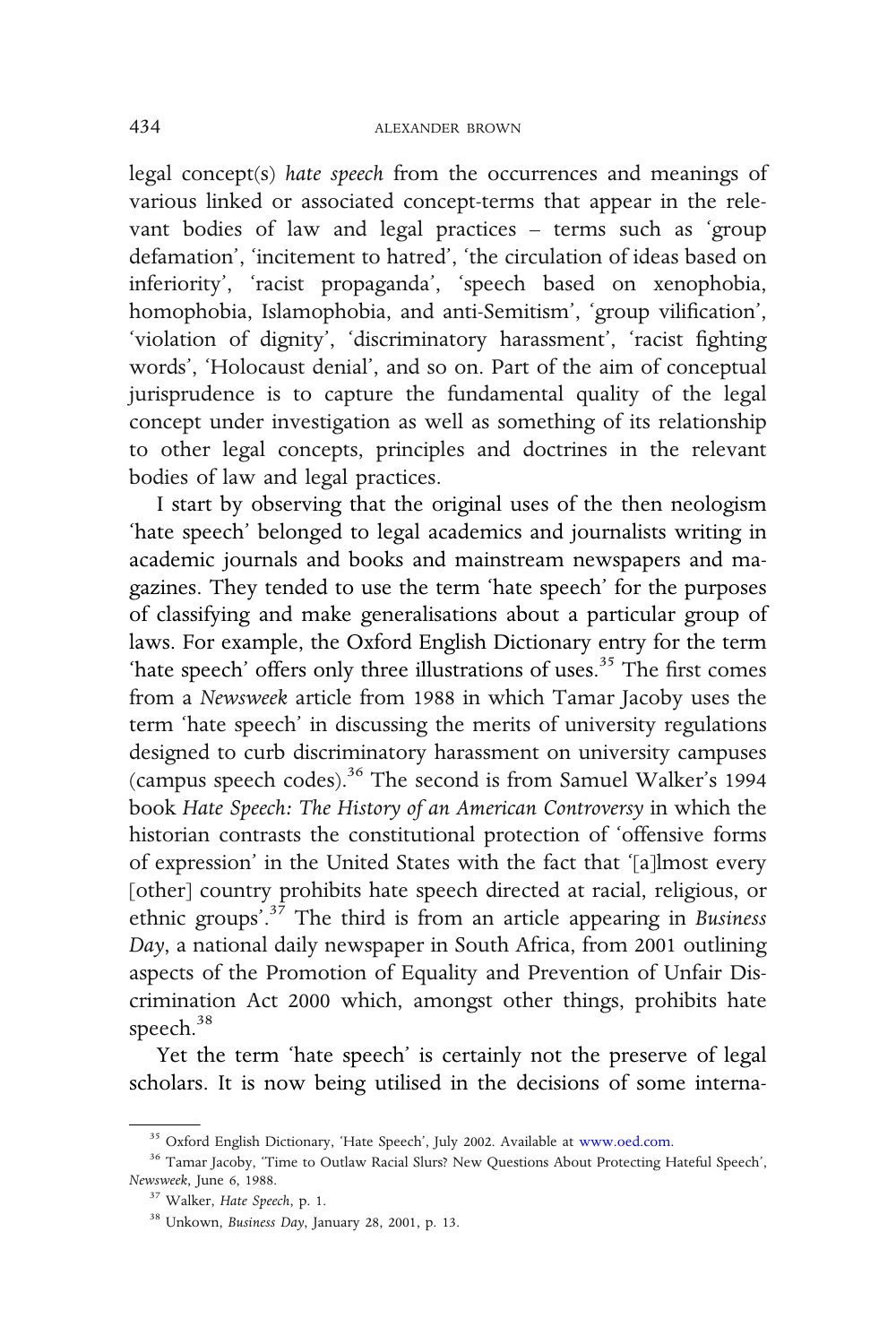tional human rights courts and in some domestic legislation. In Surek v. Turkey $^{\rm 39}$  and Gündüz v. Turkey, $^{\rm 40}$  for example, the European Court of Human Rights (ECtHR) directly and explicitly employed a definition of the term 'hate speech' that had been given by the Committee of Ministers of the Council of Europe back in 1997: 'the term 'hate speech' shall be understood as covering all forms of expression which spread, incite, promote or justify racial hatred, xenophobia, antisemitism or other forms of hatred based on intolerance  $[...]$ .<sup>41</sup> In both cases the Court also reiterated that to count as hate speech it is not sufficient that the words merely offend, shock or disturb; they must be capable of inciting hatred or violence. Or, to give one example from domestic law, in South Africa s. 10 of the Promotion of Equality and Prevention of Unfair Discrimination Act 2000 outlines a set of offences under the heading 'Prohibition of Hate Speech', including most notably s.  $10(1)(c)$ , '[...] no person may publish, propagate, advocate or communicate words based on one or more of the prohibited grounds, against any person, that could reasonably be construed to demonstrate a clear intention to: (a) be hurtful; (b) be harmful or to incite harm; (c) promote or propagate hatred.' Likewise, s. 16(2) of the South African Bill of Rights specifies that the right to freedom of expression does not extend to 'advocacy of hatred that is based on race, ethnicity, gender or religion, and that constitutes incitement to cause harm'.

A variant of the current approach also assumes that hate speech is primarily a legal concept but does not limit the materials of analysis to explicit attempts to clarify the concept within international and domestic law. In other words, it seeks to analyse the legal concept(s) hate speech through bodies of law that may not contain the exact term 'hate speech'. It does so by picking out certain similarities or common traits that could be interpreted as elements of the legal concept hate speech. How on this approach do we know which laws and legal cases are the correct ones to look at? The ECtHR's Press Unit points in one useful direction. Its 2016 'Factsheet – Hate Speech' does not attempt to lay down a universally accepted definition of the

<sup>&</sup>lt;sup>39</sup> No. 26682/95, Strasbourg, July 8, 1999. At para. 62, and Partly Dissenting Opinion of Judge Palm.

<sup>40</sup> No. 35071/97, Strasbourg, June 14, 2004. At paras. 21–22, 40–1, 44, 48, 51, and Dissenting Opinion of Judge Türmen.

<sup>&</sup>lt;sup>41</sup> Recommendation No. R (97) 20, October 30, 1997, Appendix. Available at [https://rm.coe.int/](https://rm.coe.int/CoERMPublicCommonSearchServices/DisplayDCTMContent?documentId=0900001680505d5b) [CoERMPublicCommonSearchServices/DisplayDCTMContent?documentId=0900001680505d5b](https://rm.coe.int/CoERMPublicCommonSearchServices/DisplayDCTMContent?documentId=0900001680505d5b).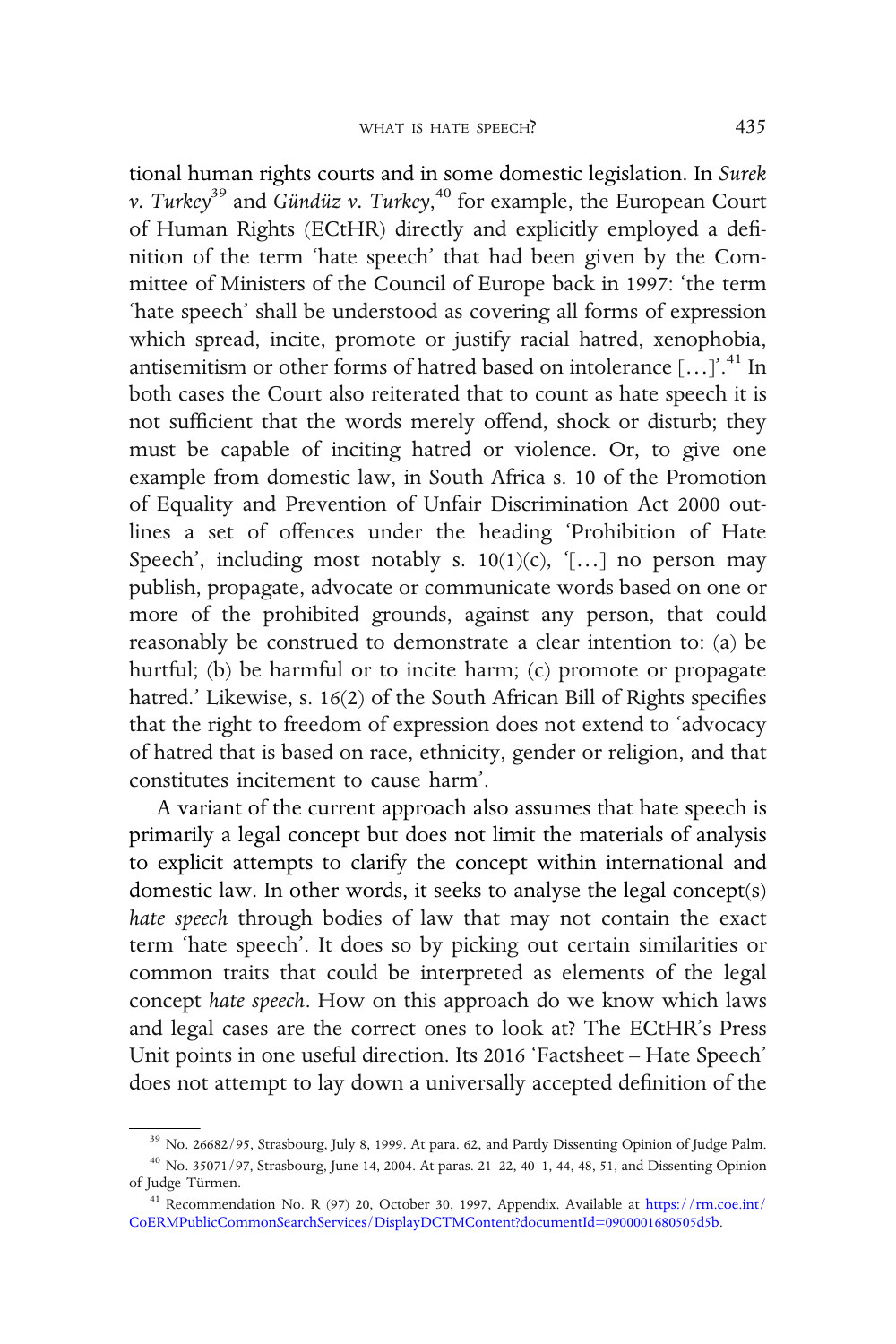term 'hate speech' but instead points to various conventions and a host of legal cases which in its view pertain to hate speech.<sup>42</sup> Following this lead, progress could be made by searching laws and legal cases for words that are indicative of, contiguous with, or being used as proxies for the term 'hate speech' – for example, 'hate', 'hatred', 'contempt', 'hostility', 'enmity', 'inferiority', 'racist propaganda', 'xenophobia', 'anti-Semitism', 'aggressive nationalism', 'homophobia', 'Islamophobia', 'antisemitism', 'group defamation', 'group vilification', 'insult', 'negative stereotyping', 'stigmatisation', 'humiliation', 'degradation', 'violation of dignity', 'discriminatory harassment', 'intolerance'. I shall not attempt here to provide a complete inventory of all clusters of laws that employ or exhibit this terminology and that could be used as source material for an interpretation of the legal concept(s) hate speech.<sup>43</sup> It is enough for my present purposes to indicate what this sort of approach looks like, and to outline some of the results it has yielded.

A small army of legal scholars and lexicographers have set forth characterisations of hate speech using the aforementioned approach. These characterisations exhibit numerous points of consensus but are also marked by significant inconsistencies and contradictions. First, consider how they deal with the connection between hate speech and hate or hatred. Some characterisations take hate speech literally to mean speech that expresses or communicates emotions, feelings, or attitudes of hate or hatred,<sup>44</sup> others imply that the motive of hatred is almost all there is to hate speech,<sup>45</sup> and still others identify hate speech as that which promotes, incites, or stirs up hatred.<sup>46</sup>

Second, there is the issue of identifying which groups are covered by the legal concept hate speech. While most characterisations pro-

 $42$  ECtHR Press Unit, Factsheet - Hate Speech, June, 2016. Available at [www.echr.coe.int/](http://www.echr.coe.int/Documents/FS_Hate_speech_ENG.pdf) [Documents/FS\\_Hate\\_speech\\_ENG.pdf.](http://www.echr.coe.int/Documents/FS_Hate_speech_ENG.pdf)

<sup>43</sup> Cf. Brown, Hate Speech Law, ch. 2.

<sup>44</sup> See, e.g., Garner, Black's Law Dictionary, pp. 1407–1408; Strossen, 'Incitement to Hatred', p. 244; Oxford English Dictionary, 'Hate Speech'; Corlett and Francescotti, 'Foundations of a Theory of Hate Speech', p. 1083; Post, 'Hate Speech', p. 123; Weinstein and Hare, 'General Introduction', p. 4; USLegal.com, 'Hate speech', June 2010. Available at [http://definitions.uslegal.com/h/hate-speech/.](http://definitions.uslegal.com/h/hate-speech/)

<sup>45</sup> See, e.g., Glasser, 'Introduction', p. 1.

<sup>46</sup> See, e.g., Cohen-Almagor, The Scope of Tolerance, p. 11; Cohen-Almagor, 'Holocaust Denial is a Form of Hate Speech', p. 35; Weston-Scheuber, 'Gender and the Prohibition of Hate Speech', pp. 139– 140.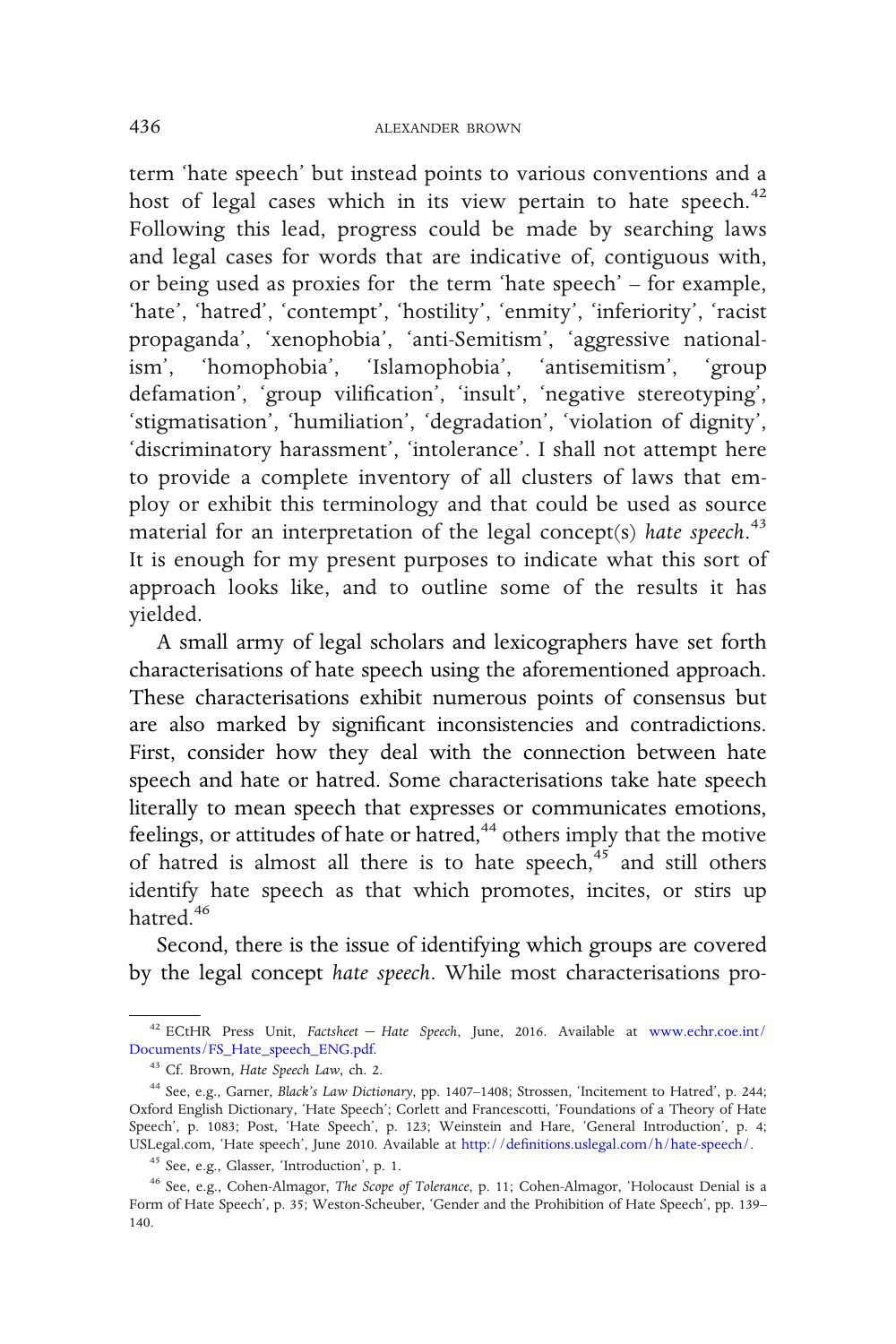vide a list of group-identifying characteristics, including but not limited to race, ethnicity, religion, nationality, gender or gender identity, sexual orientation, disability, $47$  some specify not a list of characteristics but a single core feature – for example, that the speech in question is about or against historically oppressed or victimised groups.<sup>48</sup> Some make no mention of the kinds of groups that are germane to the legal concept hate speech,<sup>49</sup> which is surprising given that almost without exception all actual hate speech laws attempt to specify which groups fall within the scope of the law.

Third, there is the question of the nature of the speech. Whereas some characterisations depict hate speech as a special case of insulting speech (i.e., insulting about or insulting to members of certain groups) $50$  or offensive speech (i.e., offensive about or offensive to members of certain groups), $51$  other characterisations describe hate speech as 'hostile verbal abuse',<sup>52</sup> 'malicious speech',<sup>53</sup> 'speech that denigrates people',<sup>54</sup> 'speech that puts people down',<sup>55</sup> or 'antisocial oratory'.<sup>56</sup> Moreover, only some characterisations stress that hate speech, properly called, typically causes or has a substantial likelihood of causing harm of one kind or another.<sup>57</sup>

Fourth, most characterisations make it clear that hate speech is not simply speech but is also performative or can involve speech acts of various types. Yet even here there are important differences. Some describe hate speech in such broad terms as to mean that a large

<sup>&</sup>lt;sup>47</sup> See, e.g., Human Rights Watch, 'Hate Speech' and Freedom of Expression: A Human Rights Watch Policy Paper (New York, NY: Fund for Free Expression, 1992), p. 1; Tsesis, Destructive Messages, p. 211, n. 1; Richard Delgado and Jean Stefancic, Understanding Words That Wound (Boulder, CO: Westview Press, 2004), p. 11; Cohen-Almagor, 'Fighting Hate and Bigotry on the Internet', pp. 1–2; Bertoni and Rivera, 'The American Convention on Human Rights', p. 499.

<sup>48</sup> See, e.g., Matsuda, 'Public Response to Racist Speech', p. 2357; Walker, Hate Speech, pp. 8–9; Cohen-Almagor, The Scope of Tolerance, p. 153.

<sup>&</sup>lt;sup>49</sup> See, e.g., Kermit L. Hall, 'Hate Speech', in K. L. Hall (ed.) The Oxford Companion to the Supreme Court of the United States, 2nd Edn (Oxford: Oxford University Press, 2005), p. 426.

<sup>50</sup> See, e.g., Alexander, 'Banning Hate', p. 71; Larry Alexander, 'Hate Speech', in R. Newman (ed.) The Constitution and Its Amendments, Vol. 3 (New York, NY: Macmillan Reference, 1998), p. 14.

<sup>&</sup>lt;sup>51</sup> See, e.g., Human Rights Watch, 'Hate Speech' and Freedom of Expression, p. 1, n. 1; Sullivan and Gunther, Constitutional Law, p. 1131; Ivan Hare, 'Hate speech', in P. Cane and J. Conaghan (eds.) The New Oxford Companion to Law (Oxford: Oxford University Press, 2008), p. 520; Post, 'Hate Speech', p. 12.

<sup>52</sup> Oxford English Dictionary, 'Hate Speech'.

<sup>53</sup> Cohen-Almagor, 'Fighting Hate and Bigotry on the Internet', p. 1.

<sup>54</sup> Benesch, Dangerous Speech, p. 1.

<sup>55</sup> Anthony Cortese, Opposing Hate Speech (Westport, CT: Praeger Publishers, 2006), p. 1.

<sup>56</sup> Tsesis, Destructive Messages, p. 211, n. 1.

<sup>&</sup>lt;sup>57</sup> See, e.g., Richard Delgado, 'Toward a Legal Realist View of the First Amendment', *Harvard Law* Review 113 (2000): 778–802, pp. 787–788; Tsesis, Destructive Messages, p. 211, n. 1; Delgado and Stefancic, Understanding Words That Wound, ch. 1.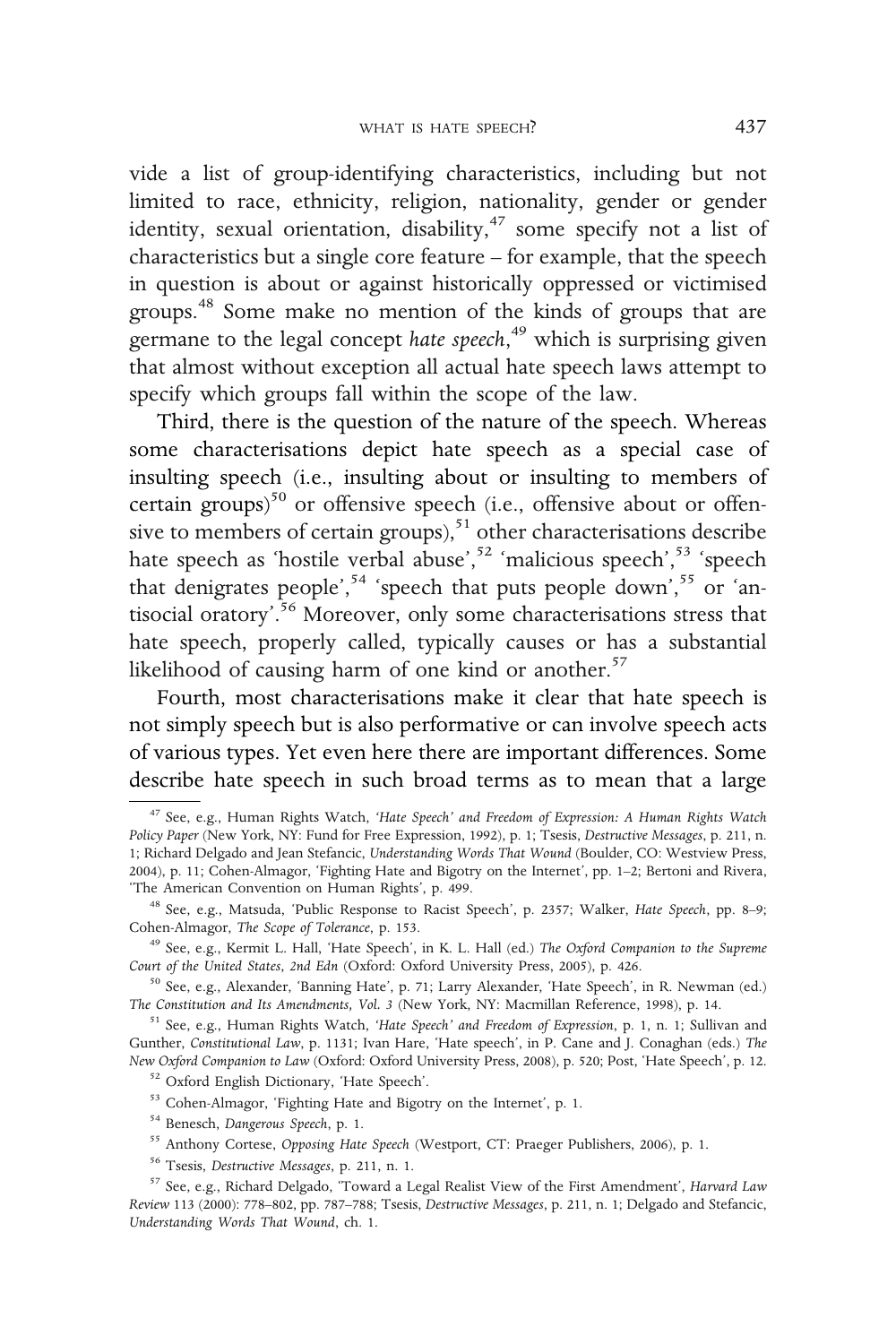number of potential speech acts might fall under the umbrella of this category – for instance, 'speech attacks',<sup>58</sup> 'verbal aggression'.<sup>59</sup> Others define hate speech more narrowly in terms of specific or particular speech acts or disjunctive sets of speech acts – for example, offending or advocating hatred, $60$  insulting or defaming, $61$  disparaging,<sup>62</sup> degrading,<sup>63</sup> ambushing, terrorising, wounding, humiliating or degrading,<sup>64</sup> harming or inciting discrimination or violence,<sup>65</sup> or inciting persecution.<sup>66</sup>

As I have said, the main aim of this article is to say something on behalf of a broader approach that goes beyond just the legal concept hate speech. In order to motivate this, let me briefly note some limitations of the foregoing approach and its results. Aside from the internal inconsistencies and contradictions in the above characterisations, I find them at the same time too narrow (under-inclusive) and too broad (over-inclusive). Because many of the foregoing characterisations are anchored in a particular body of law and legal doctrine, such as an extreme free speech doctrine embraced by many American legal scholars and various United States Supreme Court Justices, or a slightly less extreme free speech doctrine embraced by legislatures and courts in some European countries who are to some extent influenced by these ways of thinking, they are also tethered to the narrow purposes and perspectives of these bodies of law and legal doctrines. An acute awareness of First Amendment protections of freedom of expression and a general presumption against speech prohibitions hangs like a shadow over these characterisations. Consequently, some of the characterisations tend toward highly restrictive understandings of hate speech. The rationale behind narrowing the boundaries of the concept is this: if the legal concept hate speech is

<sup>58</sup> See, e.g., Smolla, Free Speech in an Open Society, p. 152; Gould, Speak No Evil, p. 14. Cf. Anthony Lewis, Freedom for the Thought that We Hate (New York, NY: Basic Books, 2007), p. 157.

<sup>&</sup>lt;sup>59</sup> Terry A. Kinney, 'Hate Speech and Ethnophaulisms', The International Encyclopedia of Communication (Blackwell Reference Online, 2008). Available at [http://www.blackwellreference.com/](http://www.blackwellreference.com/subscriber/uid%3d/tocnode%3fid%3dg9781405131995_chunk_g978140513199513_ss4-1) [subscriber/uid=/tocnode?id=g9781405131995\\_chunk\\_g978140513199513\\_ss4-1.](http://www.blackwellreference.com/subscriber/uid%3d/tocnode%3fid%3dg9781405131995_chunk_g978140513199513_ss4-1)

<sup>60</sup> Coliver, 'Hate Speech Laws: Do They Work?', p. 363.

<sup>&</sup>lt;sup>61</sup> Sumner, 'Hate Crimes, Literature and Speech', p. 142; Fraleigh and Tuman, Freedom of Expression in the Marketplace of Ideas, p. 139.

<sup>62</sup> Nockleby, 'Hate Speech', p. 1277.

<sup>&</sup>lt;sup>63</sup> Kevin W. Saunders, Degradation: What the History of Obscenity Tells Us About Hate Speech (New York, NY: New York University Press, 2011), p. 132.

<sup>64</sup> Lawrence et al., 'Introduction', p. 1.

<sup>65</sup> Schauer, 'Uncoupling Free Speech', p. 1349.

<sup>66</sup> Tsesis, Destructive Messages, p. 211, n. 1.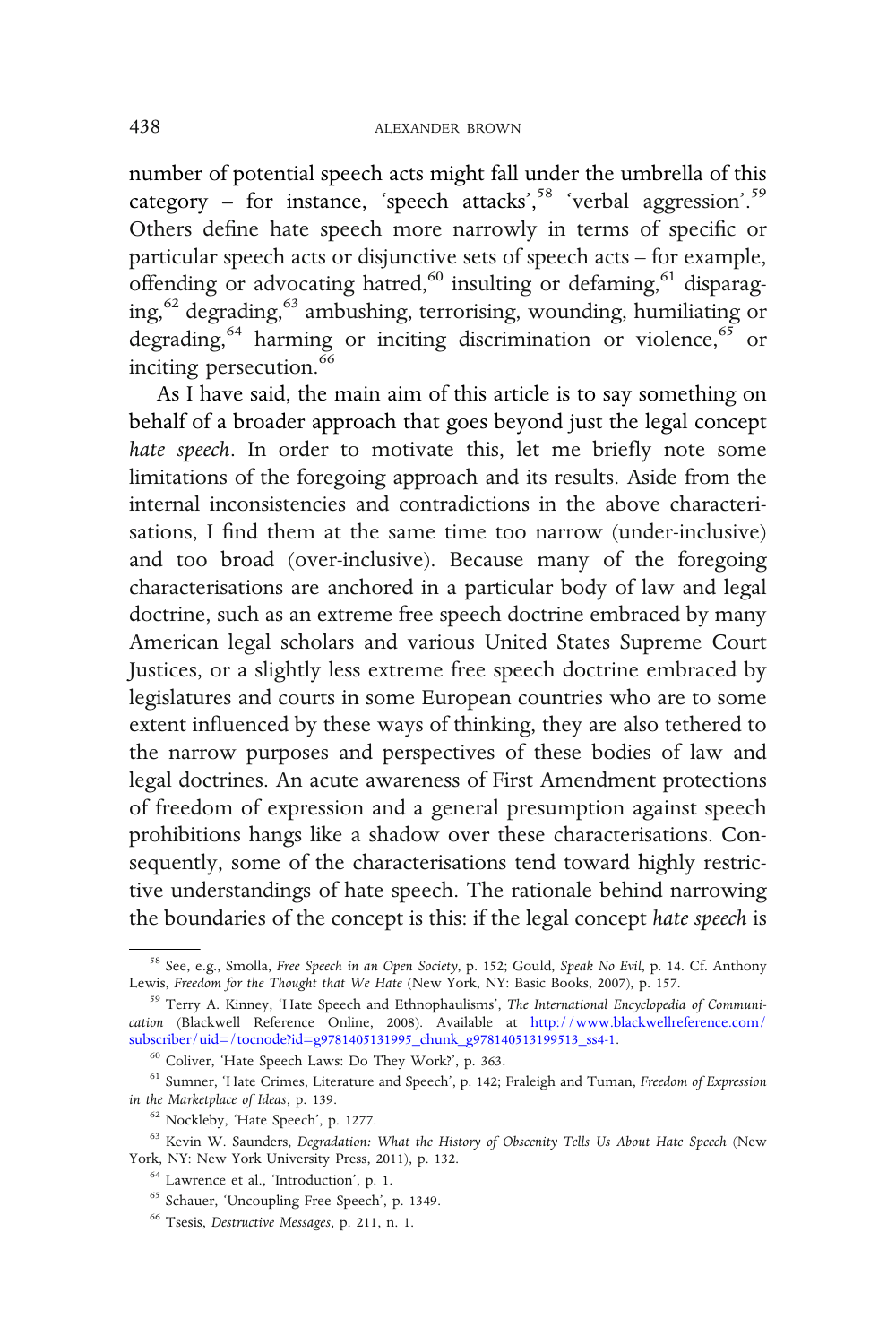to be useful, it should only extend to forms of speech or expression that could conceivably be regulated under a constitutional regime committed to freedom of expression. But this leads to an unnecessarily restrictive account of the ordinary concept hate speech, in my view. For example, some writers appear to suggest that something is hate speech if and only if it is incitement to hatred.<sup>67</sup> Others have even toyed with the idea of restricting what may count as hate speech to speech that is addressed to a captive audience.<sup>68</sup> These suggestions may be understandable given a particular vision of the function of the legal concept hate speech, but they are nevertheless both inaccurate and unhelpful as applied to the ordinary concept.

The above characterisations are also too broad (over-inclusive) in the way they handle the connection between hate speech and hate or hatred. They embrace the myth of hate: the myth that in order for speech to qualify as hate speech, and to be appropriately called 'hate speech' by competent users of the term, the speech must be connected in some relevant way with emotions, feelings, or attitudes of hate or hatred, meaning intense or extreme dislike, aversion, loathing, antipathy, enmity or hostility toward or against something or someone, even an impulse to banish or obliterate that thing or person.<sup>69</sup> According to Parekh, for example, the word 'hate' in 'hate speech' 'implies hostility, rejection, a wish to harm or destroy, a desire to get the target group out of one's way, a silent or vocal and a passive or active declaration of war against it'.<sup>70</sup> And this account of the hate in hate speech certainly echoes seminal accounts of simple hatred in the philosophy of the emotions.<sup>71</sup> Yet those who embrace the myth of hate do not allow conceptual space for the possibility that emotions, feelings, or attitudes of hate or hatred are merely contingently associated with, and non-essential to, hate speech as

<sup>&</sup>lt;sup>67</sup> See, e.g., Cohen-Almagor, The Scope of Tolerance, p. 11; Cohen-Almagor, 'Holocaust Denial is a Form of Hate Speech', p. 35; Waldron, 'Dignity and Defamation', p. 1601, n. 14.

<sup>68</sup> See, e.g., Brink, 'Millian Principles, Freedom of Expression, and Hate Speech', p. 135.

<sup>69</sup> See, e.g., Glasser, 'Introduction', p. 1; Garner, Black's Law Dictionary, pp. 1407–1408; Strossen, 'Incitement to Hatred', p. 244; Corlett and Francescotti, 'Foundations of a Theory of Hate Speech', p. 1083; Fischer, 'First Amendment Morality Versus Civility Morality', pp. 161–162; Parekh, 'Hate Speech', p. 214; Post, 'Hate Speech', pp. 123–125; Weinstein and Hare, 'General Introduction', p. 4; Gagliardone et al., Mapping and Analysing Hate Speech Online, p. 9.

<sup>70</sup> Parekh, 'Hate Speech', p. 214.

 $71$  See, e.g., Jean Hampton, 'Forgiveness, Resentment and Hatred', in J. Murphy and J. G. Hampton (eds.) Forgiveness and Mercy (Cambridge: Cambridge University Press, 1988), pp. 60–61.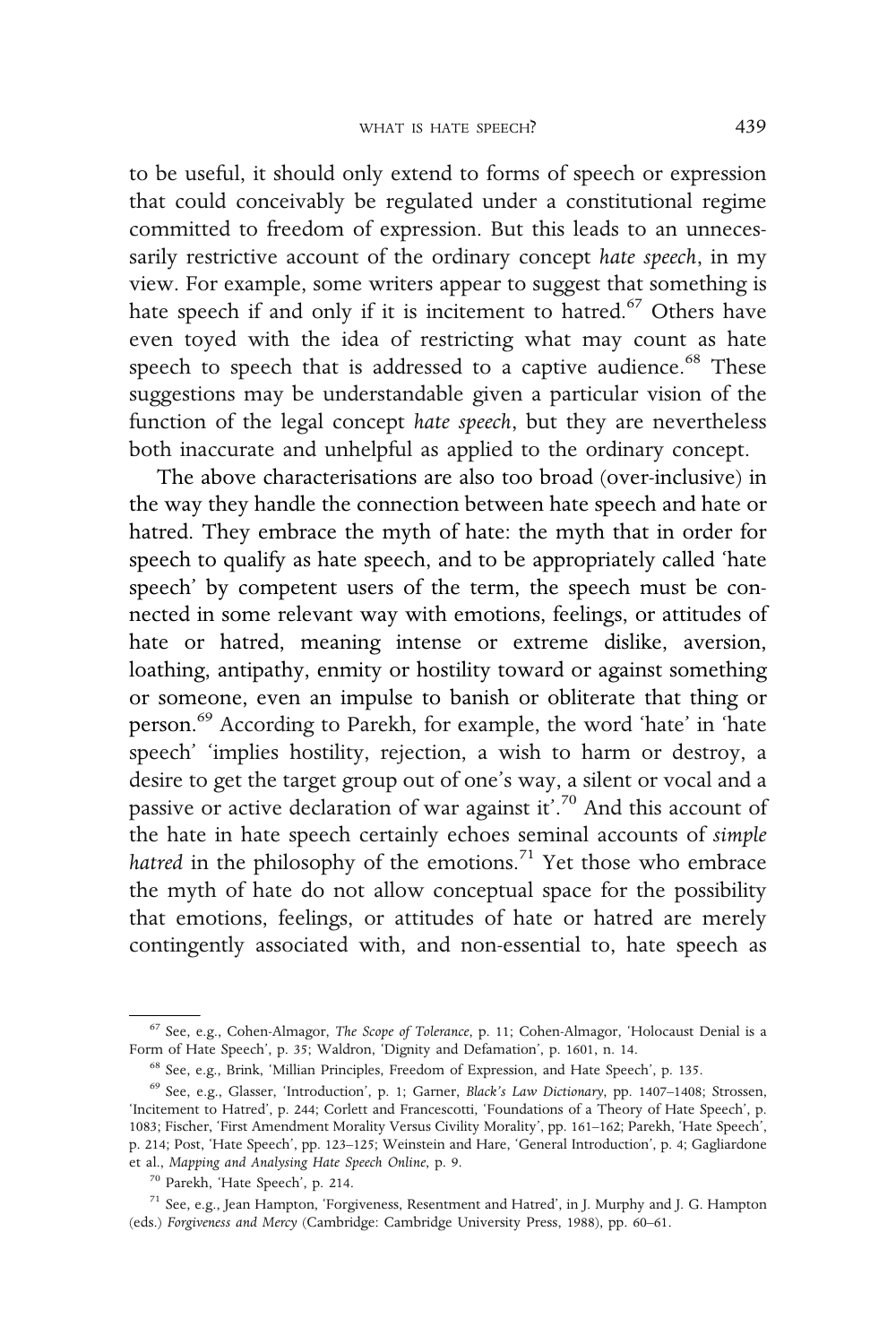properly understood. The truth is, however, that even though a good deal of hate speech is connected with emotions, feelings, or attitudes of hate or hatred, this is neither inevitable nor necessarily true of all instances of hate speech. For example, some instances of hate speech have nothing to do with hate or hatred, strictly speaking, but everything to do with emotions, feelings, or attitudes of contempt, disdain, scorn, condescension, or dismissiveness, which are matters of regarding something or someone as unworthy of one's consideration or respect and of having an impulse or reason therefore to withdraw from, avoid or shun that thing or person.<sup>72</sup> In the cases I have in mind the hate speaker does not hate the objects of his speech precisely because he holds them in contempt and, therefore, in his mind, they are beneath a level of consideration or respect that would be required to feel something or have regard for them, be that hate or anything else.<sup>73</sup> At least some speech, then, is plausibly counted as hate speech because it expresses or conveys the speaker's feelings or emotions or attitudes of contempt for the objects of the speech as distinct from feelings or emotions or attitudes of hate or hatred<sup>74</sup>

Note, I do not mean to suggest that hate speech is always connected with hate or contempt or both, and by 'both' I mean something like despisement (hating people because one has contempt for them). If that were true, then we could simply treat the word 'hate' in 'hate speech' as referring to hate or contempt or despisement as a disjunctive mental quality that we attribute to the motivations of all hate speakers, and/or something that all hate speech conveys or symbolises, and/or something that all hate speech is designed to produce in the audience (people the hate speaker is seeking to bring on side).<sup>75</sup> But, in fact, hate speech can be associated

<sup>72</sup> See, e.g., Michelle Mason, 'Contempt as a Moral Attitude', Ethics 113 (2003): 234–272; Kate Abramson, 'A Sentimentalist's Defense of Contempt, Shame, and Disdain', in P. Goldie (ed.) The Oxford Handbook of Philosophy of Emotion (Oxford: Oxford University Press, 2009); Macalester Bell, Hard Feelings: The Moral Psychology of Contempt (Oxford: Oxford University Press, 2013).

<sup>&</sup>lt;sup>73</sup> I do not claim, however, that hatred and contempt are in themselves mutually exclusive. Cf. Arthur Schopenhauer, Essays and Aphorisms, trans. R. J. Hollingdale (London: Penguin Books, 1970), p. 170; Friedrich Nietzsche, 'Epigrams and Interludes', in Beyond Good and Evil: Prelude to a Philosophy of the Future, trans. W. Kaufmann (New York: Vintage Books, 1966), p. 92.

<sup>74</sup> See also Robert Simpson, 'Dignity, Harm, and Hate Speech', Law and Philosophy 32: 701–728, pp. 701, n. 2, 702; Robin Jeshion, 'Slurs, Dehumanization, and the Expression of Contempt', in D. Sosa (ed.) Bad Words (Oxford: Oxford University Press, forthcoming).

 $75$  See, e.g., Raphael Cohen-Almagor, 'Hate and Racist Speech in the United States  $-A$  Critique', Philosophy and Public Issues 6 (2016): 77–123, pp. 103–104.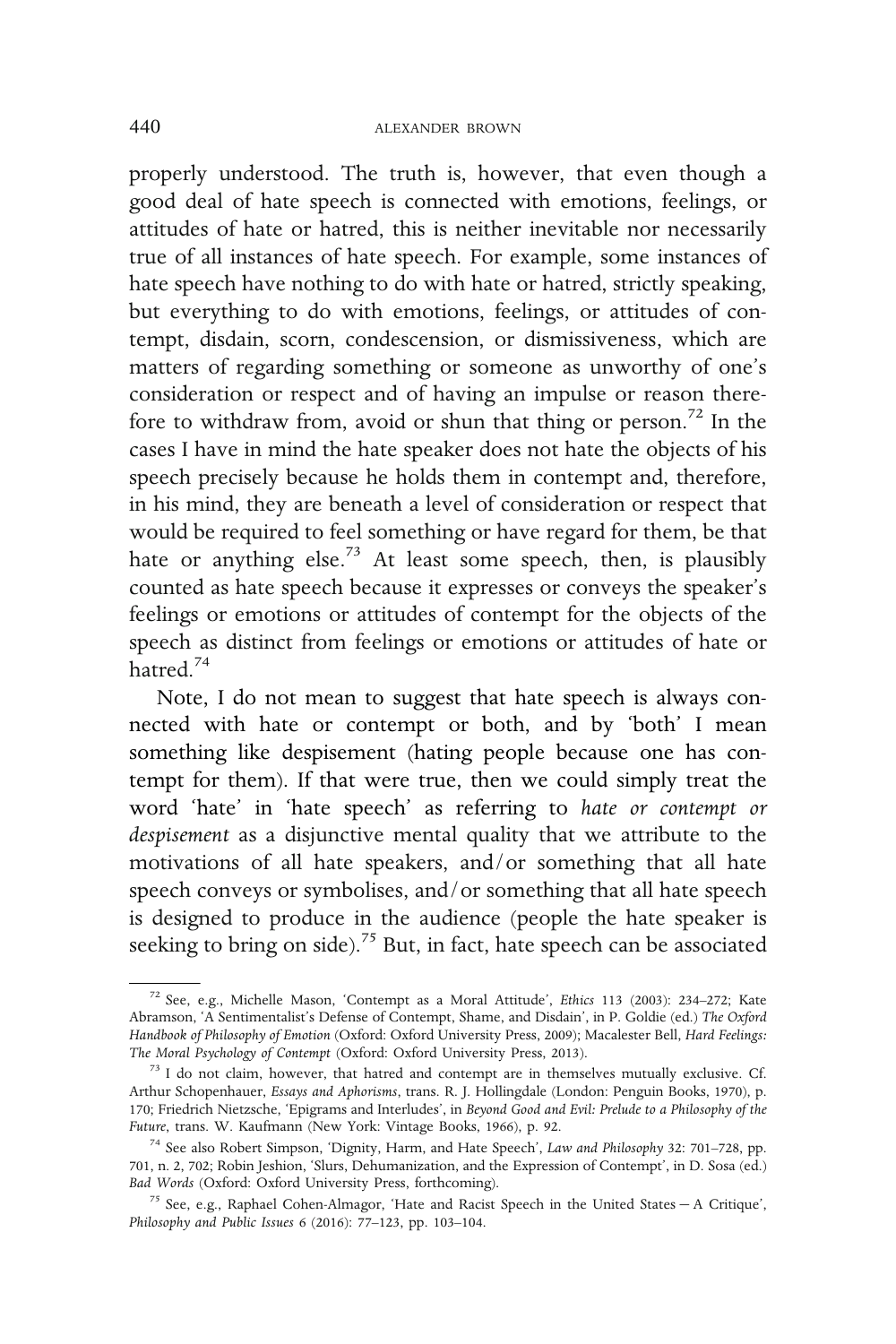<span id="page-22-0"></span>with a wide range of different speaker motivations not exhausted by, and potentially not even including, hate or contempt or despisement, everything from fear or envy to the need to fit in or a simple desire for attention from others. It can also express or articulate a wide range of different speaker feelings or emotions or attitudes other than hate or contempt or despisement, such as anxiety, disgust or even a sense of alienation. And it can be intended to cause or bring about a wide range of different emotional affects or cognitive states in the audience even in the absence of hate or contempt or despisement, including, for instance, shock, excitement, pleasure, or even a sense of camaraderie.

By the same token, however, I am not suggesting that the term 'hate speech' is a misnomer in the strict or strong sense. Some hate speech clearly is associated with hate or hatred. Nevertheless, what I am saying is that the term 'hate speech' is highly misleading if the implication is that hate speech is always associated with hate or hatred, and is still somewhat misleading even if the suggestion is that hate speech is normally or typically or in-all-but-outlier-cases associated with hate or hatred.

Now I do think it would be inaccurate, and therefore unfair, to claim that all writers on hate speech fall into the trap of blindly accepting the myth of hate. It seems to me that Catharine MacKinnon, Timothy C. Shiell, Jeremy Waldron, and Martha C. Nussbaum come much closer to avoiding the myth of hate than most writers.<sup>76</sup> Yet it also strikes me that philosophers should do more than merely beware the myth of hate, they should try to directly challenge it and if possible explode it; and that is precisely what I shall attempt in the next two sections.

### III. THE ORDINARY CONCEPT HATE SPEECH AS A COMPOSITIONAL CONCEPT?

Let us begin with the idea that the ordinary concept hate speech might be a complex or compositional concept. To say that a concept

<sup>76</sup> See Catharine MacKinnon, 'Pornography as Defamation and Discrimination', Boston University Law Review 71 (1991): 793–808, p. 808; Catharine MacKinnon, 'Forward', in I. Maitra and M. McGowan (eds.) Speech and Harm: Controversies Over Free Speech (Oxford: Oxford University Press, 2012), pp. xvi– xvii; Shiell, Campus Hate Speech on Trial, pp. 161–162; Waldron, 'Dignity and Defamation', pp. 1600– 1601; and Martha C. Nussbaum, 'Haterz Gonna Hate? There Are Limits to What the Law Can do to Police Cyberabuse', The Nation, November 5, 2014.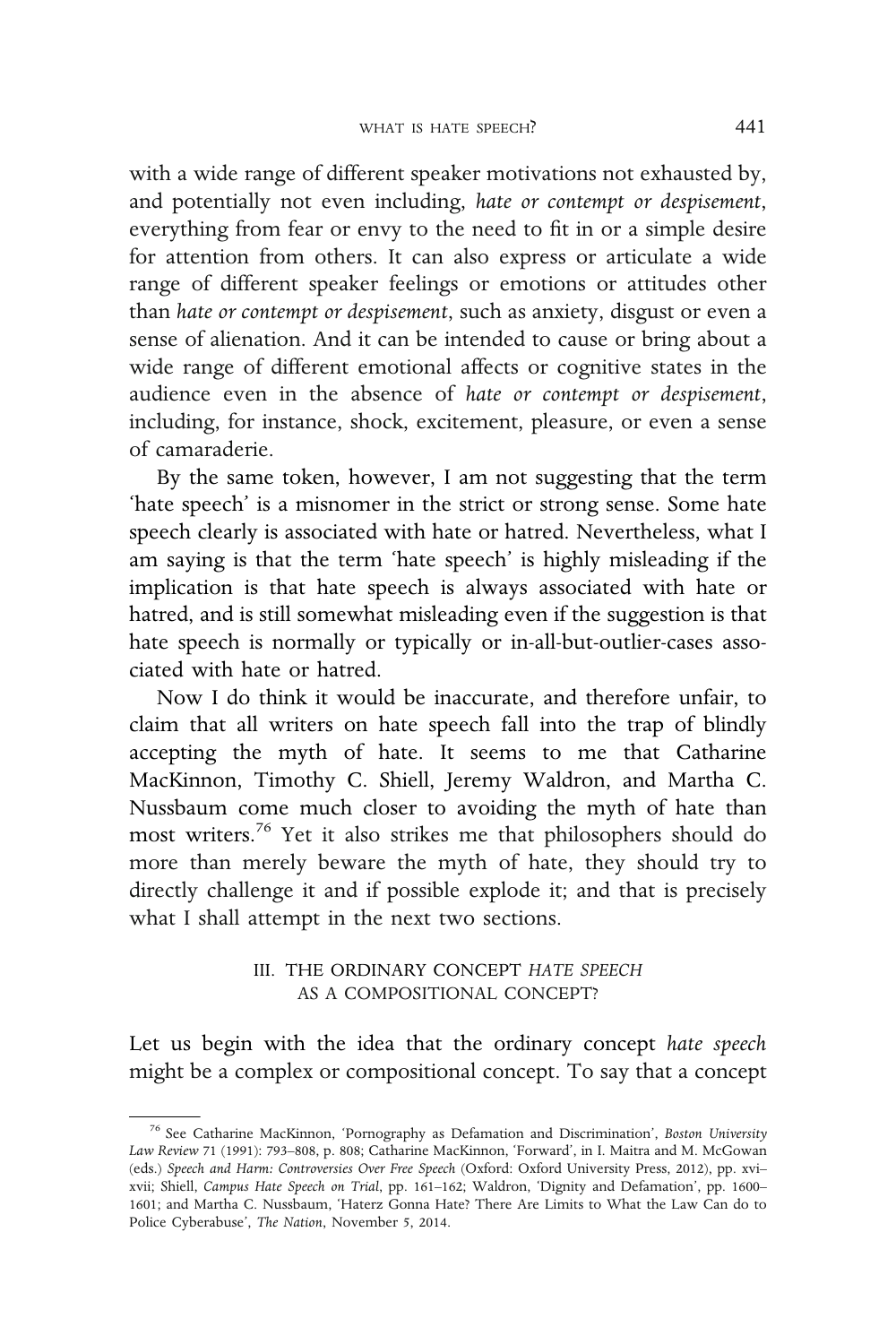is complex or compositional is to say that it is made from or composed of other, simpler concepts. These simpler concepts are more basic or more ordinary concepts in the sense that they include larger classes of things. Complex or compositional concepts are said to be amenable to a method of decompositional conceptual analysis: a process of breaking down the complex concept into its component parts. The standard example is the concept bachelor which is said to be made from or composed out of three more basic or more general concepts: (1) adult human, (2) unmarried, and (3) male. Decompositional conceptual analysis is often used to produce precise definitions, the specification of a set of necessary and jointly sufficient conditions for the application of concepts or for the appropriate use of terms used to refer to concepts. That something falls under each of the more basic or more general concepts that compose the compositional concept is necessary and jointly sufficient for that thing to fall under the compositional concept. Thus, it might be said that something falls under the concept bachelor only if (1) it is an adult human, (2) it is unmarried, and (3) it is male. And that if something is (1) an adult human, (2) unmarried, and (3) male, then it is a bachelor.

To apply this method to the ordinary concept hate speech is to attempt to break down this concept into its component or constituent parts, its more basic, simpler concepts and to use these concepts to produce a precise definition. If the ordinary concept hate speech is a compositional concept, how are its component parts to be identified? One way is to focus on the words that make up the term 'hate speech'. In particular, one could work on the assumption that this term is not simply a compound noun in its grammatical or syntactical form $77$  but also a compound noun in its meaning or semantic content. In short, one could treat the meaning of the term 'hate speech' as being a function of the meanings of its constituent parts. Following on from this, one might suppose that in order to divine the meaning of the term 'hate speech' one simply understands the meanings of the two words 'hate' and 'speech' and links those

<sup>&</sup>lt;sup>77</sup> One interesting grammatical or syntactic feature of compound nouns is that it is possible to stack two or more nouns together or construct compound nouns recursively. So one can add together 'fiction' and 'science' to make 'science fiction' and then combine 'writer' and 'science fiction' to make 'science fiction writer'. Similarly, one can add together 'speech' and 'hate' to make 'hate speech' and then combine 'law' and 'hate speech' to make 'hate speech law'.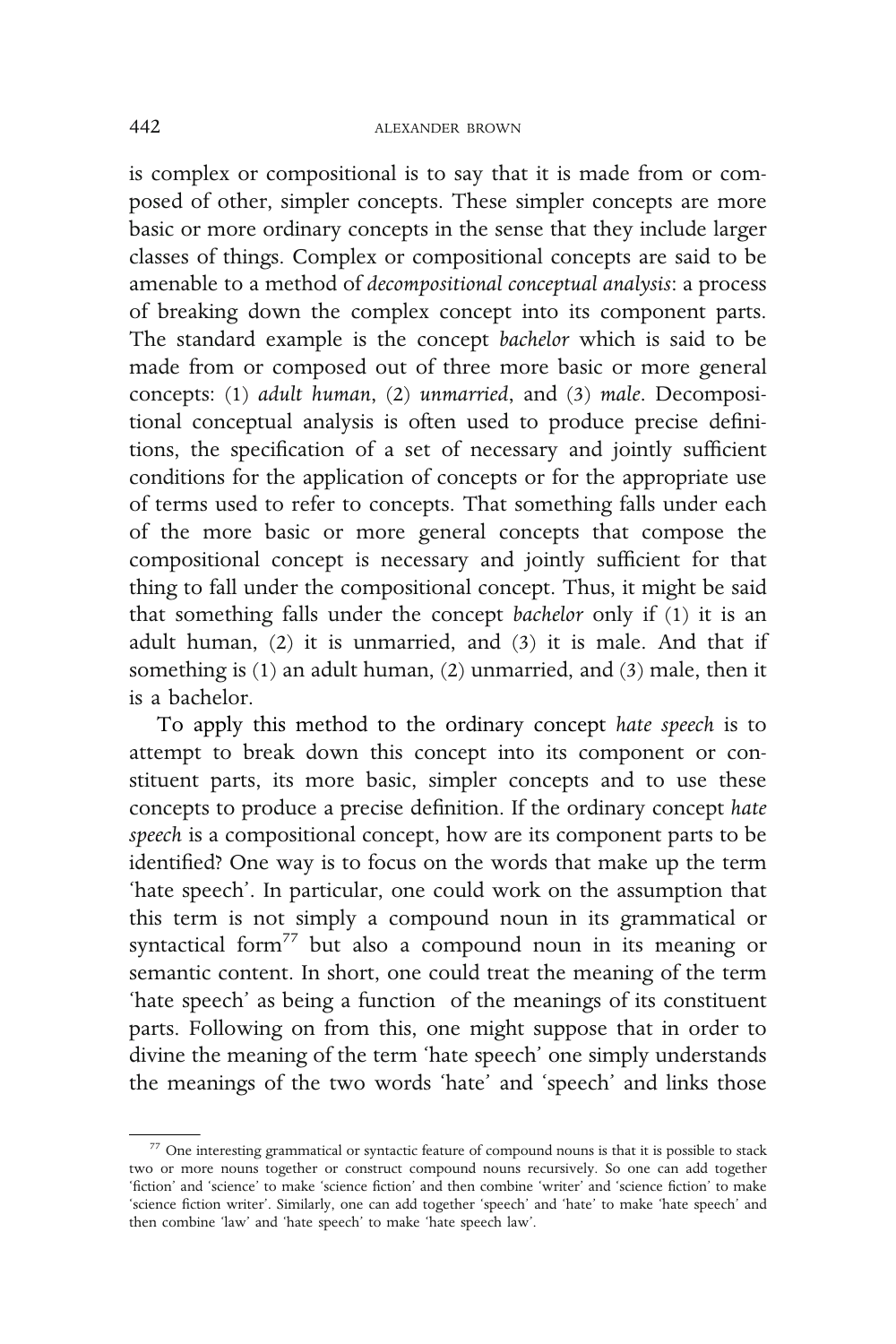meanings to each other in some appropriate way.<sup>78</sup> For example, one might suppose that the term 'hate speech' is a hyponym of the word 'speech'. So just as the term 'olive oil' denotes a subcategory of oil, the term 'hate speech' denotes a subcategory of speech. What is more, it might be thought that the word 'hate' in 'hate speech' functions semantically to tell us something about the essential nature of the subcategory of speech in question, namely, that it involves or is intimately connected with emotions, feelings, or attitudes of hate or hatred. Indeed, the fact that the compound noun 'political speech' is semantically compositional (it denotes a subcategory of speech that is political in nature) may lead us to assume that the compound noun 'hate speech' adheres to the same principle.

So far I have been assuming that the ordinary concept hate speech is composed of the two more basic concepts hate and speech. However, on further reflection we might think that the concept hate speech is even more complex than the words 'hate' and 'speech' imply. Perhaps the concept hate speech is also composed of other concepts. One possibility is the concept group or class of persons. Most people would instinctively recognise as hate speech, I think, the slogan of the nineteenth century nativist, Denis Kearney: 'To an American, death is preferable to life on a par with the Chinaman'.<sup>79</sup> Part of the reason we would recognise this as hate speech is that it is about or against Chinese people. Similarly, few people nowadays would fail to understand that between the two insults, 'Fuck you!' (one white person to another white person in anger) and 'Fuck you, nigger!' (one white person to a black person in anger), the latter is more likely to have the label 'hate speech' attached to it. Of course, a racial insult, such as this, can be, and often is, targeted at or directly addressed to only one individual. But where the insult takes the form of a pejorative reference to the individual's race, the individual may be no more than a representative of an entire group or class of persons in the mind of the hate speaker. If the addressee is interchangeable, in that sense, then the hate speech is really about or against the entire group or class of persons.

<sup>&</sup>lt;sup>78</sup> See, e.g., David Boromisza-Habashi, Speaking Hatefully: Culture, Communication, and Political Action in Hungary (University Park, PA: Penn State University Press, 2013), pp. 35–36; Gagliardone et al., Mapping and Analysing Hate Speech Online, p. 9.

<sup>&</sup>lt;sup>79</sup> Cited in Elmer Sandmeyer, *The Anti-Chinese Movement in California* (Chicago, IL: University of Chicago Press, 1973), p. 65.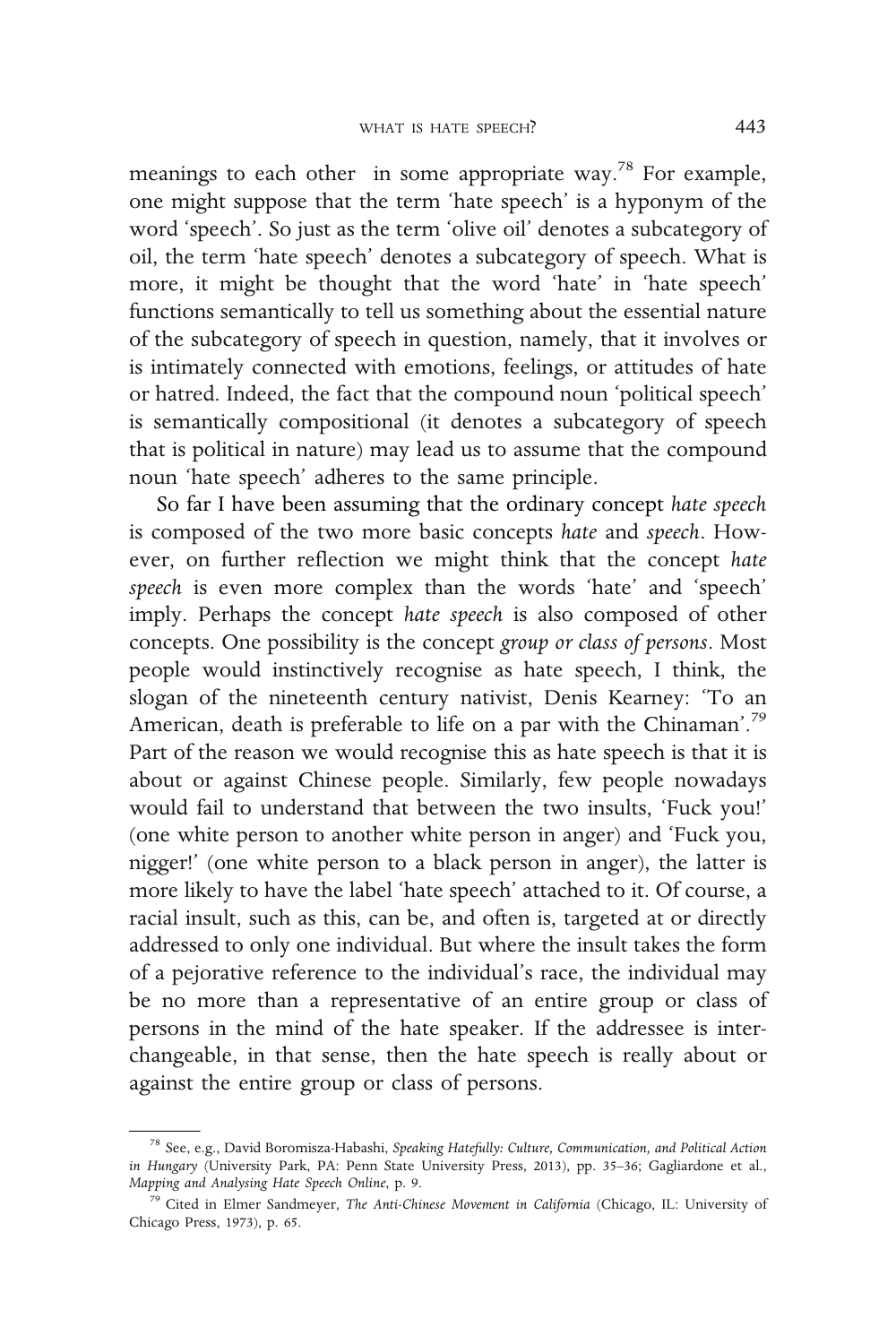Things might not be so straightforward, however. When critical race theorists started to employ the term 'hate speech' they did so in relation to speech about or against not just any type of group or class of persons. They classified racist insults like, 'Fuck you, nigger!' (a white person to a black person in anger), as hate speech precisely because of the oppressive social relationships embodied and facilitated by this sort of speech.<sup>80</sup> Thus, Matsuda classifies as 'hate speech' a case in which a group of white workers place a noose in the work area of an African-American worker,<sup>81</sup> whereas she interprets 'an angry, hateful poem by a person from a historically subjugated group as a victim's struggle for self-identity in response to racism'.<sup>82</sup> Following this lead, some writers have analysed the concept hate speech as being partly composed of the concept historically oppressed or victimised groups or classes of persons.<sup>83</sup> According to this analysis, if, taking into account other tell-tale signs (to be discussed in 'Family Resemblances'), certain words or symbols are about or against members of a historically oppressed or victimised group, then this can lend credence to words or symbols being hate speech. Then again, more recent usage seems to permit a competent user to describe as 'hate speech' instances in which members of an oppressed or victimised group lashes out verbally against members of an oppressive or victimising group  $-$  'Fuck you, white devil!'.<sup>84</sup> This newer accepted usage may partly reflect a white backlash against the original use of the term 'hate speech' (to condemn what whites had to say about other racial or ethnic groups), but it is also likely to reflect the broader work that society as a whole now expects the term 'hate speech' to do – for example, to identify or flag up forms of speech that society as whole fears have the potential to be very socially divisive or destructive of social cohesion. I shall expand on some of the broader functions of the term 'hate speech' in 'Family Resemblances'. Therefore, maybe the more basic concept here is groups or classes of persons identified by protected characteristics.

<sup>80</sup> See, e.g., Matsuda, Matsuda, 'Public Response to Racist Speech', p. 2357.

<sup>81</sup> Ibid., p. 2327.

<sup>82</sup> Ibid., pp. 2361–2362.

<sup>83</sup> See, e.g., Cohen-Almagor, The Scope of Tolerance, p. 153; David Boromisza-Habashi, 'Hate speech', The International Encyclopedia of Language and Social Interaction (Boston, MA: John Wiley and Sons, 2015), p. 715.

<sup>84</sup> See, e.g., Greenawalt, Fighting Words, p. 164, n. 39.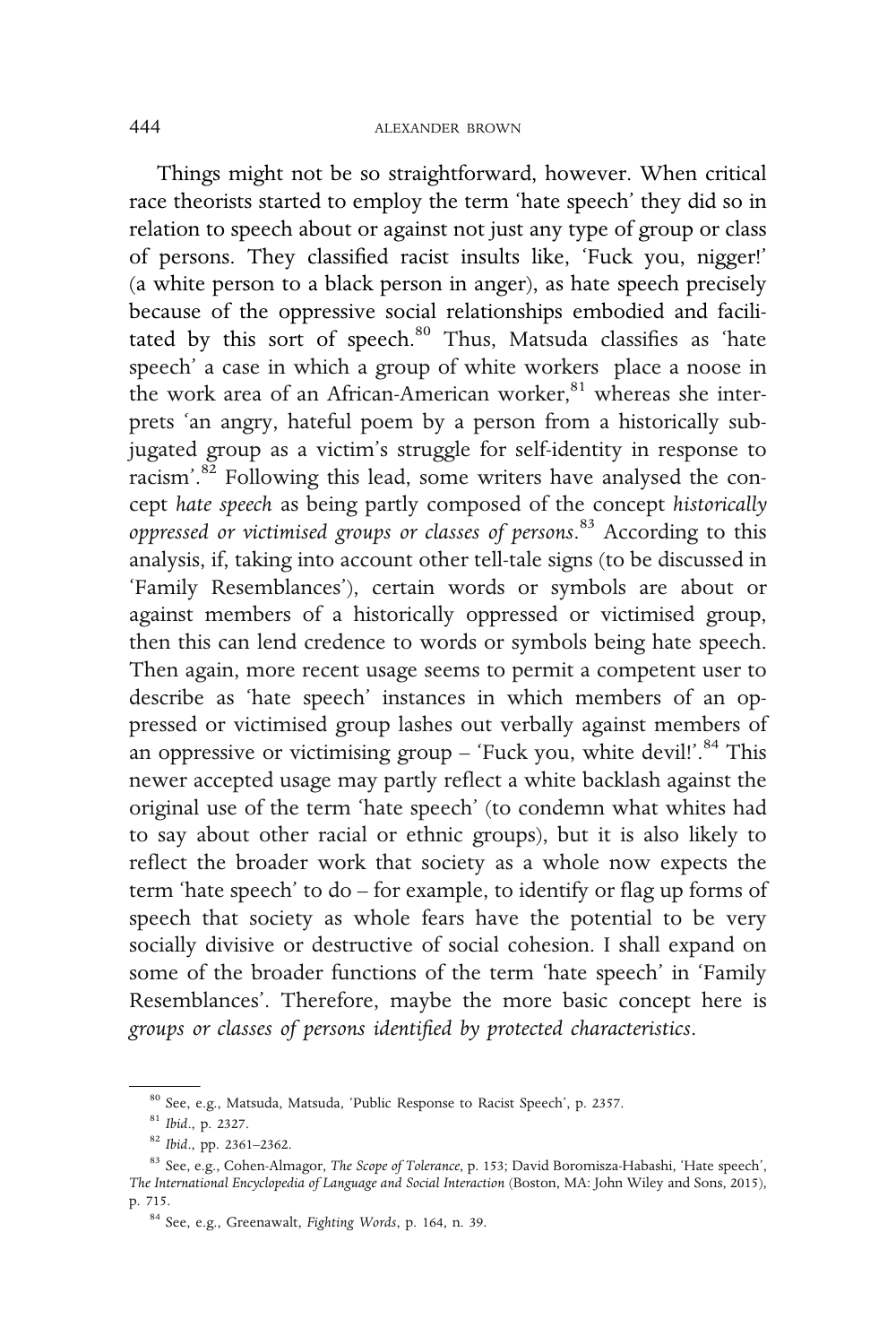But what are protected characteristics? Many writers seem to define this concept by simply enumerating a list of characteristics, statuses or identities that they take to be examples, such as race, ethnicity, religion, nationality, gender or gender identity, sexual orientation, and disability.<sup>85</sup> But this cannot count as an adequate definition: first, because the lists proffered are not, and are not intended to be, exhaustive, merely illustrative or indicative; second, because it is rarely explained what feature or essential nature is shared by all of the characteristics listed. It might be tempting at this point to define the term 'protected characteristics' in a legalistic way, as characteristics that are legally protected. But this seems to create a status quo bias in favour of whatever characteristics are protected by current hate speech laws. It renders problematic statements of the following form: 'Hate speech against group x isn't currently, but ought to be, banned because x should be a protected characteristic.' This statement appears meaningful, but if 'hate speech' means speech that picks out protected characteristic, and the statement is deliberately referring to a characteristic that is not currently protected, then strictly speaking the statement is meaningless.

An alternative is to define the term 'protected characteristics' as characteristics that ought to be legally protected. But this definition relies on a deeper account of the real or underlying function or purpose of hate speech law, that is, a justification of why we should have hate speech law in the first place. With such an account in hand we might then be in a position to explain why some things should be on the list of protected characteristics and why other things should not. A right-wing politician might choose to express in public that he sincerely hates communists, for example, but we might think it inappropriate to label this 'hate speech' given the real or underlying function of hate speech law. Identifying or flagging up speech that attacks people on grounds of their political or ideological beliefs is arguably not one of the important jobs or roles that we have hitherto assigned to or carved out for the legalised concept hate speech.

<sup>&</sup>lt;sup>85</sup> See, e.g., Brison, 'The Autonomy Defense of Free Speech', p. 313; Delgado and Stefancic, Understanding Words That Wound, p. 11. For a discussion of the numerous characteristics that governments could potentially deem 'protected' for the purposes of hate speech law, see Alexander Brown, 'The 'Who?' Question in the Hate Speech Debate: 'Part 1': Consistency, Practical, and Formal Approaches', Canadian Journal of Law & Jurisprudence 29 (2016): 275-320; and Alexander Brown, 'The 'Who?' Question in the Hate Speech Debate: Part 2: Functional and Democratic Approaches', Canadian Journal of Law & Jurisprudence 30 (2017): 23–55.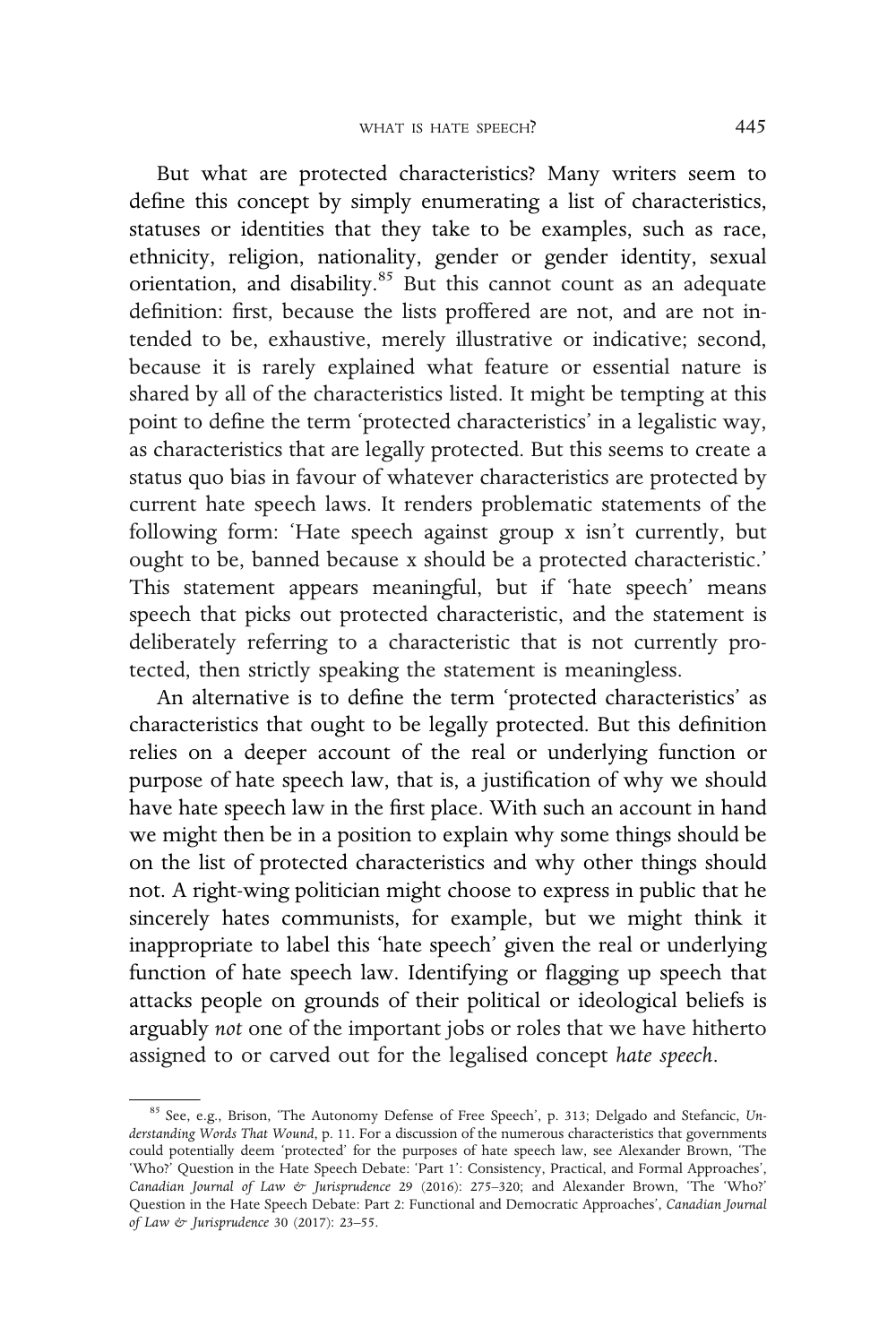So let us assume for the sake of argument that the concept hate speech is composed of the following three more basic, simpler concepts: (1) speech or other expressive conduct, (2) groups or classes of persons identified by protected characteristics, and (3) emotions, feelings, or attitudes of hate or hatred. This permits an analysis of the ordinary concept hate speech in terms of three necessary conditions for something being an instance of the concept. Under this analysis, something is hate speech only if it (1) is speech or expressive conduct, (2) concerns any members of groups or classes of persons identified by protected characteristics, and (3) involves or is intimately connected with emotions, feelings, or attitudes of hate or hatred. What is more, this set of necessary conditions itself constitutes a sufficient condition for something counting as hate speech. Thus, if something qualifies as (1), (2), and (3), then it is hate speech. Let us also assume for the sake of argument that this analysis can shed light on the meaning of the compound noun 'hate speech', whether it is understood syntactically as a noun–noun or as an adjective-noun, compound noun.

In the remainder of this section, I want to focus on the third part of this conceptualisation: the basic concept emotions, feelings, or attitudes of hate or hatred as a building block of the putatively complex concept hate speech. As mentioned above, an assumption that is explicit or implicit in the work of quite a number of writers on hate speech is that semantically the word 'hate' carries its ordinary or literal meaning: it denotes the presence of emotions, feelings, or attitudes of hate or hatred.<sup>86</sup> The myth of hate certainly takes us some of the way to understanding condition (3) above, in the sense that it reminds us of the ordinary or literal meaning of 'hate'. But it still leaves unanalysed the precise sense in which speech involves or is intimately connected with emotions, feelings, or attitudes of hate or hatred. In principle, I believe that this involvement or connection could take at least four possible forms.<sup>87</sup> However, I shall try to show for each form that the connection between hate speech and emotions, feelings, or attitudes of hate or hatred is contingent.

<sup>86</sup> See, e.g., Glasser, 'Introduction', p. 1; Garner, Black's Law Dictionary, pp. 1407–1408; Strossen, 'Incitement to Hatred', p. 244; Corlett and Francescotti, 'Foundations of a Theory of Hate Speech', p. 1083; Fischer, 'First Amendment Morality Versus Civility Morality', pp. 161–162; Parekh, 'Hate Speech', p. 214; Post, 'Hate Speech', pp. 123–125; Weinstein and Hare, 'General Introduction', p. 4; Gagliardone et al., Mapping and Analysing Hate Speech Online, p. 9.

<sup>87</sup> Boromisza-Habashi proffers three. See his Speaking Hatefully, pp. 35–36.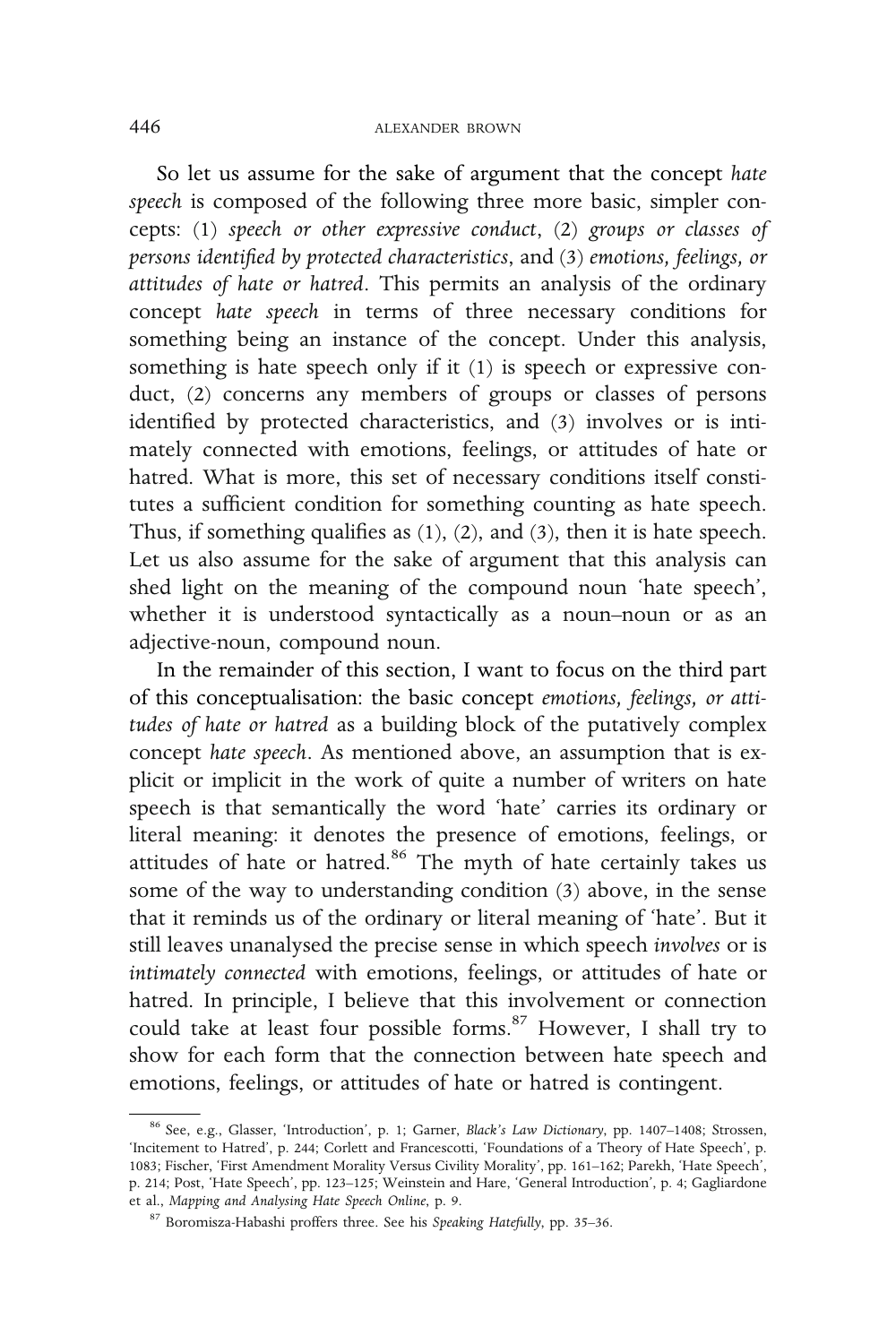### A. The Reaction of Hearers

One possible connection between speech and hate concerns the reaction of hearers. Here the presence of hate speech is signposted by hatred as a reactive emotion, by the way that hearers, including not only the objects or targets of hate speech but also its audiences, feel about hate speech when they hear or learn about it. On this analysis, something is hate speech only if: (3a) it arouses reflexive hatred amongst a significant section of society directed toward the speech and perhaps also the speaker. In other words, the putative connection between speech and hate consists in the fact that a significant section of society hates certain forms of speech that are about or against groups or classes of persons identified by protected characteristics.

This connection echoes one possible analysis of the related concept hateful speech. There are two main senses of the word 'hateful'. In one sense, the word 'hateful' signals something about how the hearer regards the speech in question, as speech that is detestable, repugnant or despicable, so much so that it arouses emotions, feelings, or attitudes of hate or hatred in the hearer toward the speech and perhaps also the speaker, or deserves to arouse such hatred. In a second sense the word 'hateful' connotes something about the content of the speech itself, as speech that says something derogatory or deeply insulting about members of certain groups. I shall return to this second sense in 'Family Resemblances'. Now sometimes when people call the word 'nigger' a 'hateful expression', or describe acts of burning crosses outside the homes of African American families or marching in Jewish neighbourhoods wearing replica Nazi uniforms and Swastika symbols as 'hateful acts', they have in mind the first sense of 'hateful'. They mean that such words or expressive acts are so detestable that they either do or should arouse emotions, feelings, or attitudes of hatred in any fair-minded person.<sup>88</sup>

As a conceptual analysis of the term 'hate speech', however, the current connection has few serious advocates, Nadine Strossen being

<sup>&</sup>lt;sup>88</sup> Some writers use the words 'hate speech' and 'hateful speech' interchangeably, as though they are mere synonyms, and, what is more, fail to distinguish between different senses of 'hateful'. See, e.g., Richard Delgado and Jean Stefancic, Must We Defend Nazis? Hate Speech, Pornography, and The First Amendment (New York, NY: New York University Press, 1997), p. 128; Butler, Excitable Speech, p. 102; Ian Cram, 'Hate Speech and Disabled People: Some Comparative Constitutional Thoughts', in A. Lawson and C. Gooding (eds.) Disability Rights in Europe: From Theory to Practice (Oxford: Hart Publishing, 2005), pp. 65–67; Heinze, Hate Speech and Democratic Citizenship, p. 19.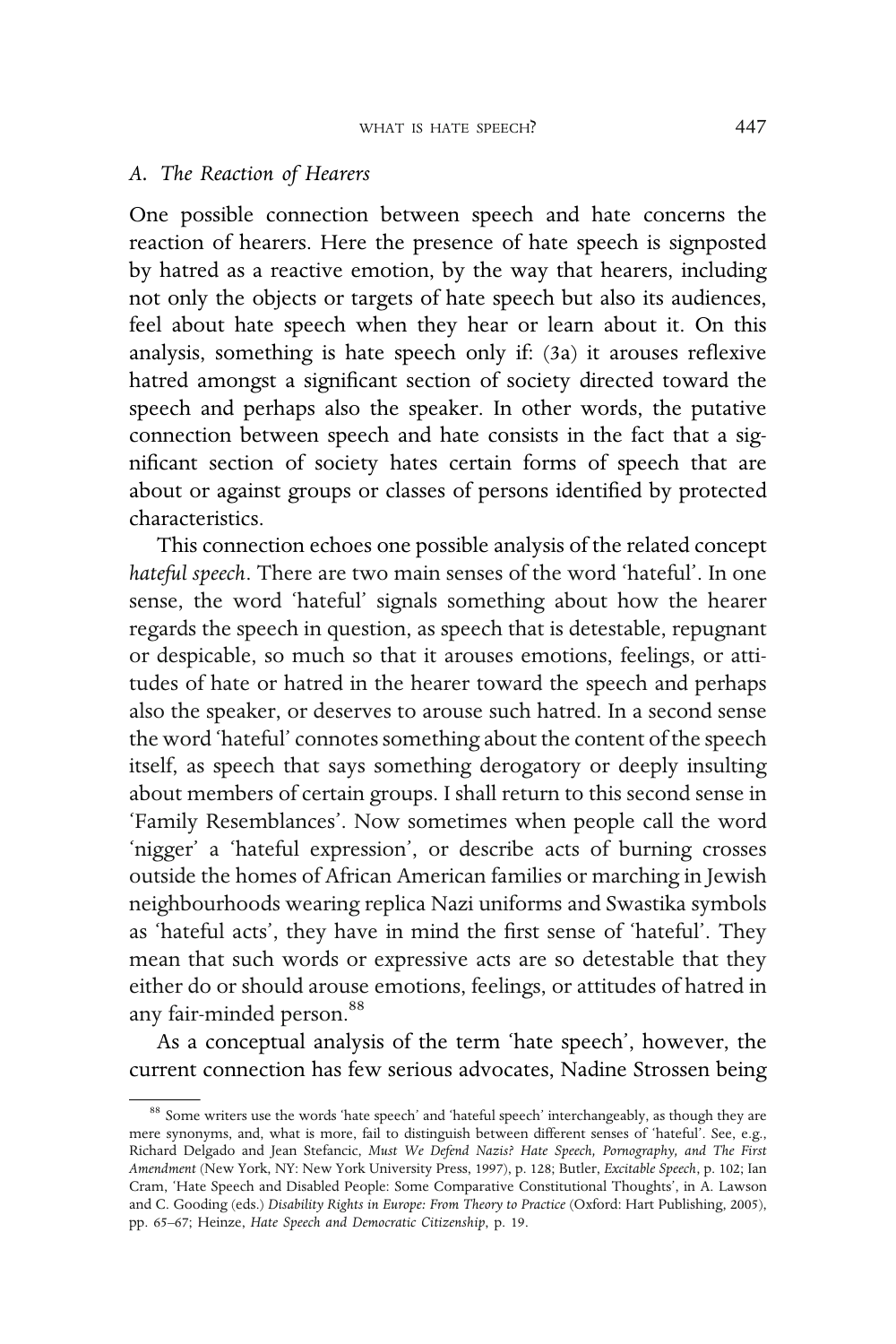an exception.<sup>89</sup> This is for good reason. For one thing, there may be things that (1) are forms of speech, (2) are about or against members of groups or classes of persons identified by protected characteristics and (3a) arouse reflexive hatred amongst some significant section of society, but which nevertheless do not seem to fall under the ordinary concept hate speech. Suppose a controversial politician in a majority white racist society makes a speech arguing for the equal rights of blacks. Even if this speech satisfies conditions (1), (2) and (3a), it scarcely seems plausible to call it 'hate speech'. On the other hand, there could be things that fail to (3a) arouse reflexive hatred amongst some significant section of society, but which nevertheless do seem to fall under the ordinary concept hate speech. Consider another politician in the majority white racist society who makes an extremely subtle, veiled speech about inherent differences between racial groups, one that fails to arouse emotions, feelings, or attitudes of hate or hatred against the speech. We might yet call this 'hate speech' even if people do not hate it. The point is that hearer reactions, including hate or hatred, are not always reliable guides to how we should use the term 'hate speech'.

What is more, in many countries or socio-legal communities hate speech is treated as regulatable speech. I shall say more about this in the 'Family Resemblances'. But if we define hate speech as speech that audiences hate because of what it says about members of certain groups, then this would seem to undermine the legitimacy of the idea that hate speech is regulatable speech. This is because we tend to think the mere fact that an audience hates a form of speech is not in itself a legitimate reason to ban it.<sup>90</sup> Now it might be objected at this point that to reject the present way of understanding the ordinary concept hate speech on the proposed grounds would be to once again allow the legal concept hate speech to cast a shadow over the analysis. In other words, because the legal concept hate speech eschews any suggestion that hate speech is simply speech we hate because of legal sensibilities over what is regulatable speech, this deters us from understanding the ordinary concept hate speech in those terms. But the main thrust of my arguments in these articles is not toward the conclusion that the legal and ordinary concepts must

<sup>89</sup> Strossen, 'Incitement to Hatred', p. 244.

<sup>&</sup>lt;sup>90</sup> Cf. Richard Delgado and David Yun, "The Speech We Hate': First Amendment Totalism, the ACLU, and the Principle of Dialogic Politics', Arizona State Law Journal 27 (1995): 1281–1300.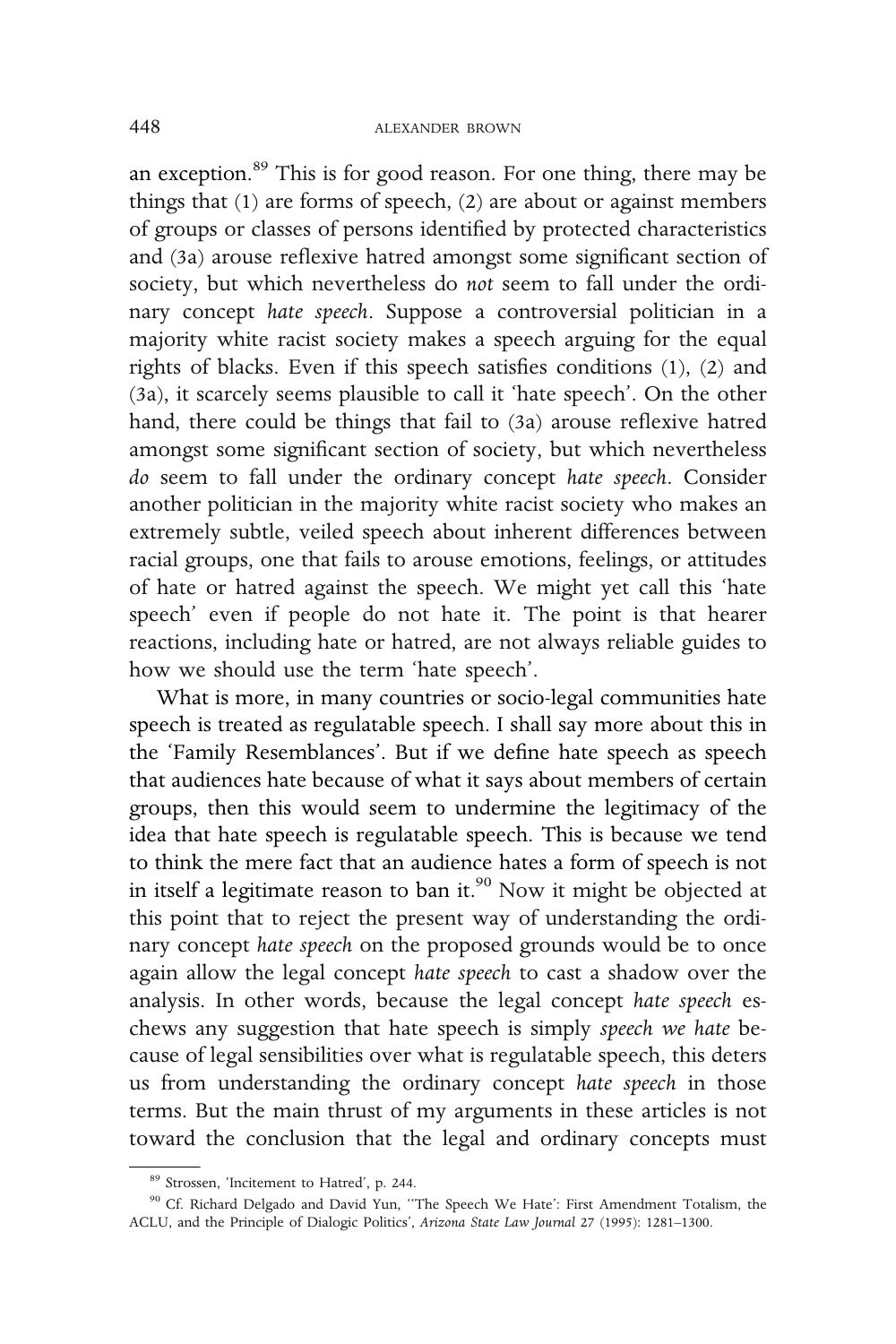always be kept apart and that appealing to any analyses of the former can only detract from or thwart good analyses of the latter. Rather, my point is that some aspects of the analysis of the legal concept hate speech may be unhelpful to understanding the ordinary concept hate speech. For example, to refuse to admit as examples of hate speech anything that would be protected from regulation under a relatively extreme free speech doctrine embraced by many American legal scholars and United States Supreme Court justices would be unhelpful, especially when the ordinary concept hate speech extends well beyond that doctrine. By contrast, to reject as a conception of hate speech the idea that hate speech is simply speech we hate because it would be inconsistent with virtually any free speech doctrine embraced by legal systems around the world would be appropriate. Clearly both the legal and the ordinary concepts hate speech will draw on, and be infused by, a shared body of general ideas about what is, and what is not, regulatable speech that can be found in the wider socio-legal context or cultural milieu.

## B. What Hate Speakers are Expressing

A second possible explanation for the connection between speech and hate focuses on what hate speakers are expressing. On this analysis, something is hate speech only if: (3b) it expresses the emotions, feelings, or attitudes of hate or hatred of the speaker for any members of groups or classes of persons identified by protected characteristics.<sup>91</sup> Another word for this sort of speech might be 'hatefilled speech' or 'hate-laden speech'. It is speech that carries forth, articulates, symbolises or represents in some way the speaker's emotions, feelings, or attitudes of hate or hatred toward the subject of the speech. An example of hate-laden speech in its explicit form might include an utterance that began, 'I hate…', as in 'I hate those damn Jews!'. However, that a speaker chooses to use or not use the words 'I hate…' is not decisive. Most hate speakers are only too aware of hate speech laws or regulations and sometimes prefix their

<sup>&</sup>lt;sup>91</sup> See note 44 above.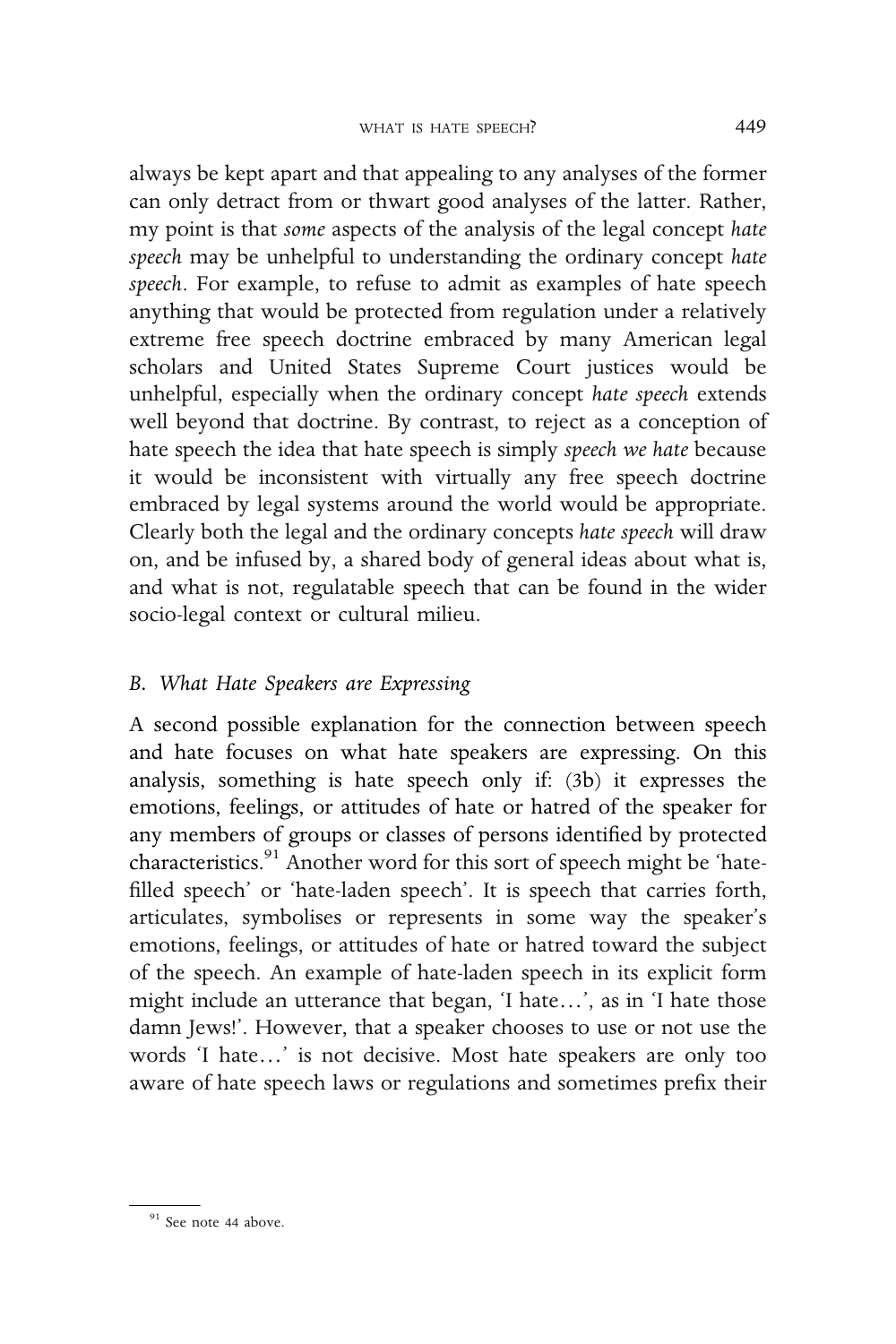utterances with 'I honestly don't hate x, but…' in an attempt (probably misguided) to insulate themselves from prosecution. $92$ Therefore, it is important to recognise that hate-laden speech can take implicit forms, such as when people express their hatred of certain groups in subtle, careful, tendentious, disguised or dissembling ways (without ever explicitly saying, 'I hate…').

Once again, however, this analysis is flawed. For one thing, not everything that seems to fall under the concept hate speech is an expression, explicit or implicit, of emotions, feelings, or attitudes of hate or hatred toward members of groups or classes of persons identified by protected characteristics. Consider four examples. First, suppose a fundamentalist or evangelical Christian directs the following words at people on a public street as they enter an LGBT social club, 'You homosexuals and lesbians are sinners in the eyes of God, you disobey the teachings of the Bible, and for this reason you will go to hell if you do not repent.' It is surely conceivable that this utterance could function not as an articulation or expression of emotions, feelings, or attitudes of hate or hatred but rather as an expression of deeply held religious beliefs or as some sort of religious exercise or rite of passage or even as an outpouring of feelings or sentiments of disgust or repulsion that have been learned from parents or community leaders. If (3b) is a necessary condition for hate speech, then this example is not hate speech. But either as a form of speech that carries the prejudiced (because contemptuous) message that homosexuals are morally inferior beings or as a speech act that amounts to ranking, degrading, harassing or persecuting

<sup>&</sup>lt;sup>92</sup> In March 2004, for example, the BNP's Tony Collett made a speech at a public house in Keighley in which he allegedly stated 'I honestly don't hate asylum seekers – these people are cockroaches and they're doing what cockroaches do because cockroaches can't help what they do, they just do it, like cats meow and dogs bark'. Guardian Staff and Agencies, 'Jury Hears of BNP's 'Multiracial Hell' Speech', The Guardian, November 3, 2006. If this was a strategy to avoid prosecution it reveals a certain ignorance of the law. Putting to one side the question of whether asylum seekers could be counted as a racial group, in the UK it is not against the law to express hatred for racial groups per se. Rather, it is against the law to stir up hatred against racial groups.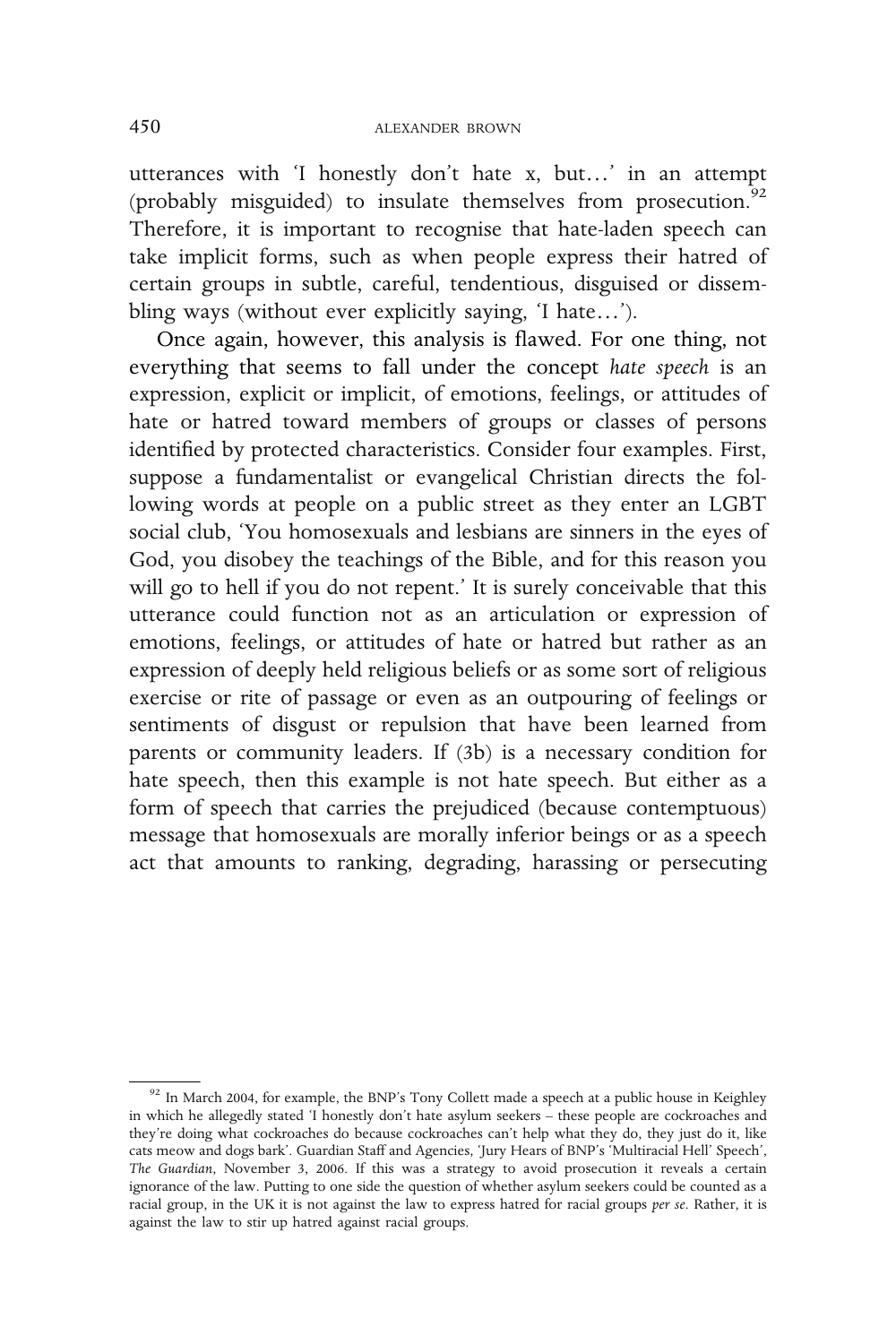homosexuals, it might qualify as hate speech nevertheless.<sup>93</sup> Second, suppose a scientist publishes his controversial findings concerning the relative intelligence of African Americans including the statement, 'African Americans tend to have lower IQs than white Americans.<sup>94</sup> Again, it is quite possible that his statement is not an expression of any emotions, feelings, or attitudes of hate or hatred toward African Americans, conscious or unconscious. Instead, it could be merely the expression of a sincerely held scientific belief about the effect of both genes and environment on interracial differences in IQ, and about how IQ is a good indicator of interracial differences in such things as educational attainment, income, and reproductive and marriage choices. Because of this there may be an impulse not to count it as hate speech.<sup>95</sup> Yet it is also perfectly intelligible for people, not only African Americans, to think that this is hate speech by virtue of the fact that in a very public way it

<sup>&</sup>lt;sup>93</sup> Of course, it is a further question whether or not this type of hate speech should be regulated all things considered given the countervailing right to freedom of religion. See, e.g., Albert Weale, 'Freedom of Speech vs. Freedom of Religion', in Free Speech: Report of a Seminar. Discussion Papers 2 (London: Commission for Racial Equality, 1990); Robert Wintemute, 'Religion vs. Sexual Orientation: A Clash of Human Rights?', Journal of Law and Equality 1 (2002): 125–154; Ian Leigh, 'Hatred, Sexual Orientation, Free Speech and Religious Liberty', Ecclesiastical Law Journal 10 (2008): 337–344; Ian Leigh, 'Homophobic Speech, Equality Denial, and Religious Expression', in I. Hare and J. Weinstein (eds.) (2009) Extreme Speech and Democracy (Oxford: Oxford University Press, 2009); Carolyn Evans, 'Religious Speech that Undermines Equality', in I. Hare and J. Weinstein (eds.) (2009) Extreme Speech and Democracy (Oxford: Oxford University Press, 2009); Ashby Jones, 'Is Hateful Speech at a Military Funeral Protected by the First Amendment?', Wall Street Journal, August 31, 2010; Jeffrey Shulman, 'When is Religious Speech Outrageous? Snyder v. Phelps and the Limitations on Religious Advocacy', Penn Statim 114 (2010): 13–18; Adelle Banks, 'Is Phelps a role model on free speech issues?', Christian Century 128 (2011): 18; Alon Harel, 'Hate Speech and Comprehensive Forms of Life', in M. Herz and P. Molnar (eds.) The Content and Context of Hate Speech: Rethinking Regulation and Responses (Cambridge: Cambridge University Press, 2012); Brown, Hate Speech Law, pp. 74–75, 93–94. In Canada, for example, the part of the criminal code that bans wilful promotion of hatred also contains exemptions or permissible defences against prosecution 'if, in good faith, the person expressed or attempted to establish by an argument an opinion on a religious subject or an opinion based on a belief in a religious text'. See s. 319(3)(b) of the Criminal Code (as amended by An Act to Amend the Criminal Code (Hate Propaganda) of 2004). Similarly, some states in Australia have on the books legislation banning incitement to hatred which sets out exemptions for speech that has a religious purpose or is motivated by sincerely held religious beliefs. See ss. 11(b)(i) and 11(2) of the Racial and Religious Tolerance Act 2001 (the State of Victoria) and see s.  $80G(1)(b)(i)$  and  $80G(1)(b)(i)$  (as amended by s. 6 of Law No. 80 of 2004) (the State of Western Australia). In the UK, s. 29JA of the Public Order Act 1986 (as amended by s. 74 of the Criminal Justice and Immigration Act in 2008 and by Schedule 7 of the Marriage (Same Sex Couples) Act 2013) might be interpreted as implicitly giving special dispensation inter alia to religious hate speech concerning sexual conduct or practices and same-sex marriage.

<sup>&</sup>lt;sup>94</sup> This need not be a hypothetical example. The authors of The Bell Curve: Intelligence and Class Structure in American Life, for example, assert that the average IQ of African Americans is 85, Latinos 89, Whites 103, Asians 106, and Jews 113. Richard J. Herrnstein and Charles Murray, The Bell Curve: Intelligence and Class Structure in American Life (New York, NY: Free Press, 1994).

<sup>95</sup> See, e.g., Mari Matsuda, 'Commentary – Language as Violence v. Freedom of Expression: Canadian and American Perspectives on Group Defamation', Buffalo Law Review 37 (1988–1989): 359– 364, p. 364.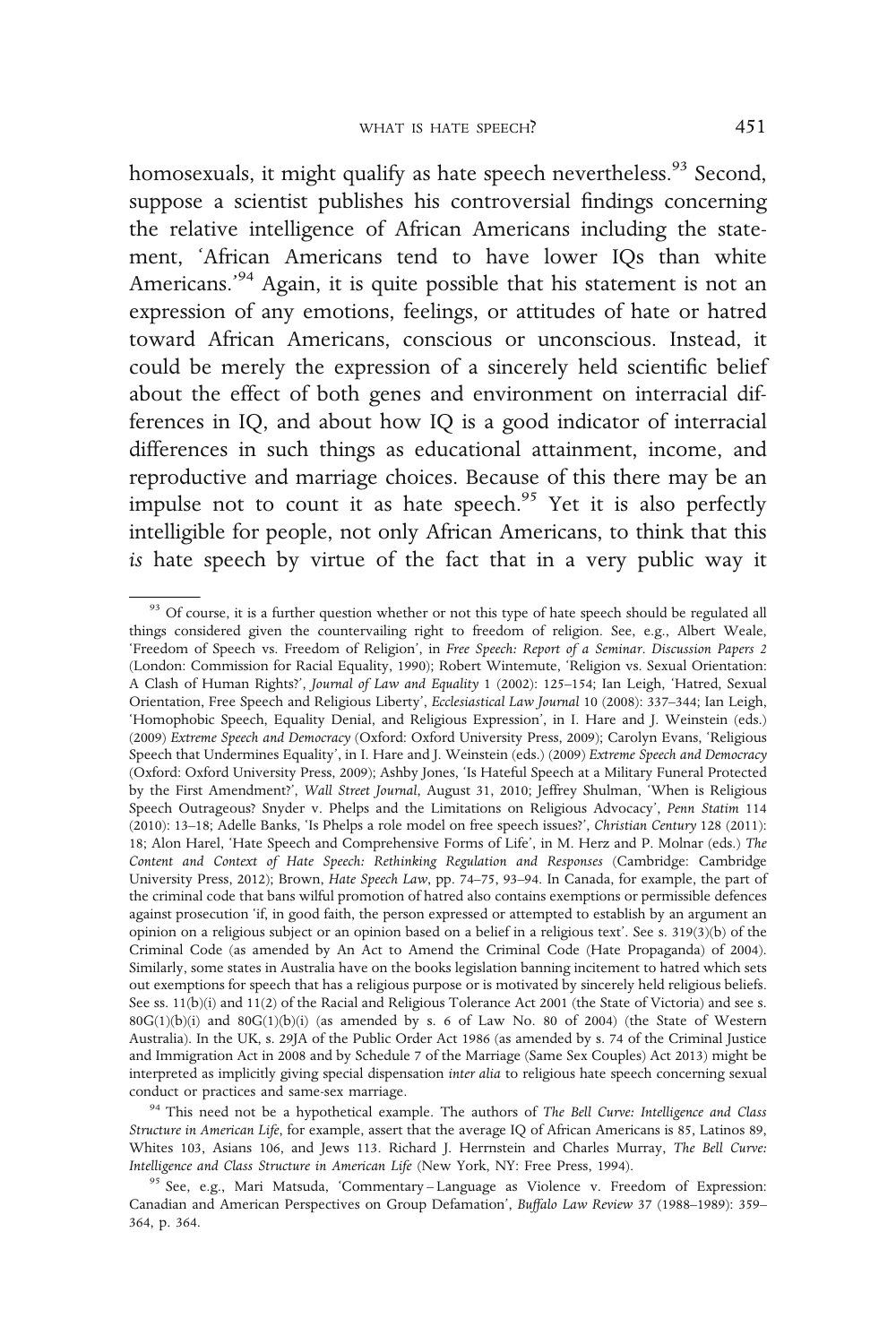rehearses and supports, rather than challenges and confronts, a particular negative stereotype or social stigma about African Americans as unintelligent or less intelligent than whites.<sup>96</sup> Third, it is possible that some disablists could use the insults 'retard', 'cripple', and 'freak' in order to express their contempt or disdain for people with physical or mental disabilities, to express the fact that they look down on such people, believing them to be worthless or beneath consideration, without at the same time articulating, symbolising or representing emotions, feelings, or attitudes of hate or hatred toward such people.<sup>97</sup> They may even think that hate or hatred would be wasted on 'pitiable creatures' whom they believe are less than fully human. But even if such uses of 'retard', 'cripple', and 'freak' express emotions, feelings, or attitudes of contempt as opposed to hate, it does seem perfectly meaningful to call these uses 'hate speech'. Fourth, consider a group of married men talking together about their wives and women in general. Together they espouse a range of derogatory ideas and negative stereotypes about women (e.g., 'a woman's place is in the home', 'the man is in charge', 'women are no good at practical things around the house'), and at the same time they neither question these ideas nor offset them with more positive stereotypes.<sup>98</sup> But just suppose for the sake of argument that the men do not in fact harbour any emotions, feelings, or attitudes of hate or hatred toward their wives, meaning they do not possess intense or extreme dislike of their wives and do not have any attitudes of enmity or hostility toward their wives and so do not regard them as people to be banished or destroyed. Nonetheless, we might instinctively think that this sort of sexist discourse can be appropriately classified as hate speech, perhaps because it expresses a certain type of disdain or condescension toward women or maybe because it

<sup>96</sup> See, e.g., Bob Herbert, 'In America; Throwing a Curve', The New York Times, October 26, 1994. Once again, it is a further question whether or not this particular type of hate speech should be regulated all things considered. It might be argued that hate speech laws should include exemptions or permissible defences relating to scientific speech for fear of impeding scientific truth discovery, not because scientific speech can never be hate speech but because when push comes to shove not all hate speech should be banned. In some countries, such Australia and South Africa, there are certain laws banning hate speech that include exemptions or permissible defences for scientific speech. See s. 18D(b) of the Racial Discrimination Act 1975 (Australia), s. 20C(2)(c) of the Anti-Discrimination Act 1977 (New South Wales), s.  $66(2)(c)$  of the Discrimination Act 1991 (Australian Capital Territory), and s. 12 of the Promotion of Equality and Prevention of Unfair Discrimination Act 2000 (South Africa).

<sup>&</sup>lt;sup>97</sup> Cf. Robin Jeshion, 'Expressivism and the Offensiveness of Slurs', Philosophical Perspectives 27 (2013): 231–259, p. 241.

<sup>&</sup>lt;sup>98</sup> Note, I have given an example of some men talking about women but the example is not intended to depict or stereotype all men.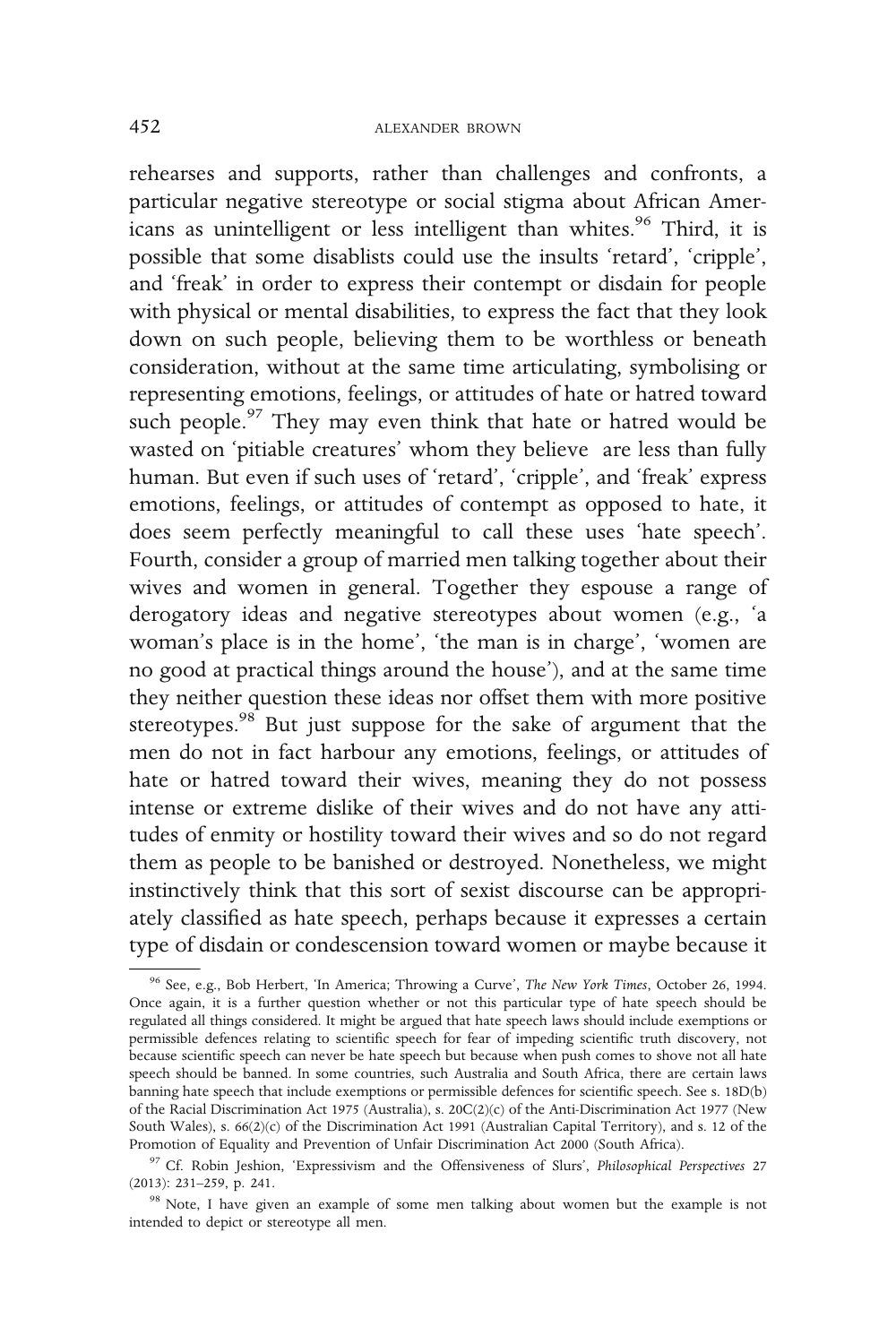serves to maintain forms of gender subordination (from which men benefit).<sup>99</sup>

Of course, a defender of the view that hate speech necessarily has something to do with expressing the speaker's feelings or emotions or attitudes of hate or hatred, could simply deny that the above are genuine examples of hate speech. They might insist that as soon as we move beyond the relatively narrow and precise legal concept and begin to carve out the boundaries of an ordinary concept hate speech, we are in unchartered waters, so we must expect people to use the term in inconsistent or even chaotic ways, or perhaps to use the term in ways that merely serve political or ideological ends ('I call this hate speech because this sort of speech offends me or contradicts what I believe'). And so (according to this response), the person who uses the term 'hate speech' to describe the above examples, even though the speech does not express hate or hatred, is simply confused or an incompetent user of the term, or perhaps is using the term in a deliberately subversive or provocative way.

However, I think that this dismissal of the counter-examples is too quick. For one thing, if one is relying on the legal concept hate speech to provide some sort of guidance for the task of carving out an ordinary concept hate speech, then we must also pay attention to the fact that most legal regimes that actually do employ the term 'hate speech' do so in relation to incitement to hatred legislation, wherein the necessary mental element of the relevant offences tends to be intent, as opposed to the expression of emotions, feelings, or attitudes of hate or hatred. Moreover, if the current version of the myth of hate were true, then ordinary users of the term 'hate speech' would tend to look upon the following sort of statement as involving considerable confusion on the part of the speaker, as involving a contradiction in terms. 'What the scientist said was hate speech; now I'm not suggesting that the speech was expressing any feelings or emotions or attitudes of hate or hatred, I strongly suspect it wasn't, but it was hate speech nevertheless because of the way it negatively stereotyped people of colour.' But it seems to me that most ordinary language users would, or could, find this sort of statement quite meaningful and not a contradiction in terms, regardless of whether they happened to agree or disagree with it.

<sup>99</sup> See, e.g., Donna L. Lillian, 'A Thorn By Any Other Name: Sexist Discourse as Hate Speech', Discourse Society 18 (2007): 719–740, pp. 732–733.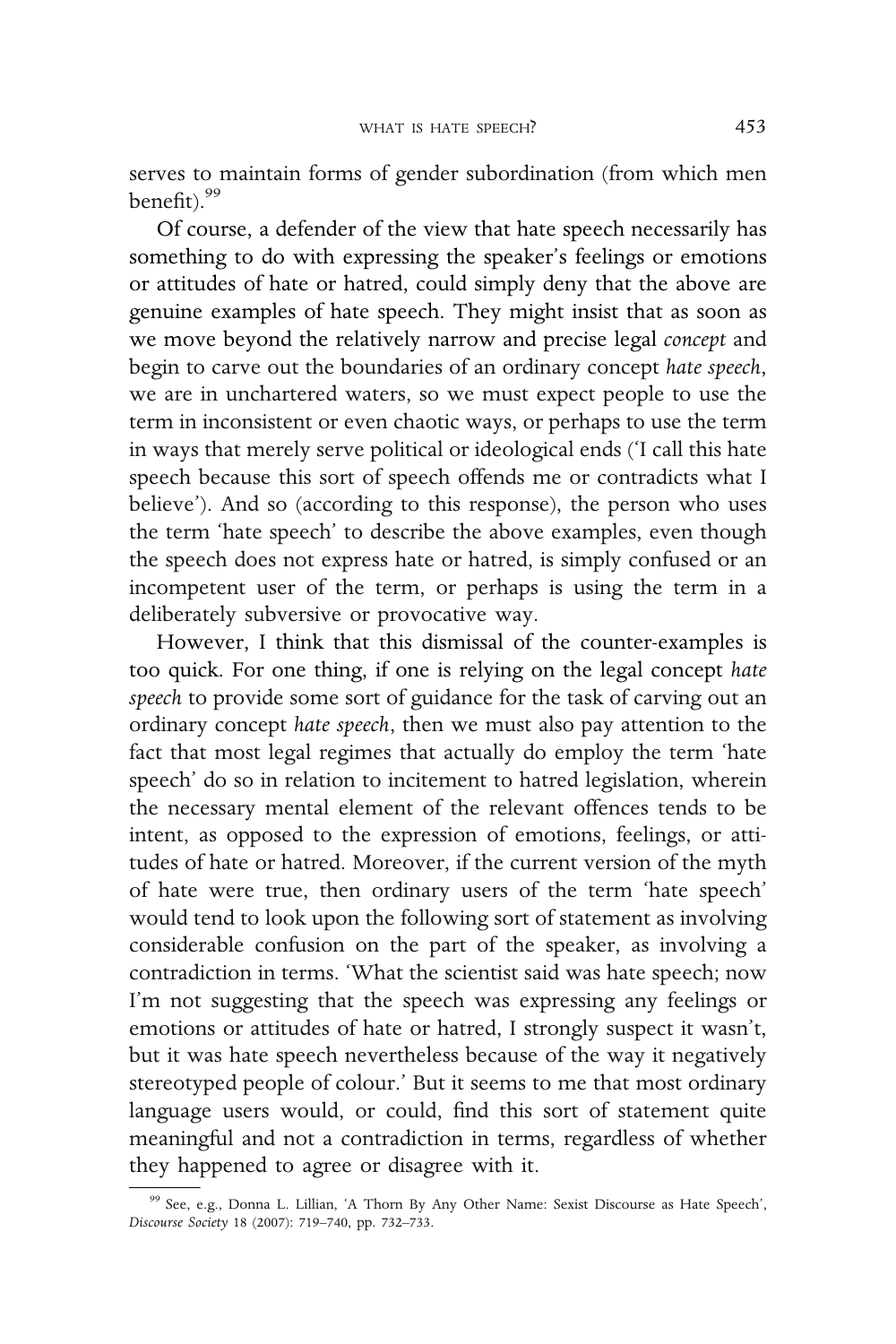Furthermore, arguably carving out the boundaries of a new ordinary concept hate speech is partly a matter of trying to say something about what the term 'hate speech' ought to mean if it is to be useful or do any good. But arguably, conceptualising hate speech as the expression of hate or hatred may have the unwelcome effect of pathologising hate speech. To conceptualise hate speech as the act of people who harbour so much hatred or deep-seated animosity toward members of certain groups that they cannot help themselves but express their hatred outwardly through speech, seems to imply that hate speech is abnormal or a symptom of mental pathology. Hate speech becomes the act of someone with obsessional, paranoid, or irrational feelings or emotions or attitudes and uncontrollable impulses to express these things to other people. However, we might intuitively think that a great deal of actual hate speech is undertaken by non-pathological people – people who may not harbour hatred or deep-seated animosity toward others, and who, even if they do harbour such hatred, are perfectly capable of resisting outwardly expressing it through speech.<sup>100</sup>

There is another potential drawback. Consider once again the proposition that hate speech is a type of regulatable speech – a proposition that is perhaps a function of the connections between the ordinary and legal concepts hate speech. The current way of defining hate speech seems to be incompatible with this proposition. After all, if what makes something hate speech is that it expresses the speaker's emotions, feelings, or attitudes of hate or hatred, then there is potential that any laws designed specifically to prohibit hate speech so defined would thereby also prohibit, by design, potentially important forms of self-expression and self-realisation. For example, it might be that one way of coming to know one's own emotions, feelings, or attitudes is through expressing or articulating them in

 $^{100}$  I take inspiration here from any argument made by Barbara Perry about conceptualisations of the  $\,$ concept of hate crime that emphasise feelings of hatred. Barbara Perry, 'A Crime by Any Other Name: The Semantics of 'Hate'', Journal of Hate Studies 4 (2005): 121–137, p. 124.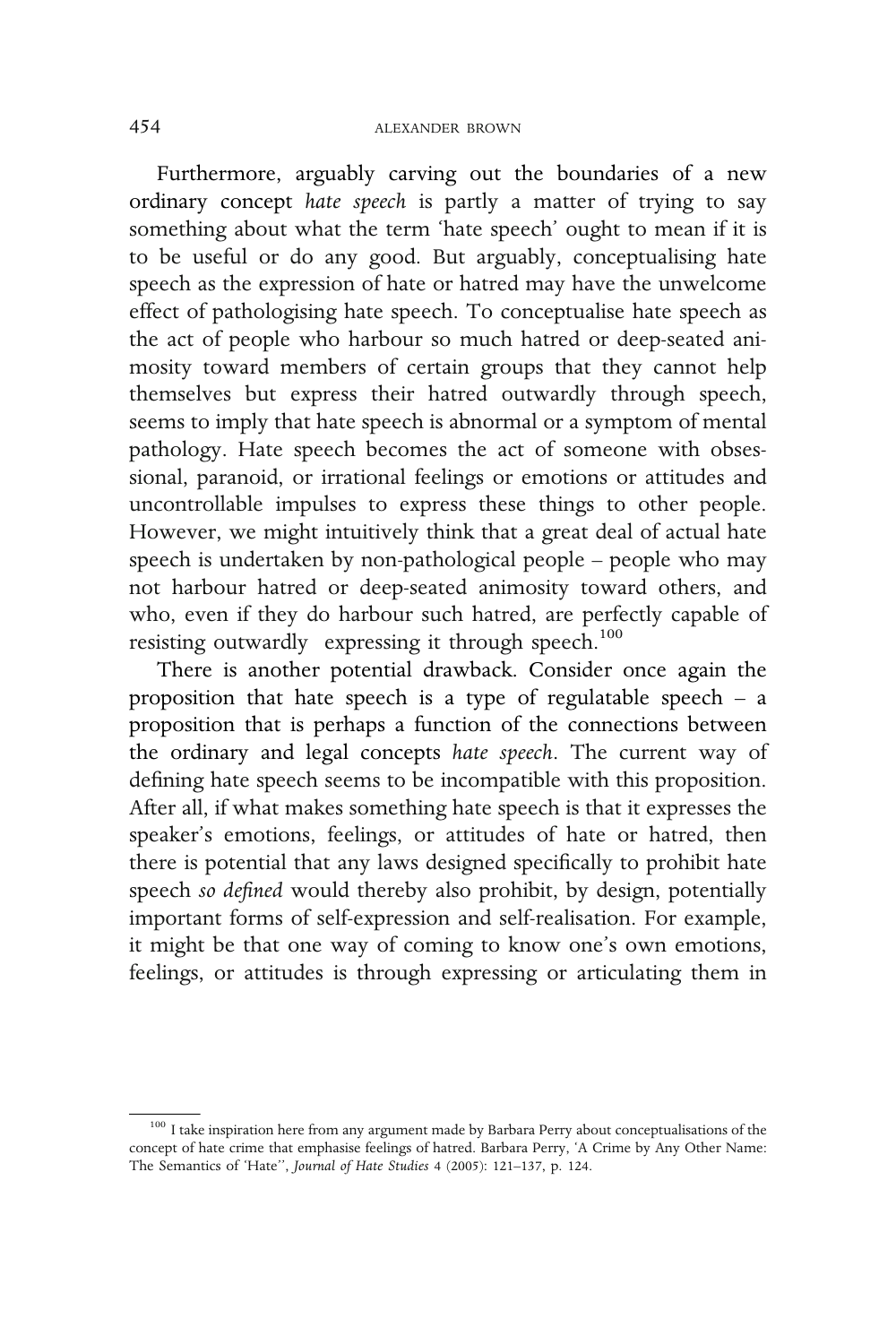public.<sup>101</sup> Not only that, one might also take the view that expressing hatred in public acts as a safety-valve, a way of letting off emotional steam, so to speak, as an alternative to acting out emotions, feelings, or attitudes of hate or hatred through acts of discrimination or violence.<sup>102</sup> (Some scholars reject certain key premises of the safetyvalve argument, of course, $103$  but let us just assume for now the argument is sound.) If so, then potentially any laws designed specifically to prohibit hate speech so defined would thereby also prohibit, by design, potentially important forms of letting off emotional steam. All of this might seem to suggest that hate speech is not regulatable speech after all. Therefore, if one is committed to the proposition that hate speech is regulatable speech, then one has reason to refrain from defining hate speech as the expression of hate or hatred.

#### C. The Motivation of Hate Speakers

A third possible connection between speech and hate has to do with the motivation of speakers for saying what they say. On the proposed analysis, something is hate speech only if: (3c) it is motivated by the speaker's hatred for any members of groups or classes of persons identified by protected characteristics.<sup>104</sup> We might call this 'hate-fuelled speech'. This is speech that is motivated by the speaker's hatred of a given group of people, irrespective of whether or not it serves to express or represent that hatred. As in the case of hateladen speech, hate-fuelled speech is identified by the state of mind or

<sup>&</sup>lt;sup>101</sup> See, e.g., Samuel P. Nelson, Beyond the First Amendment: The Politics of Free Speech and Pluralism (Baltimore, MD: The Johns Hopkins University Press, 2005), p. 65. Cf. Brown, Hate Speech Law, pp. 120– 127.<br><sup>102</sup> See, e.g., Calvert Magruder, 'Mental and Emotional Disturbance in the Law of Torts', *Harvard* 

Law Review 49 (1936): 1033–1067, p. 1053; Thomas Emerson, 'Toward a General Theory of the First Amendment', Yale Law Journal 72 (1963): 877–956, pp. 884–885; Marjorie Heins, 'Banning Words: A Comment on 'Words That Wound'', Harvard Civil Rights-Civil Liberties Law Review 18 (1983): 585–592, p.

<sup>590.&</sup>lt;br><sup>103</sup> See, e.g., Richard Delgado, 'Words That Wound: A Tort Action for Racial Insults, Epithets, and Name-Calling', Harvard Civil Rights-Civil Liberties Law Review 17 (1982): 133–181, p. 140; Richard Delgado and David Yun, 'Pressure Valves and Bloodied Chickens: An Assessment of Four Paternalistic Arguments for Resisting Hate-Speech Regulation', California Law Review 82 (1994): 871–892, pp. 878– 880; Richard Delgado and Jean Stefancic, 'Ten Arguments Against Hate-Speech Regulation: How Valid?', Northern Kentucky Law Review 23 (1996): 475–490, pp. 477–479.

<sup>104</sup> See note 45 above.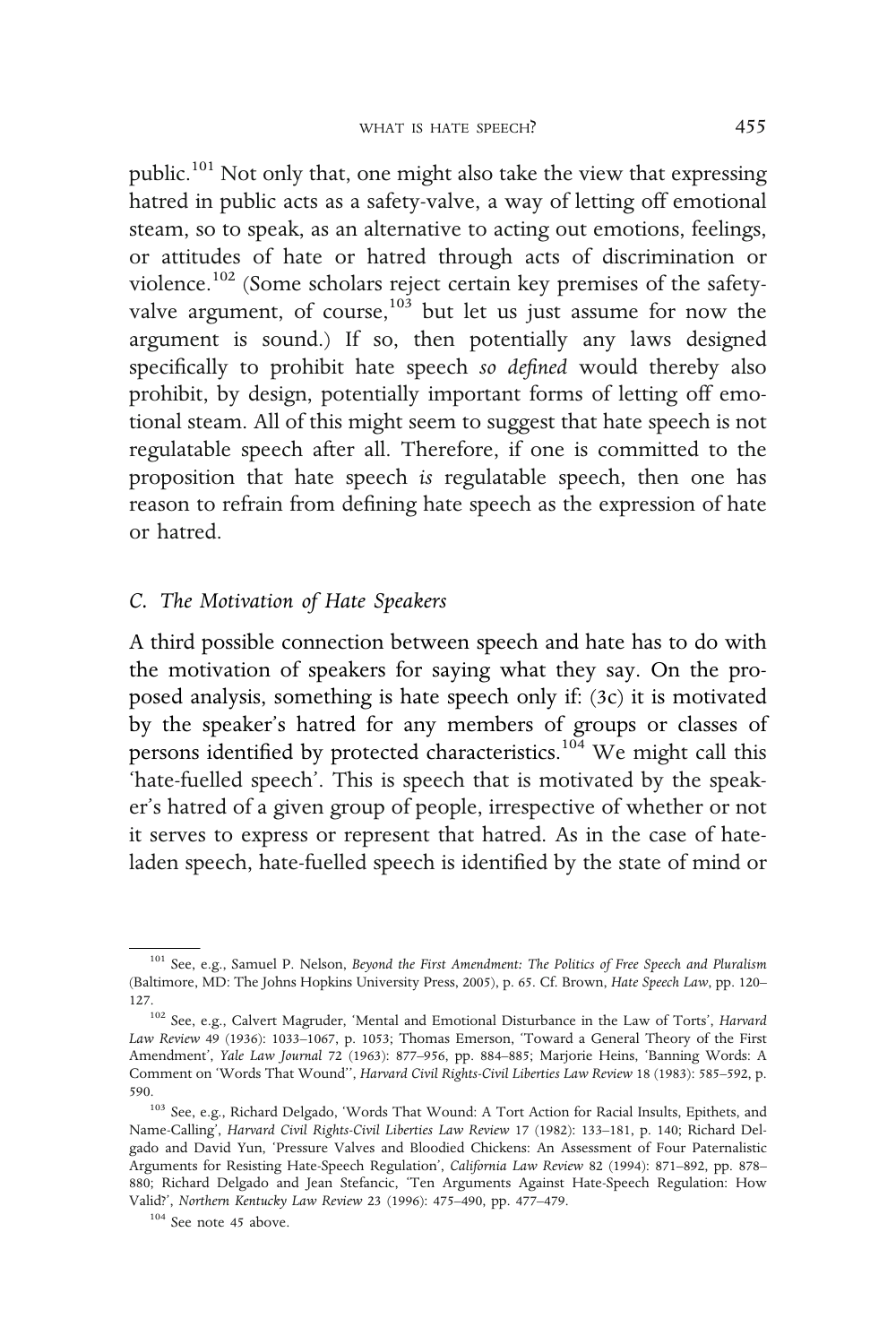the emotional state of the speaker. But whereas the expressive content of hate-laden speech directly represents or articulates the hatred of the speaker, hate-fuelled speech is a function of the motivation (hatred) of the speaker. On this analysis, the term 'hate speech' might be interpreted as an adjective-noun compound noun meaning speech that is motivated by hatred.

The task of identifying actual examples of hate-fuelled speech is made difficult by a lack of reliable information about the speaker's state of mind. In the absence of this information, we may be left drawing inferences from what was said, the circumstances in which it was said, and the personal history of the speaker. In other words, we infer that the speaker would simply not have said what he said about members of certain groups unless he possessed, even if unconsciously, emotions, feelings, or attitudes of hate or hatred for them. For example, some people take the view that in the context of the overwhelming weight of evidence that the Holocaust happened, Holocaust denial must be motivated by an implicit hatred of Jews – a hatred that leads or motivates Holocaust deniers to misread, misconstrue, ignore, overlook, twist, and distort the evidence.<sup>105</sup> In other words, some people take the view that but for hatred of Jews, nobody would deny the Holocaust. If this is correct, then Holocaust denial is hate-fuelled speech. Such speech is motivated by hatred even if its expressive content does not directly represent or articulate that hatred.

There are, once again, difficulties with this analysis in addition to problems of identifying actual examples. When something is identified as hate speech by virtue of a particular mental element that is thought to be present in the motivational structure of the speaker, this opens up the possibility of things being conceptualised as hate speech even if they do not portray any of the normal or intuitive signs of being hate speech. Suppose a senior politician or superior judge in a racist society utters the words, 'I hereby grant equal voting rights to blacks.' But suppose his motivation for doing so is actually an extreme hatred of blacks. Suppose he believes that once blacks have the vote they will make such poor decisions that the country will descend quickly into bankruptcy and civil war, causing blacks

<sup>&</sup>lt;sup>105</sup> This view is articulated on the website of the United States Holocaust Memorial Museum, for example. 'Holocaust Denial and Distortion', Available at [www.ushmm.org/confront-antisemitism/](http://www.ushmm.org/confront-antisemitism/holocaust-denial-and-distortion) [holocaust-denial-and-distortion.](http://www.ushmm.org/confront-antisemitism/holocaust-denial-and-distortion)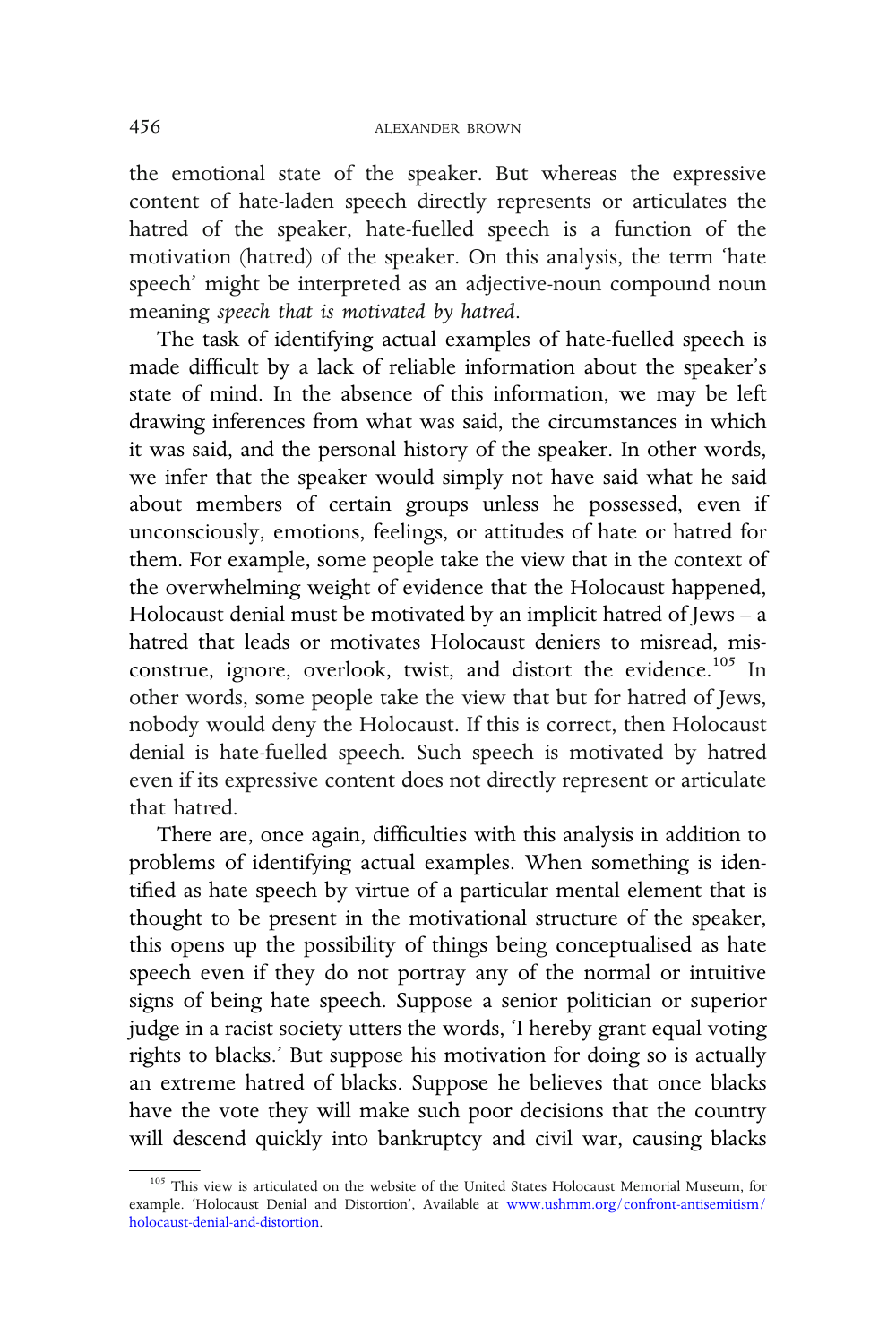tremendous hardship and suffering. So powerful is his hatred that he is prepared to cut off his nose to spite his face. His utterance satisfies conditions  $(1)$ ,  $(2)$  and  $(3c)$ , but could we appropriately call it 'hate speech'?

Conversely, there may be forms of speech that we would intuitively want to say are examples of hate speech even if they are not motivated by hatred. Someone could choose to publicly insult or deride members of the Muslim community where she lives, for example, not out of any emotion or feeling or attitude of hate or hatred but out of a sense of fear or loss or alienation caused by the presence of any 'foreigners' in her community. Usage of what we instinctively want to label 'hate speech' might be driven by a range of motives which not merely have nothing to do with hatred per se but also have nothing intrinsically to do with the groups in question. Boredom, attention-seeking, pleasure in being controversial, or even something as mundane as economic self-interest – these are just some of the generic motives that may explain the behaviour of hate speakers in some circumstances. Consider the shopkeeper who makes false damaging statements of fact about Jews living in his area not because he hates Jews – in fact he greatly admires Jews – but because he sees Jewish-owned businesses as economic competitors and he wishes to steal their customers with the help of a smear campaign.

In addition to this, there is the thought that hate speech is regulatable speech. The potential disadvantage with defining hate speech as speech motivated by hate or hatred is that any laws that are designed to regulate hate speech so defined could be seen as, in effect, regulating people's emotions, feelings, or attitudes. Yet many people instinctively believe that it is not the job of the state to regulate people's inner or private world. The state should no more legislate emotions and feelings than it should legislate attitudes or thoughts, even if they involve hate or hatred. Indeed, it is partly because people believe a free society is one in which legislators should not have the prerogative to use laws for the purposes of thought control that people support the constitutional right to freedom of conscience. Thus, one danger with analysing the word 'hate' in 'hate speech' in the proposed way is, as Waldron points out, that it gives the clear impression 'that the task of legislation that restricts hate speech is to try to change people's attitudes or control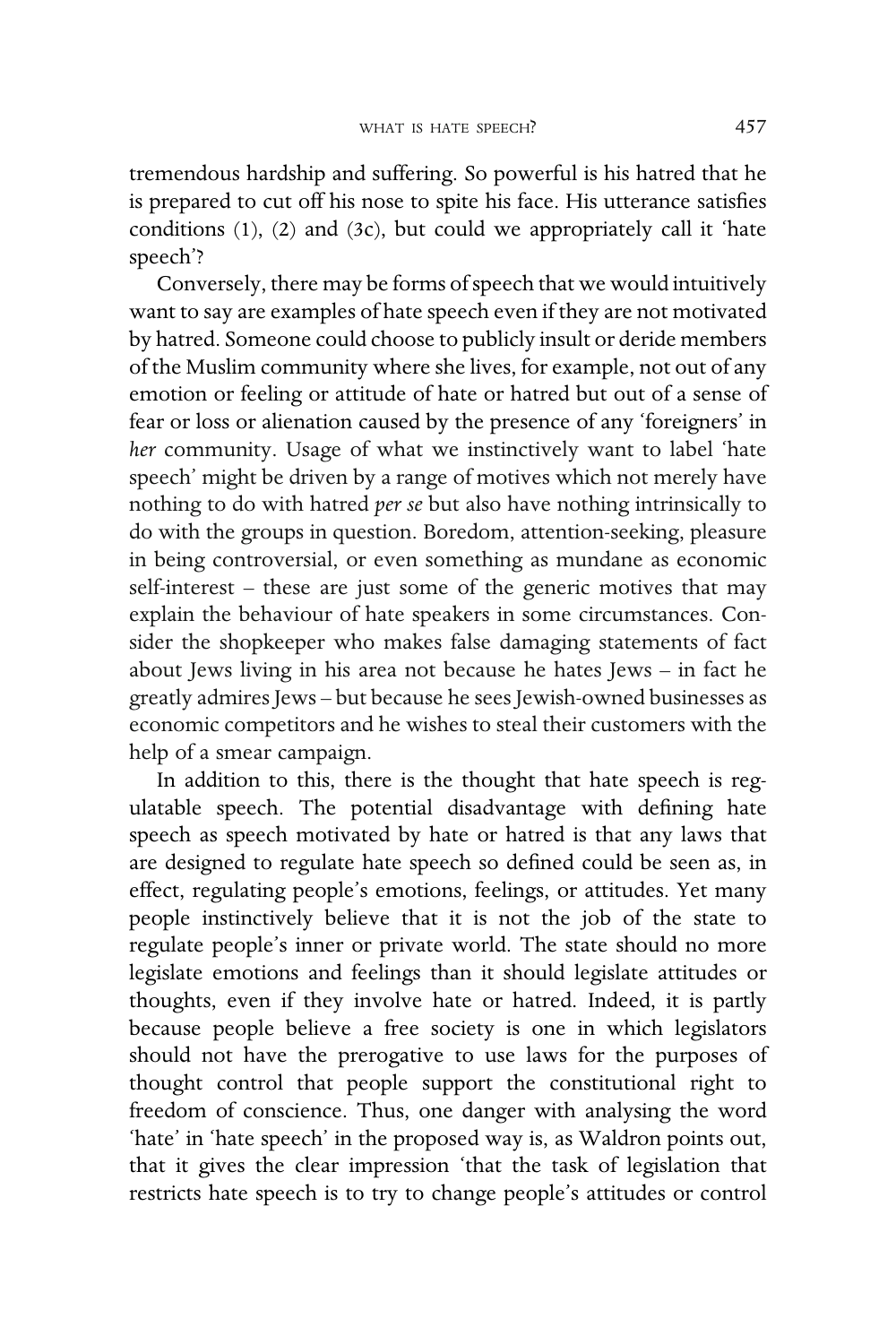their thoughts'.<sup>106</sup> Of course, there are advocates of hate speech regulations (not to mention hate crime or penalty-enhancement regulations) that have actively embraced this impression.<sup>107</sup> Then again, there is surely also a case to be made that creating this impression severely weakens the claim that hate speech is a type of regulatable speech. Indeed, because civil libertarians wrongly assume that the concept hate speech is really about the attempt to legislate thoughts, they argue that there is a slippery slope that begins with the prohibition of hate speech and ends with the prohibition of 'hate thought', a type of thought-crime in the Orwellian sense.<sup>108</sup> So as well as linguistic reasons not to define 'hate speech' in terms of a motivation of hate or hatred, there may also be sound purpose-oriented reasons not to do so. More on such reasons in 'Family Resemblances'.

## D. The Effects of Hate Speech

A fourth possible connection between speech and hate highlights the emotions, feelings, or attitudes of hate or hatred that can be incited or stirred up by speech, whether by intention or by likelihood. According to Waldron, for example, 'if 'hatred' is relevant at all, it is relevant (in many of the statutory formulations) as the purpose of the offending speech, not as its motivation'.109 On this analysis, something is hate speech only if: (3d) it incites hatred toward any members of groups or classes of persons identified by protected characteristics.<sup>110</sup> Call this 'hatred-inciting speech' or 'incitement to hatred'. Like the first connection outlined above, incitement to hatred involves the arousal of hatred in the audience or hearer. But whereas in the case of the first connection the hatred aroused rebounds back toward the speech itself or the speaker, in the case of incitement to hatred the hatred is aroused or stirred up in the audience or hearer toward members of some other group or class of persons. To clarify, the supposed connection between speech and

<sup>106</sup> Waldron, 'Dignity and Defamation', p. 1601.

<sup>107</sup> See, e.g., Delgado, 'Words That Wound', pp. 148–149; Diana Tietjens Meyers, 'Rights in Collision: A Non-Punitive, Compensatory Remedy for Abusive Speech', Law and Philosophy 14 (1995): 203– 243, p. 233.

<sup>&</sup>lt;sup>108</sup> Joseph Fallon, 'UK-USA: The British Character of America', The Social Contract (2000–2001): 91– 95, pp. 94–95.

<sup>109</sup> Waldron, 'Dignity and Defamation', p. 1601, n. 14.

<sup>110</sup> See note 46 above.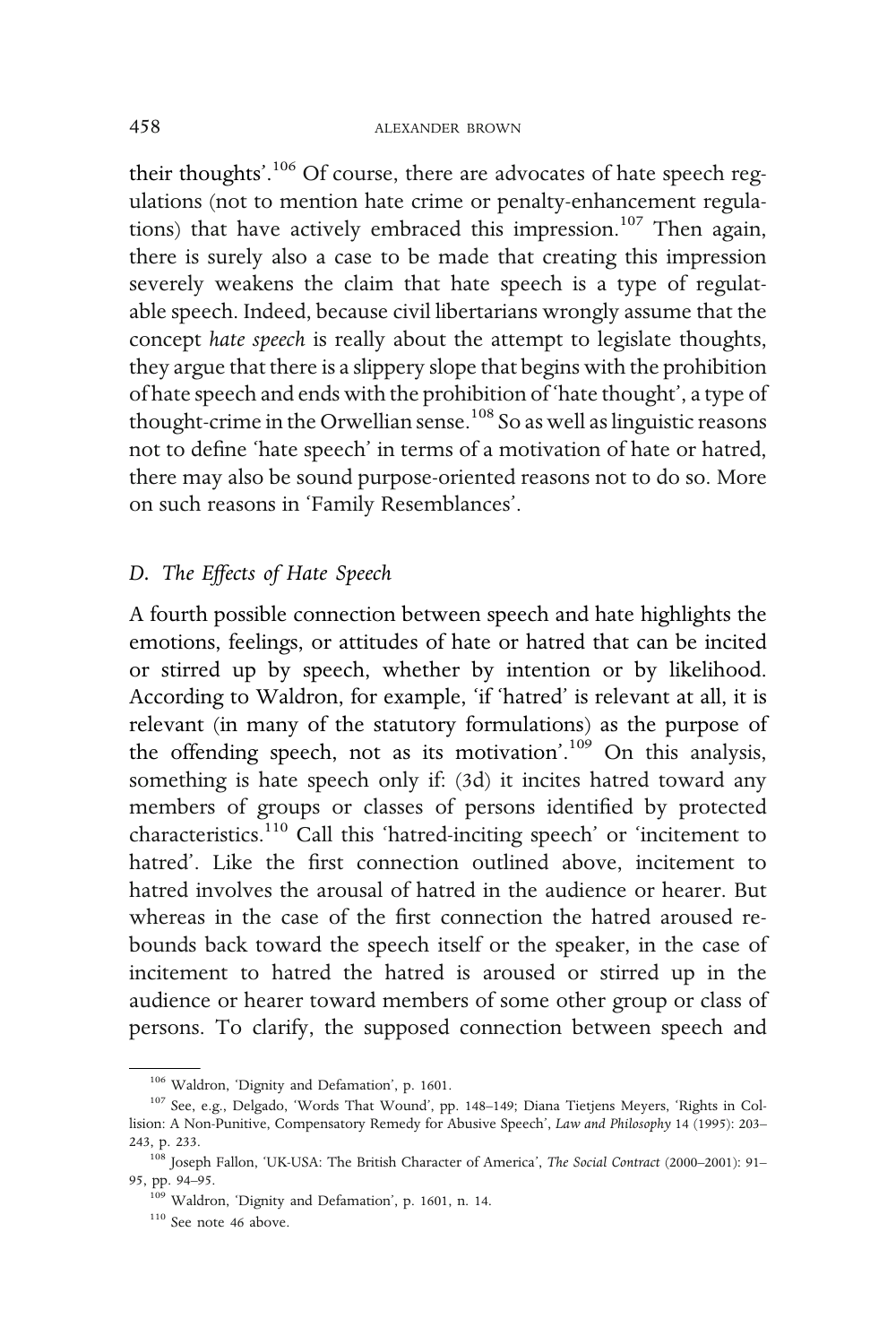hatred has to do with either the intended or likely effect of speech, meaning that we call something 'incitement to hatred' either when the speech is intended to cause emotions, feelings, or attitudes of hate or hatred or when emotions, feelings, or attitudes of hate or hatred are its likely effect even if the speaker does not set out to incite hatred but nevertheless does so through recklessness or negligence. It goes without saying that the difference between intentional and negligent stirring up hatred may be important as far issues of moral blame and legal liability are concerned. Some legal regimes may choose to only criminalise intentional stirring up hatred. However, in the present discussion I am primarily interested in articulating the basic ways in which speech can be related to hate or hatred, as part of the project of defining what hate speech is as opposed to justifying how we ought to respond to it. And so I discuss the broad category the effects of hate speech, which includes intended as well as negligently created effects.

It is more important to notice that something may count as incitement to hatred quite apart from whether or not the speaker is motivated by hatred or is using speech to express or articulate his or her own hatred. Consider 'Muslims deserve only hatred'. This might be motivated by or express the speaker's hatred, but not necessarily. One could imagine someone engaging in this sort of speech in order to create anti-Muslim feeling in his neighbourhood yet not because he hates Muslims but because he is lonely and wants to be accepted by people who would like him to stir up hatred against Muslims; not in a way that articulates his hatred of Muslims but in a way that symbolises his own self-loathing.

A familiar problem confronts this line of analysis. A good deal of speech concerning members of groups or classes of persons identified by protected characteristics might not be intended to incite hatred and might not actually incite hatred against them, but we might nevertheless think it appropriate to call it 'hate speech'. Suppose a white student goes up to a black student on a university campus and addresses him as 'nigger', without irony and without playfulness or a misguided attempt at friendship. Nobody else is around. This is not intended to, nor does it, incite hatred against black students among other white students. But it is surely hate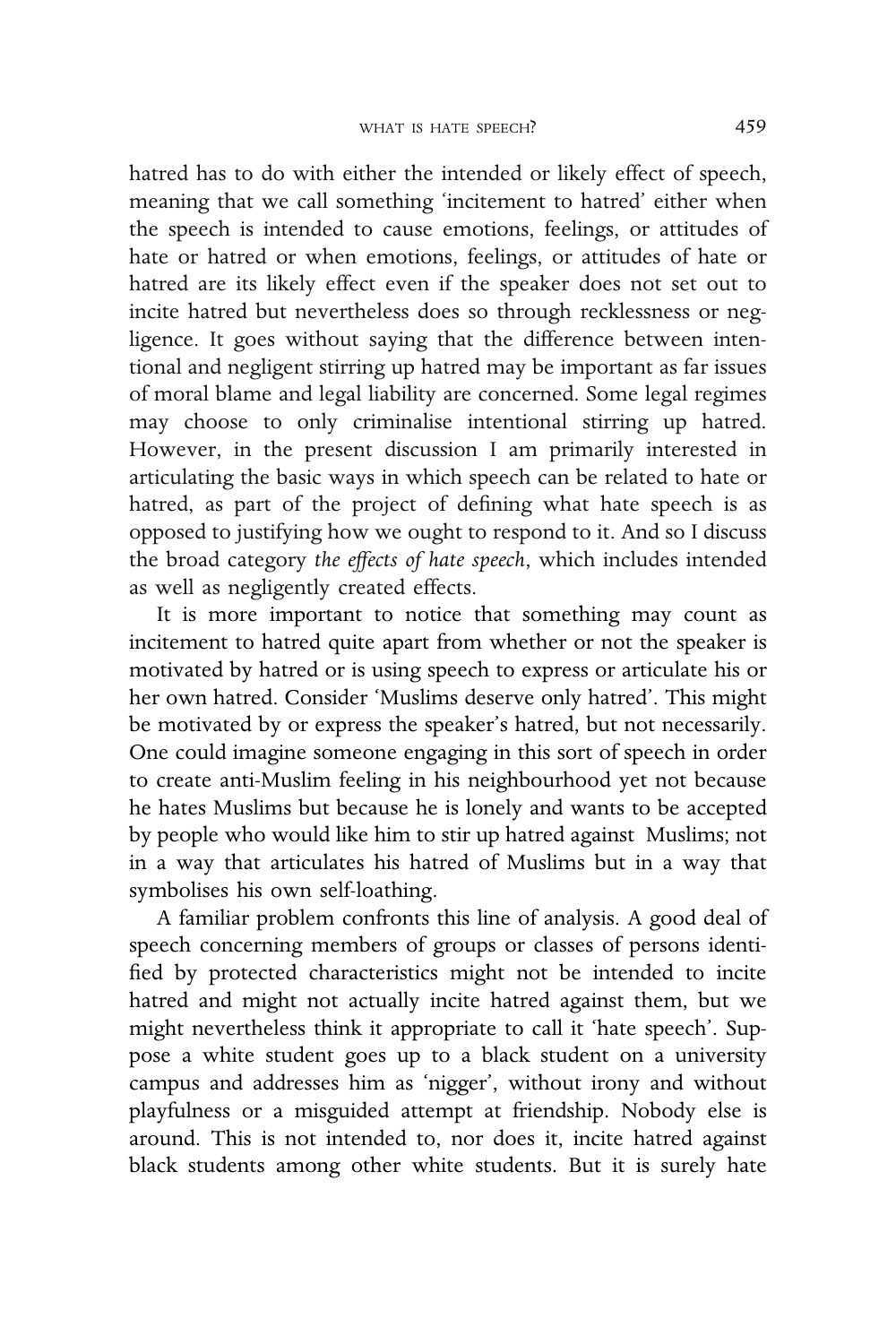speech; and perhaps even a paradigmatic example of hate speech.<sup>111</sup> Of course, it might be countered that in these sorts of cases the speech could be intended to stir up or have the effect of stirring up self-hatred among the objects of speech. $112$  But just because this can sometimes be the case it does not mean it is always the case. It is equally possible that the intended and achieved purpose is to intimidate the victim, to produce feelings of fear or insecurity, to put him or her off balance, or to change the calculation of whether it is worth going to college.<sup>113</sup> And in that scenario surely it remains plausible to call this 'hate speech'.

Conversely, much political speech could have the likely effect of stirring up hatred against members of certain groups, but it is not always clear that this speech should count as hate speech. Consider, for example, comments made by the Labour politician, and then Leader of the House of Commons, Jack Straw MP, in an article entitled 'I Want to Unveil My Views on an Important Issue', published in the Lancashire Evening Telegraph in October 2006, concerning his experiences of talking to Muslim women in his constituency office whilst they are wearing a full veil.

It was not the first time I had conducted an interview with someone in a full veil, but this particular encounter, though very polite and respectful on both sides, got me thinking. In part, this was because of the apparent incongruity between the signals which indicate common bonds — the entirely English accent, the couple's education (wholly in the UK) — and the fact of the veil. Above all, it was because I felt uncomfortable about talking to someone 'face-to-face' who I could not see.<sup>114</sup>

Some people regarded the article as measured, reasonable, nonderogatory, balanced, informed, respectful in its tone, and thoughtprovoking. Nevertheless, the Socialist Worker reported that the comments led to a new wave of religious hatred against Muslims in the area.<sup>115</sup> I do not know whether this report was accurate. But suppose it was. Suppose Straw's comments unconsciously reinforced the stigmatising assumption that being veiled means being silenced, unwittingly normalised negative stereotypes about Muslim practices

<sup>111</sup> See, e.g., Matsuda, 'Public Response to Racist Speech'.

<sup>112</sup> Ibid., p. 2336, n. 84.

<sup>113</sup> Ibid.

<sup>&</sup>lt;sup>114</sup> Jack Straw, 'I Want to Unveil My Views on an Important Issue', Lancashire Evening Telegraph, October 5, 2006.

<sup>&</sup>lt;sup>115</sup> Charlie Kimber, 'Jack Straw's Veil Comments are Ammunition for Racists', Socialist Worker 2022, October 14, 2006.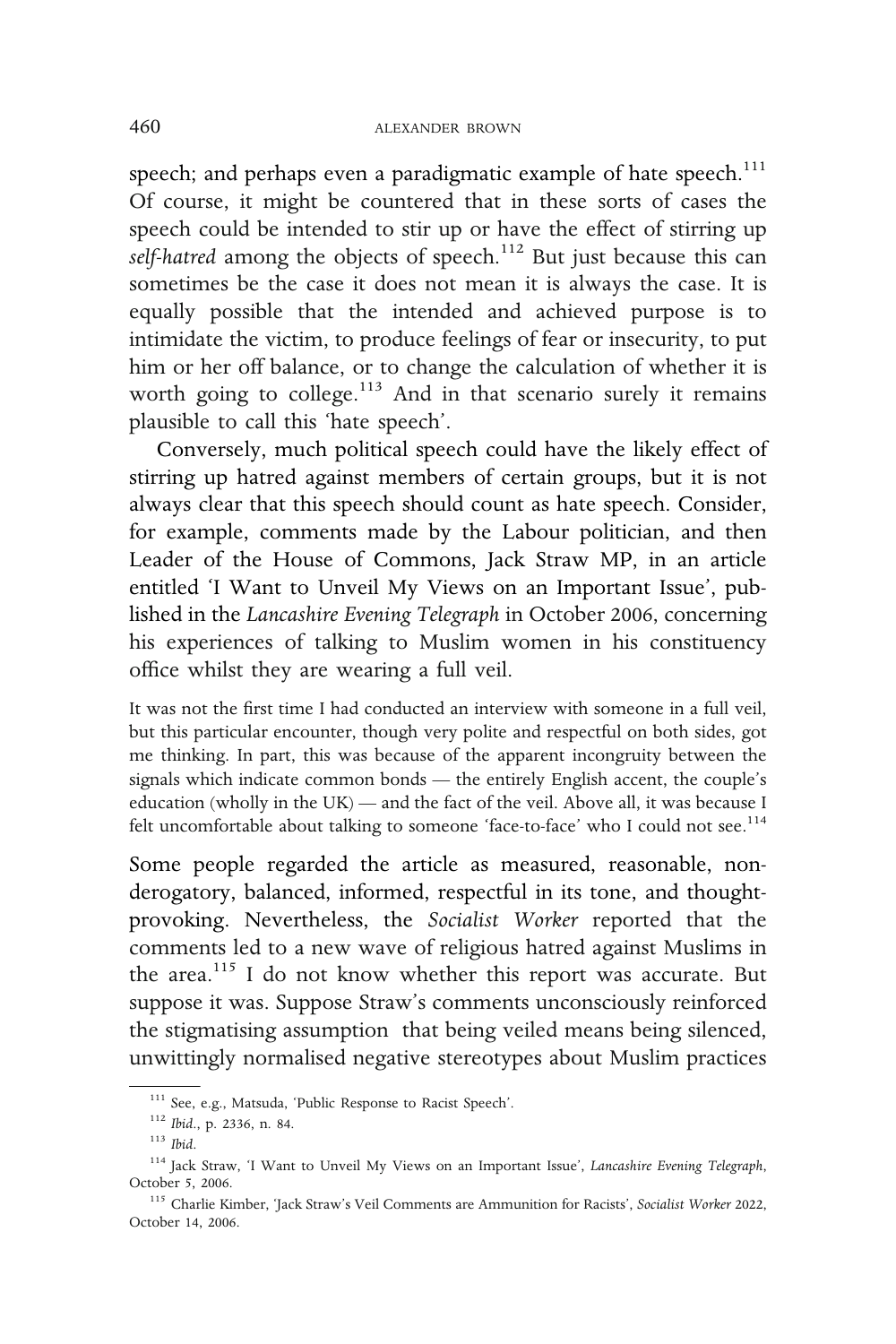<span id="page-42-0"></span>in general, implicitly assured people that it was acceptable to hate Muslims, even created new anti-Muslim hatred. What is more, suppose that Straw's comments were always likely to have the effect of stirring up hatred in that part of England, because of existing predispositions to animosity and hostility between Muslim and non-Muslim communities. On the current conceptualisation, Straw's comments were hate speech. But if our intuitions tell us something different, then we may question the veracity of the conceptualisation.

The main thrust of the argument so far has been to challenge the assumption that the best way to explain the meaning of the term 'hate speech' is compositionally, including by drawing on the literal meaning of the term 'hate' consisting of emotions, feelings, or attitudes. But let us now pause to ask this important question: where does the assumption that the word 'hate' in 'hate speech' carries its ordinary or literal meaning come from? Perhaps it comes from what we take to be the semantic constant across a range of other complex terms that include the word 'hate', such as 'hate crime', 'hate incident', 'hate stare', 'hate campaign', 'hate mail', 'hate group', 'hate literature', 'hate propaganda', 'hate movies', 'hate site', 'hate tweets', 'the politics of hate', and 'haters gonna hate'. But the basic problem is that not all compound terms that contain the word 'hate' are partly composed of the ordinary or literal meaning of 'hate'. In other words, it would be wrong to simply assume that the word 'hate' functions semantically within the term 'hate speech' in the same way it does within other complex terms which also contain it.

## IV. THE ORDINARY CONCEPT HATE SPEECH AS A SEMI- OR QUASI-COMPOSITIONAL CONCEPT?

Nevertheless, before we give up entirely on the compositional approach, there are some alternative analyses of the term that need to be considered because they construe hate speech as having semi- or quasi-compositional semantics. According to these approaches, even if syntactically the term 'hate speech' is a compound noun, semantically its meaning is not a function of the literal meanings of the parts that make up the whole term, and understanding the literal meanings of the parts of the whole term may be an unreliable or even highly misleading pathway to understanding the meaning of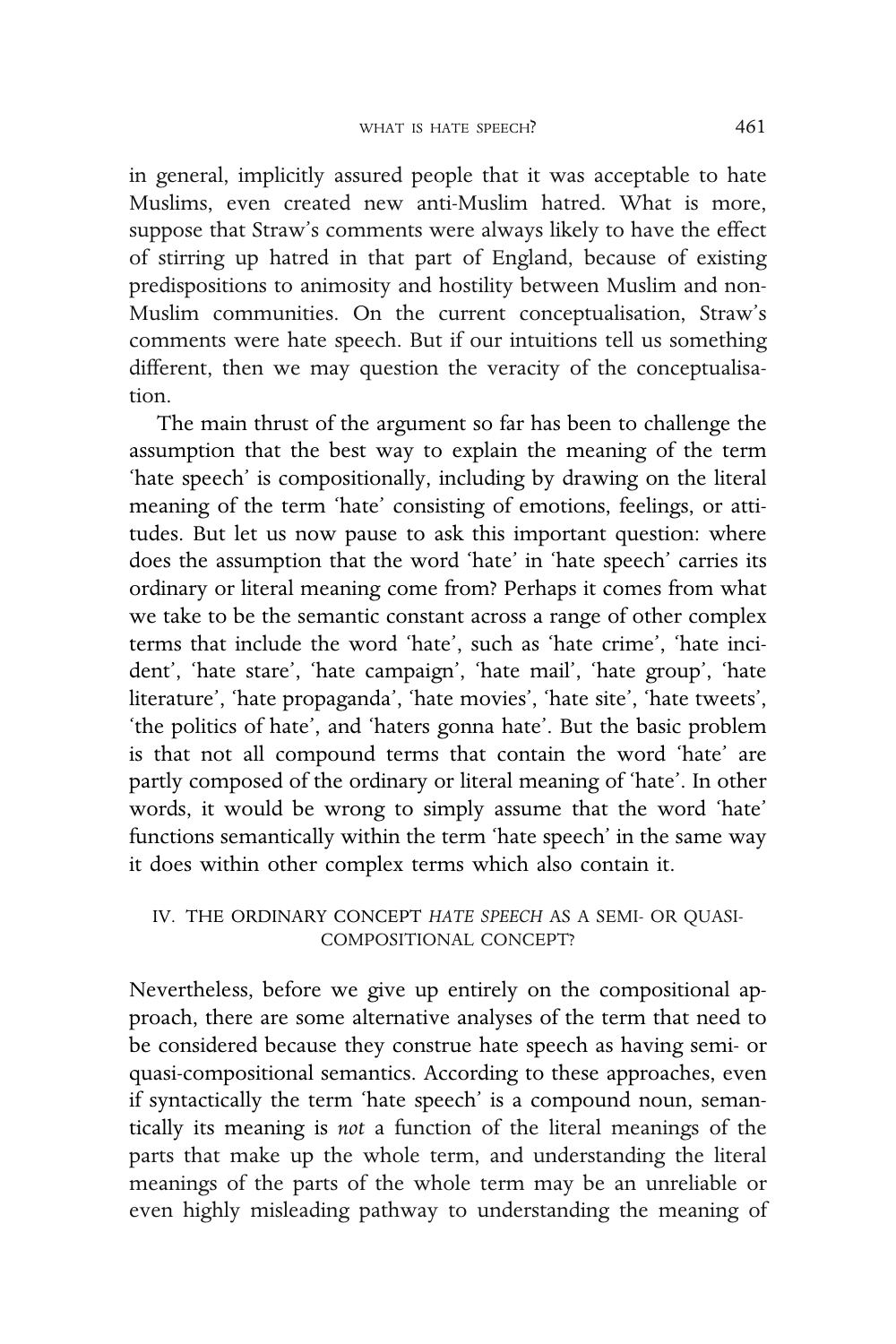the whole term. Nevertheless, the term 'hate speech' is semi- or quasi-compositional in some relevant way.

One approach is to treat 'hate speech' as a partially transparent idiom whose meaning is not directly deducible from the literal meanings of the words 'hate' and 'speech', but whose meaning can be inferred in the sense that the words 'hate' and 'speech' provide a clue to the meaning of the idiom. One possibility is that the word 'hate' is operating as an attributional metaphor, meaning that the word 'hate' refers to something that possesses a quality that can also be attributed to the phenomena referred to by 'hate speech'. The basic idea here is that the word 'hate' could operate in the term 'hate speech' akin to how the word 'zebra' operates in the term 'zebra crossing', namely, to attribute to crossings a quality that is possessed by zebras. The word 'zebra' does not carry its literal meaning into the term 'zebra crossing': namely, as a word that refers to species of African equids with distinctive black and white striped coats. But it does continue to denote one of the attributes or qualities possessed by zebras, that is, monochromatic stripiness. In other words, the word 'zebra' in 'zebra crossing' means like a zebra in at least one respect. The reference to this quality itself partially contributes or provides a clue to the figurative meaning of 'zebra crossing'.<sup>116</sup> In this way the attribute or quality of monochromatic stripiness is mapped from the base domain of zebras to the target domain of crossings. Just as the word 'zebra' does not contribute reference to African equids to the meaning of 'zebra crossing', so the word 'hate' does not contribute reference to hate or hatred to the meaning of 'hate speech'. This is evidenced by the fact, as demonstrated in previous sections, that many instances of hate speech have nothing whatsoever to do with hate or hatred. Nevertheless, maybe the word 'hate' continues to denote at least one of the attributes or qualities of hate or hatred and the reference to this attribute or quality partially contributes or provides a clue to the meaning of the term 'hate speech'. In other words, the word 'hate' in 'hate speech' means like hate in at least one of its attributes or qualities.

<sup>&</sup>lt;sup>116</sup> The figurative meaning of 'zebra crossing' is a crossing point for pedestrians marked with black and white stripes, which stands in contrast to its literal meanings, such as a spot where zebras traverse something, the phenomenon of zebras traversing something, or the act of travelling across zebras. Compare this with compound nouns that are more straightforwardly or transparently semantically compositional such as 'pedestrian crossing' and 'hedgehog crossing'.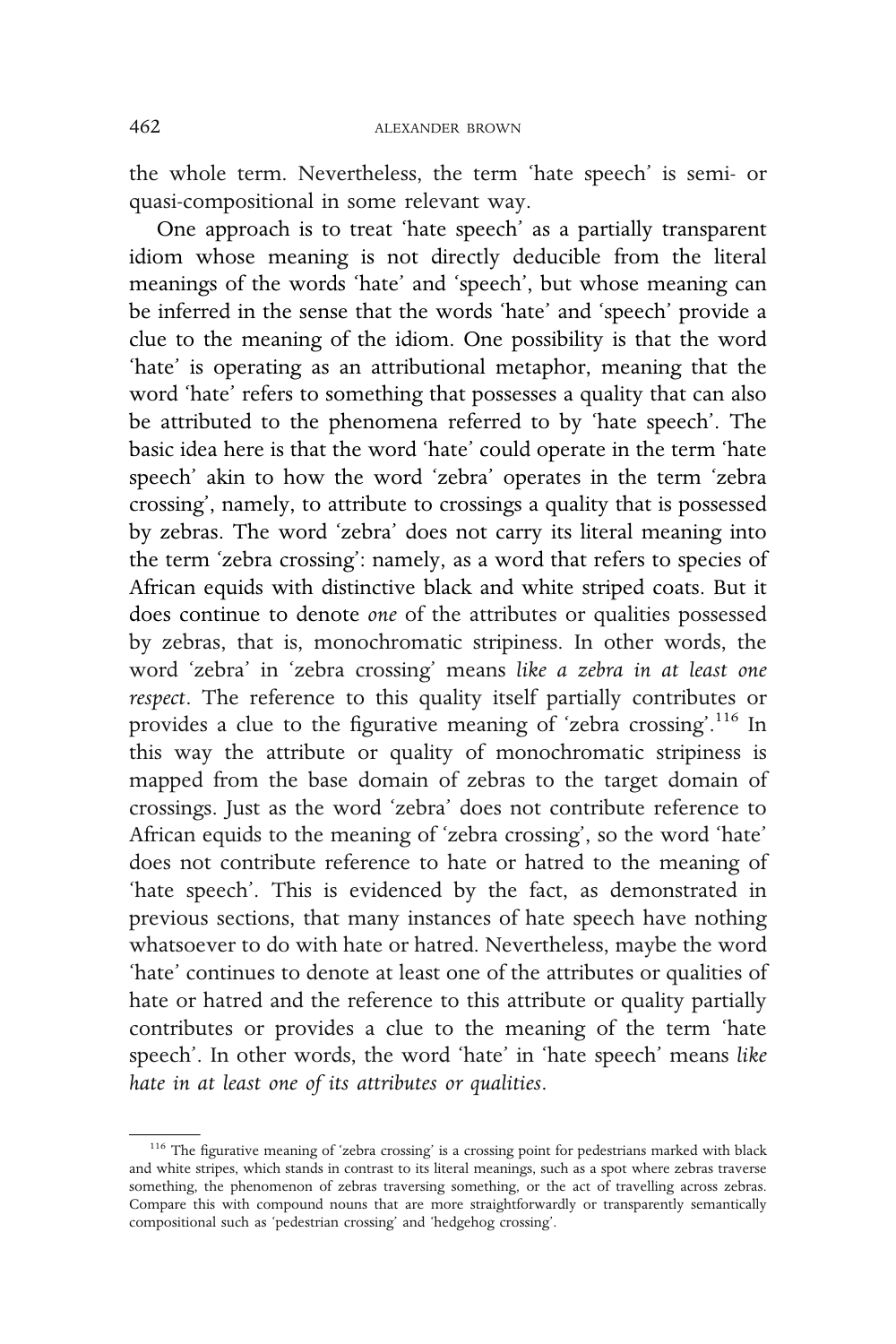But which likeness or quality? Perhaps the word 'hate' refers to the attribute or quality of being an emotion or feeling or attitude and contributes this to the meaning of 'hate speech'. Or maybe the word 'hate' refers more specifically to the quality of being a negative emotion or feeling or attitude. Or conceivably it refers to the quality of being mobilising or motivational for human action. Then again, is it really part of the meaning of the term 'hate speech' that the speech in question possesses one or more of the aforementioned qualities? I have my doubts. Even so, I shall not attempt to provide a definitive answer here, safe to say that in each case it would be necessary to show that the relevant quality makes an appearance, without fail, in all bona fide instances of hate speech, in the same way that the quality of monochromatic stripiness can be found in all genuine zebra crossings. A far more telling point, however, is that at most we can only think of the term 'hate speech' as semi- or quasi-compositional, but even here it would be wrong to assume that the word 'hate' carries with it reference to its most distinctive quality, hate or hatred, that is intense or extreme dislike, aversion, loathing, antipathy, enmity or hostility toward or against something or someone. So there is still no escaping the myth of hate even under the proposed analysis.

Alternatively, maybe the term 'hate speech' is a relational metaphor, meaning that it conveys at least one relational structure that is common to both feelings or emotions or attitudes of hate or hatred and to the speech in question. In the case of 'pillow talk', for example, the contribution made by the word 'pillow' is not to refer to qualities of pillows but to connote the idea that pillows stand in a certain relation to beds, namely, they are typically found on them, which is the same relation in which pillow talk stands to beds, it happens on or in beds. Perhaps the contribution made by the word 'hate' is also to identify a relational structure that obtains in both hate and hate speech. In other words, the word 'hate' in 'hate speech' means analogous to hate in at least one of its relational structures.

But which relation? This depends on the meaning of 'hate' of course, but one possibility is that hate or hatred is typically toward or against something or someone. And so the word 'hate' in 'hate speech' means toward or against something or someone analogous to how hate is toward or against something or someone. In its plain or literal sense the word 'hate' does not specify who or what is the object of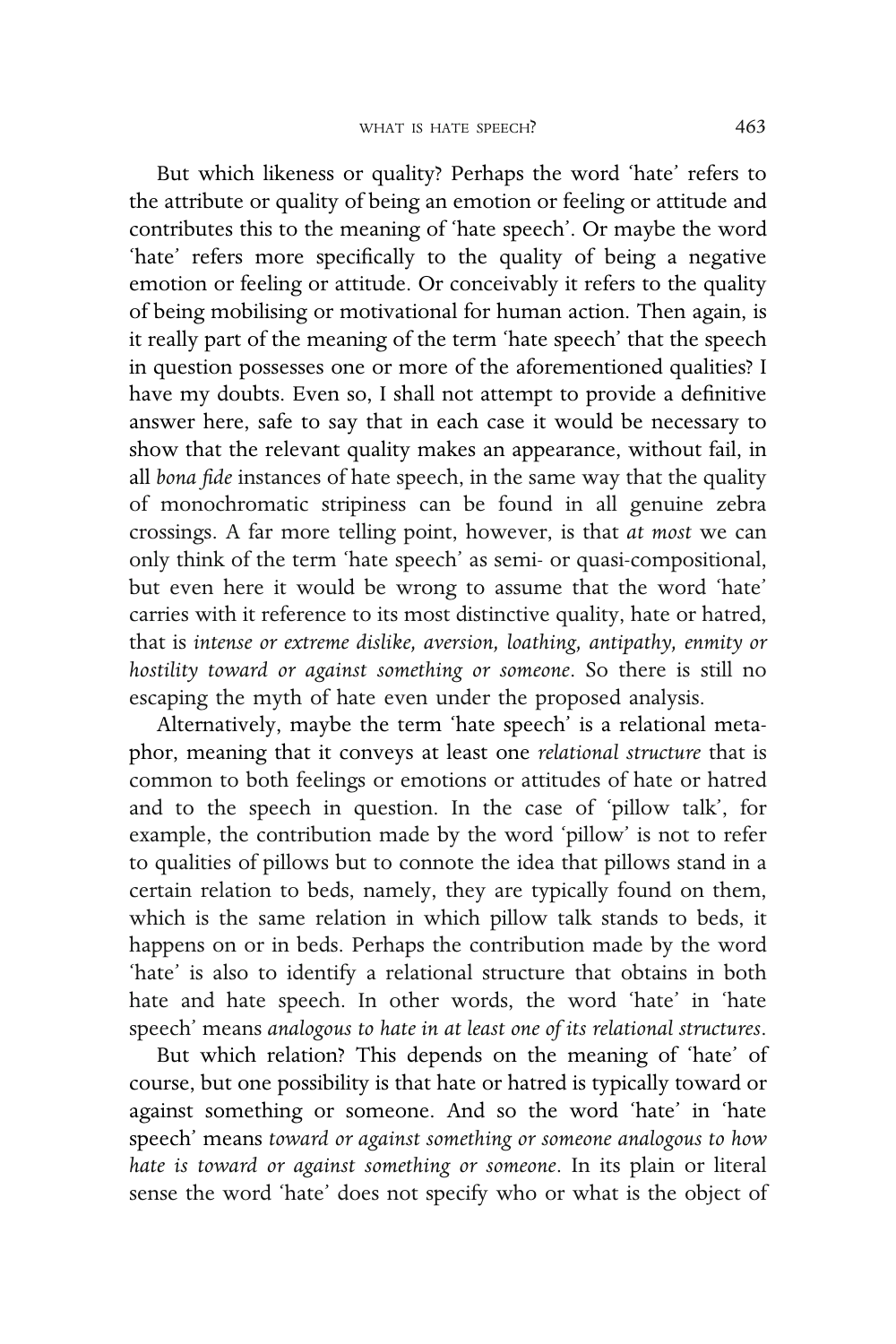hate. But perhaps when it is used in combination with 'speech' or 'crime', for example, the word 'hate' does not convey its plain or literal sense but means something more specific. As Cortese points out, '[s]ince the mid-1980s, 'hate' began to be used in a much more restricted sense to characterize an individual's negative beliefs and especially feelings about the members of some other category of people based on their ethnicity, race, gender, sexual orientation, religion, age, or physical or mental disability.<sup> $117$ </sup> This usage persists in current work on hate speech and hate crimes. For example, in her latest article covering these issues Matsuda talks about hate as though it were a target-specific concept.<sup>118</sup> Or, to take another example, in her recent book on hate crimes on the Internet, Danielle Keats Citron defines 'hate' as saying something negative about or doing something negative to protected groups.<sup>119</sup> What this suggests is that the word 'hate' can itself have different meanings depending on the context. Its core or standard meaning is intense or extreme dislike, aversion, loathing, antipathy, enmity or hostility toward or against something or someone. And this is the meaning it portrays in the term 'hate mail' and the slogan 'haters gonna hate'. But in more specialised contexts, such as in the terms 'hate speech' and 'hate crime', the word 'hate' can mean simply against members of groups or classes of persons identified by protected characteristics. This underscores why, under this analysis, the term 'hate speech' lacks pure compositional semantics: one cannot deduce the meaning from the literal meaning of the words involved because the term 'hate' itself has a figurative or metaphorical meaning. The upshot is that on the current analysis the figurative or metaphorical meaning of 'hate speech' is speech that is toward or against members of groups or classes of persons identified by protected characteristics analogous to how hate is toward or against something or someone.

Interestingly, in her study of child development and the interpretation of metaphors, Dedre Gentner found that children possess

<sup>&</sup>lt;sup>117</sup> Cortese, Opposing Hate Speech, p. 3.

<sup>118</sup> Mari Matsuda, 'Is Peacemaking Unpatriotic? The Function of Homophobia in the Discursive World', Journal of Hate Studies 11 (2013–2014): 9–28, p. 19.

<sup>&</sup>lt;sup>119</sup> Danielle Keats Citron, Hate Crimes in Cyberspace (Harvard, MA: Harvard University Press, 2014), p. 16.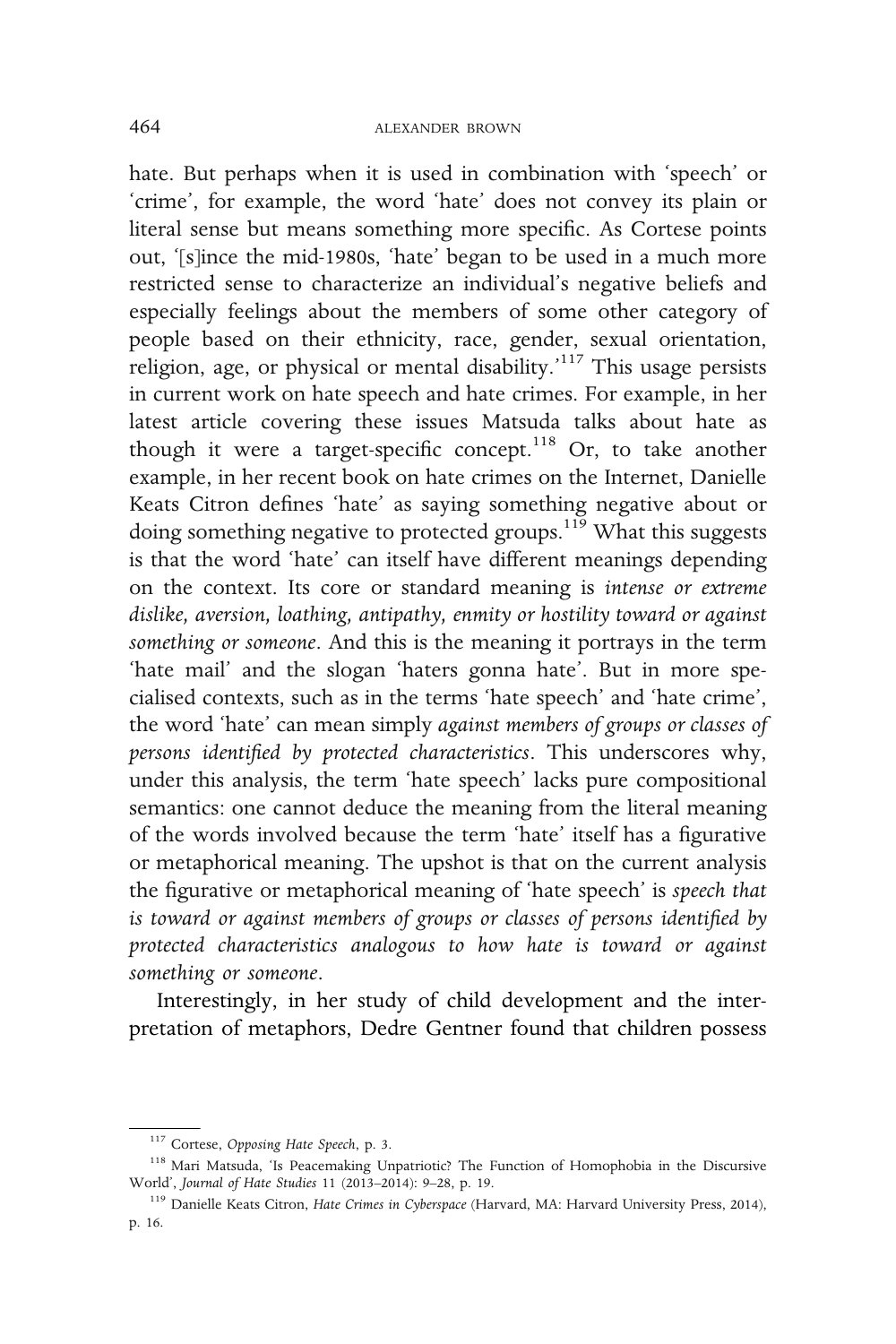an early ability to understand metaphors based on shared object attributes (e.g., 'the tire is like a shoe', both are made of rubber) before they develop the ability to interpret metaphors based on shared relational structure (e.g., 'the tire is a shoe', they both provide a point of connection with the ground).<sup>120</sup> Moreover, Gentner has found that adults not merely have an ability, which children lack, to understand relational metaphors but will actually prefer or favour relational metaphors over attributional metaphors in the sense that they will tend to focus primarily on relational commonalities in interpreting metaphors and will rate metaphors based on relational commonalities as more apt than metaphors based on attributional commonalities.<sup>121</sup> Thus, if the term 'hate speech' really does connote certain attributional and relational metaphors, then we cannot expect children to have the ability to understand or interpreted 'hate speech' as a relational metaphor, whereas we can expect adults to prefer or favour an interpretation of 'hate speech' as a relational metaphor.

One final approach worth considering treats the terms 'hate speech', 'hate crime', 'hate mail', 'haters gonna hate', and so forth, as what philosophers of language call core-dependent homonyms. The basic idea, due to Aristotle, $122$  is that even though a set of terms which share a common word can have different meanings, understanding their meanings ultimately depends on understanding the core meaning of one of their number, a core meaning on which they are all strongly dependent, whereas understanding the core meaning of the relevant foundational term does not depend on understanding the meanings of the other terms, so there is asymmetry.<sup>123</sup> Take, for example, the terms 'healthy body', meaning in good physical condition, 'health supplements', meaning substances designed to provide nutrients that may otherwise not be consumed in sufficient quantities in a normal diet, and 'healthy urine', meaning urine that is the colour of pale translucent yellow to gold. To say these terms are core-dependent

<sup>&</sup>lt;sup>120</sup> Dedre Gentner, 'Metaphor as Structure Mapping: The Relational Shift', Child Development 59 (1988): 47–59.

 $121$  Ibid.

<sup>122</sup> Aristotle, The Metaphysics, trans. H. Lawson-Tancred (London: Penguin, 1998), pp. 80–81 [1003ab].

<sup>&</sup>lt;sup>123</sup> Cf. Christopher Shields, Order in Multiplicity: Homonymy in the Philosophy of Aristotle (Oxford: Oxford University Press, 1999), ch. 4.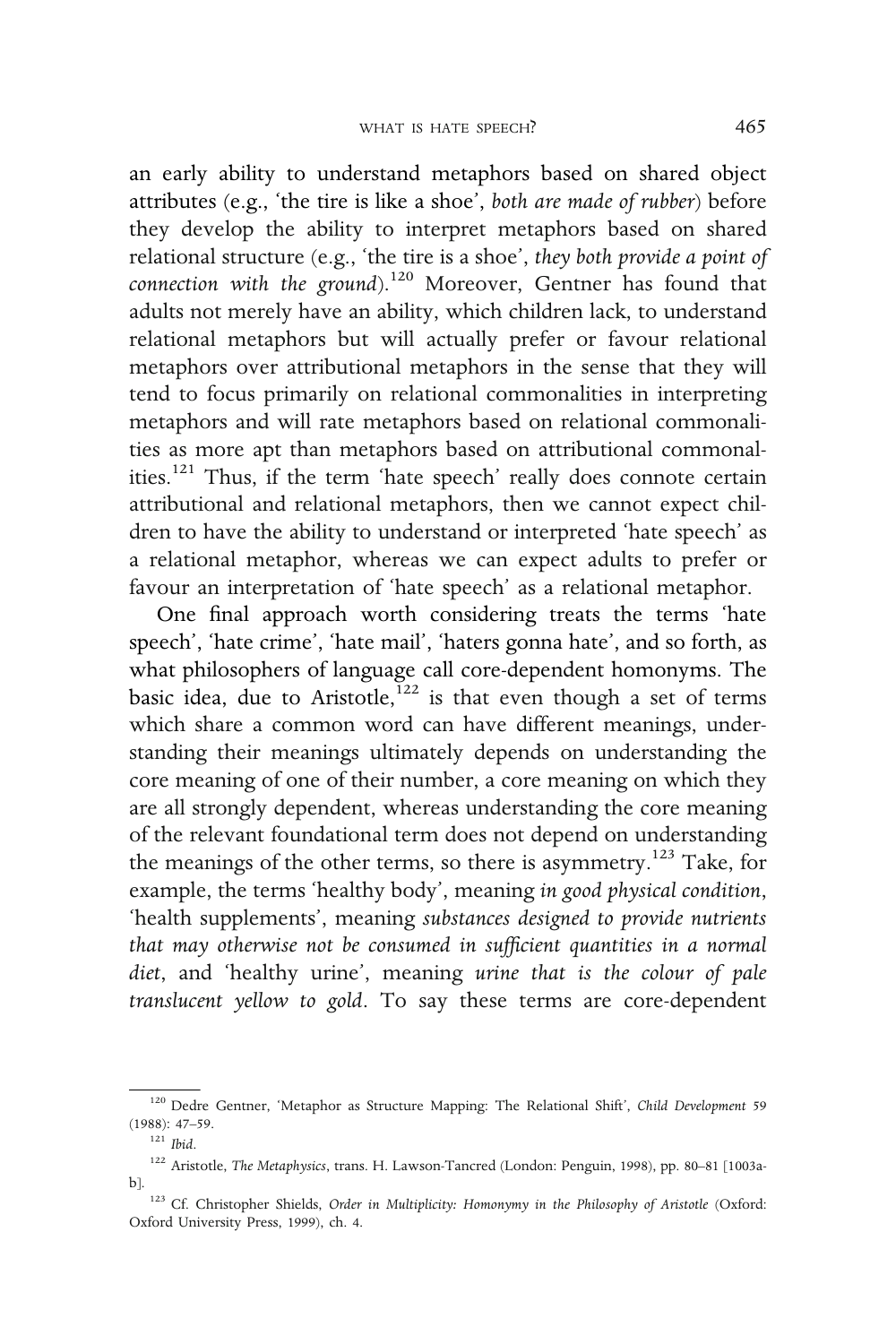homonyms is to say that even though they mean different things, they each have a strong dependence on a single core meaning upon which they depend. Thus, it might be that the real meaning of the term 'health supplements' is something like substances designed to provide nutrients that may otherwise not be consumed in sufficient quantities in a normal diet and that preserve good physical condition. And the real meaning of the term 'healthy urine' is in fact urine that is the colour of pale translucent yellow to gold and that is an indicator of good physical condition.

It is not hard to see how the compound terms 'hate speech' and 'hate crime' might be dependent upon, in some cases, the meaning of the term 'hate', namely, emotions, feelings, or attitudes of intense or extreme dislike, aversion, loathing, antipathy, enmity or hostility towards or against something or someone. Thus suppose for the sake of argument that 'hate speech' means, in some cases, negative speech against members of groups or classes of persons identified by protected characteristics, and 'hate crime' means, in some cases, criminal acts against members of groups or classes of persons identified by protected characteristics. Perhaps we could say that in these cases the meanings of 'hate speech' and 'hate crime' depend on the meaning of 'hate' in the following strong ways. The term 'hate speech' means, in some cases, negative speech against members of groups or classes of persons identified by protected characteristics that expresses the speaker's emotions, feelings, or attitudes of intense or extreme dislike, and so on. And we could say that the term 'hate crime' means, in some cases, criminal acts against members of groups or classes of persons identified by protected characteristics that are motivated by the perpetrator's emotions, feelings, or attitudes of intense or extreme dislike, and so on. But this is by no means always the case, and may not even be typically the case or generally the case. As I have tried to show in this article, there are many instances of hate speech where this putative connection is not merely weak but non-existent. In other words, it is an open question whether the dependency that the putative meanings of the terms 'hate speech' and 'hate crime' have on the core meaning of the term 'emotions, feelings, or attitudes of hate or hatred' are sufficiently common across all meaningful uses of the terms 'hate speech' and 'hate crime' to sustain the idea that these are core-dependent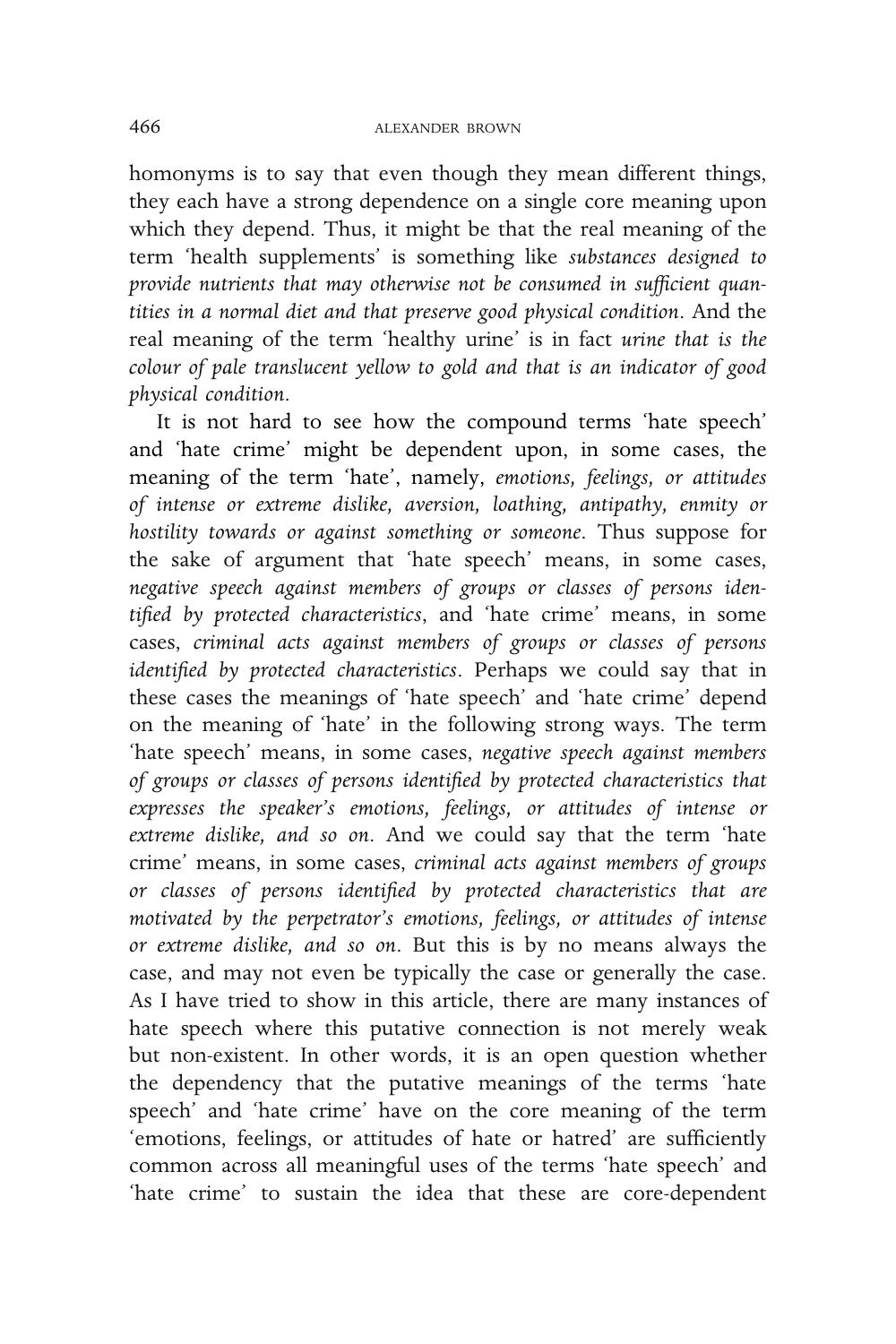hyponyms. In other words, it is still possible that the terms 'hate speech' and 'hate crime' can be used in cases where no hate or hatred is involved, and where the meanings of these terms are not dependent on the literal meaning of 'hate'. So long as this is the case we are obliged to take seriously my thesis about the myth of hate.

Notwithstanding everything I have said so far about semantic compositionality and the myth of hate, thus far I have not sought to directly challenge another important assumption found in the literature on hate speech. This is the assumption that the term 'hate speech' is univocal or has a single meaning. Why should we accept this assumption? What if the principal feature of the term 'hate speech' is that it has multiple meanings? How do we analyse it then? Of course, we could simply try to extend some of the approaches employed in this part. We might suppose, for instance, that the term 'hate speech' is doubly figurative or metaphorical; which is to say, the term 'hate speech' is systematically ambiguous between its attributional and relational metaphor.<sup>124</sup> Nevertheless, once we are no longer bound by the assumption of univocality, we are free to utilise a range of forms of philosophical analysis to get at the semantic multiplicity of the term 'hate speech'. In the second part of this two-part article, 'Family Resemblances', I try to defend this equivocal reading of the term 'hate speech' and to carry out four types of philosophical analysis that can shed some light on the full extent of the family of meanings associated with it.

#### ACKNOWLEDGMENTS

Versions of this two-part article were presented at the UEA School of Law Seminar in 2013, the UEA School of Politics, Philosophy, Language and Communications Studies internal speaker series in 2016, and the American Philosophical Association (APA) Pacific Division conference in 2016. I am very grateful to all those who attended and provided excellent comments on those occasions. During the course of writing I also benefited immensely from input of ideas and corrections by Susan

<sup>&</sup>lt;sup>124</sup> Cf. Gentner, 'Metaphor as Structure Mapping'.